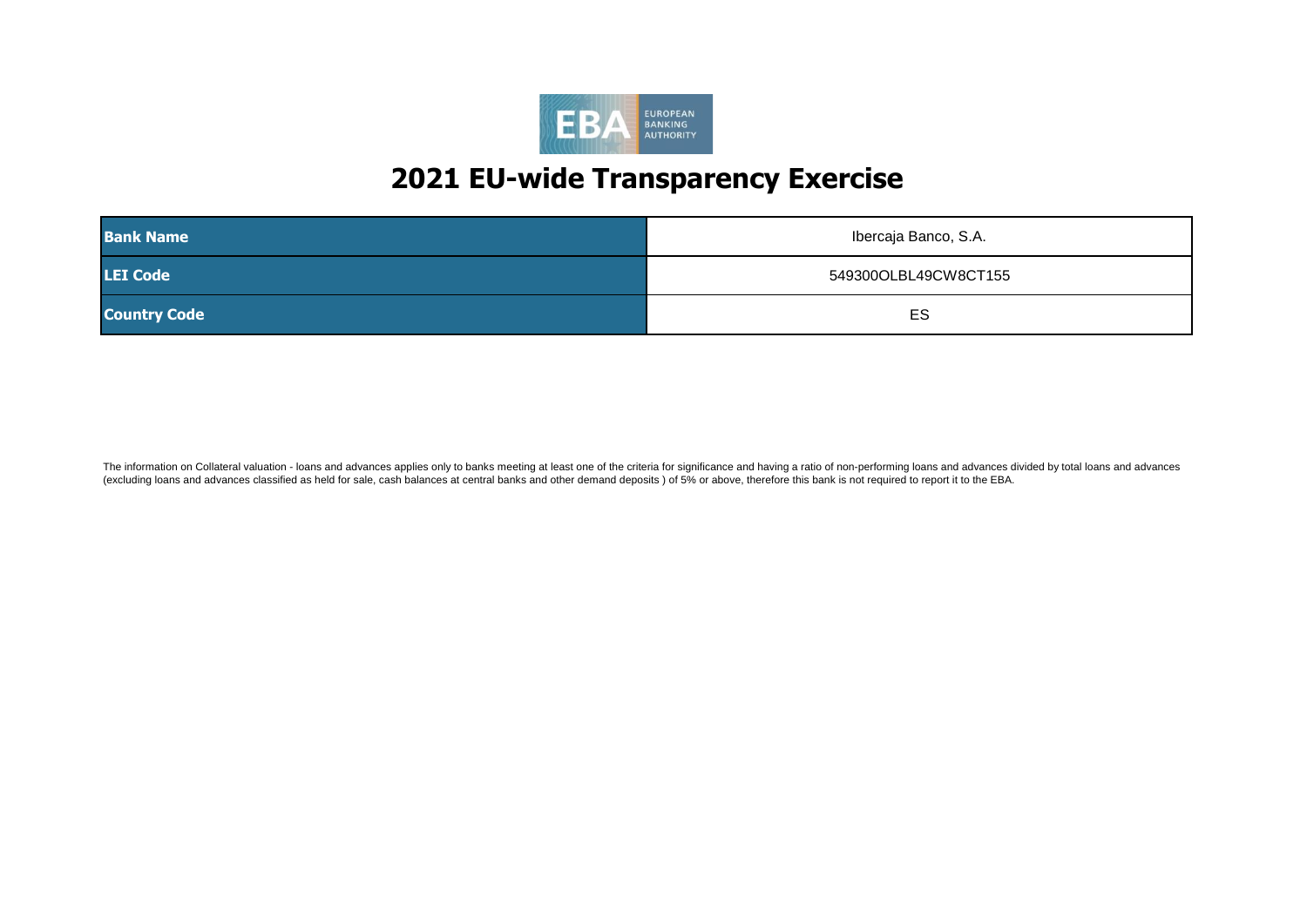

# 202009 202012 202103 202106 **2021 EU-wide Transparency Exercise**

**Key Metrics**

Ibercaja Banco, S.A.

| (mln EUR, %)                                                                                                                                                                | As of<br>30/09/2020 | As of<br>31/12/2020 | As of<br>31/03/2021 | As of<br>30/06/2021 | <b>COREP CODE</b>                                                                                                                          | <b>REGULATION</b>                                                                            |
|-----------------------------------------------------------------------------------------------------------------------------------------------------------------------------|---------------------|---------------------|---------------------|---------------------|--------------------------------------------------------------------------------------------------------------------------------------------|----------------------------------------------------------------------------------------------|
| <b>Available capital (amounts)</b>                                                                                                                                          |                     |                     |                     |                     |                                                                                                                                            |                                                                                              |
| Common Equity Tier 1 (CET1) capital - transitional period                                                                                                                   | 2,470               | 2,485               | 2,470               | 2,480               | C 01.00 (r020,c010)                                                                                                                        | Article 50 of CRR                                                                            |
| Common Equity Tier 1 (CET1) capital - transitional period - as if IFRS 9 or analogous ECLs<br>transitional arrangements had not been applied                                | 2,361               | 2,366               | 2,374               | 2,386               | C 01.00 (r020,c010)<br>$-C 05.01 (r440, c010)$                                                                                             | Article 50 of CRR                                                                            |
| Tier 1 capital - transitional period                                                                                                                                        | 2,820               | 2,835               | 2,820               | 2,830               | C 01.00 (r015,c010)                                                                                                                        | Article 25 of CRR                                                                            |
| Tier 1 capital as if IFRS 9 or analogous ECLs transitional arrangements had not been applied<br>transitional definition                                                     | 2,711               | 2,716               | 2,724               | 2,736               | C 01.00 (r015,c010)<br>$-C 05.01 (r440, c010) - C 05.01 (r440, c020)$                                                                      | Article 25 of CRR                                                                            |
| Total capital - transitional period                                                                                                                                         | 3,320               | 3,335               | 3,320               | 3,330               | C 01.00 (r010,c010)                                                                                                                        | Articles 4(118) and 72 of CRR                                                                |
| Total capital - transitional period - as if IFRS 9 or analogous ECLs transitional arrangements<br>had not been applied                                                      | 3,211               | 3,216               | 3,224               | 3,236               | C 01.00 (r010,c010) - C 05.01 (r440,c010)<br>- C 05.01 (r440,c020) - C 05.01 (r440,c030)                                                   | Articles 4(118) and 72 of CRR                                                                |
| <b>Risk exposure amounts</b>                                                                                                                                                |                     |                     |                     |                     |                                                                                                                                            |                                                                                              |
| Total risk exposure amount                                                                                                                                                  | 18,309              | 18,248              | 18,503              | 18,364              | C 02.00 (r010,c010)                                                                                                                        | Articles 92(3), 95, 96 and 98 of CRR                                                         |
| Total risk exposure amount as if IFRS 9 or analogous ECLs transitional arrangements had not<br>been applied                                                                 | 18,255              | 18,191              | 18,457              | 18,320              | C 02.00 (r010,c010)<br>$-$ C 05.01 (r440,c040)                                                                                             | Articles 92(3), 95, 96 and 98 of CRR                                                         |
| <b>Capital ratios</b>                                                                                                                                                       |                     |                     |                     |                     |                                                                                                                                            |                                                                                              |
| Common Equity Tier 1 (as a percentage of risk exposure amount) - transitional definition                                                                                    | 13.49%              | 13.62%              | 13.35%              | 13.50%              | $CA3$ $\{1\}$                                                                                                                              |                                                                                              |
| Common Equity Tier 1 (as a percentage of risk exposure amount) - transitional definition - as<br>if IFRS 9 or analogous ECLs transitional arrangements had not been applied | 12.93%              | 13.00%              | 12.86%              | 13.03%              | (C 01.00 (r020,c010) - C 05.01 (r440,c010) )/<br>(C 02.00 (r010,c010) - C 05.01 (r440,c040))                                               |                                                                                              |
| Tier 1 (as a percentage of risk exposure amount) - transitional definition                                                                                                  | 15.40%              | 15.53%              | 15.24%              | 15.41%              | $CA3 \{3\}$                                                                                                                                |                                                                                              |
| Tier 1 (as a percentage of risk exposure amount) as if IFRS 9 or analogous ECLs transitional<br>arrangements had not been applied                                           | 14.85%              | 14.93%              | 14.76%              | 14.94%              | (C 01.00 (r015,c010) - C 05.01 (r440,c010) -<br>C 05.01 (r440,c020) ) / (C 02.00 (r010,c010) - C<br>05.01 (r440.c040))                     |                                                                                              |
| Total capital (as a percentage of risk exposure amount) - transitional definition                                                                                           | 18.13%              | 18.27%              | 17.94%              | 18.13%              | $CA3 \{5\}$                                                                                                                                |                                                                                              |
| Total capital (as a percentage of risk exposure amount) as if IFRS 9 or analogous ECLs<br>transitional arrangements had not been applied                                    | 17.59%              | 17.68%              | 17.46%              | 17.67%              | (C 01.00 (r010,c010) - C 05.01 (r440,c010)<br>- C 05.01 (r440,c020) - C 05.01 (r440,c030) /<br>(C 02.00 (r010,c010) - C 05.01 (r440,c040)) |                                                                                              |
| <b>Leverage ratios</b>                                                                                                                                                      |                     |                     |                     |                     |                                                                                                                                            |                                                                                              |
| Leverage ratio total exposure measure - using a transitional definition of Tier 1 capital                                                                                   | 46,444              | 45,296              | 45,701              | 46,983              | C 47.00 (r300,c010)                                                                                                                        | Article 429 of the CRR; Delegated Regulation (EU) 2015/62 of 10 October 2014<br>amending CRR |
| Leverage ratio - using a transitional definition of Tier 1 capital                                                                                                          | 6.07%               | 6.26%               | 6.17%               | 6.02%               | C 47.00 (r340,c010)                                                                                                                        | Article 429 of the CRR; Delegated Regulation (EU) 2015/62 of 10 October 2014<br>amending CRR |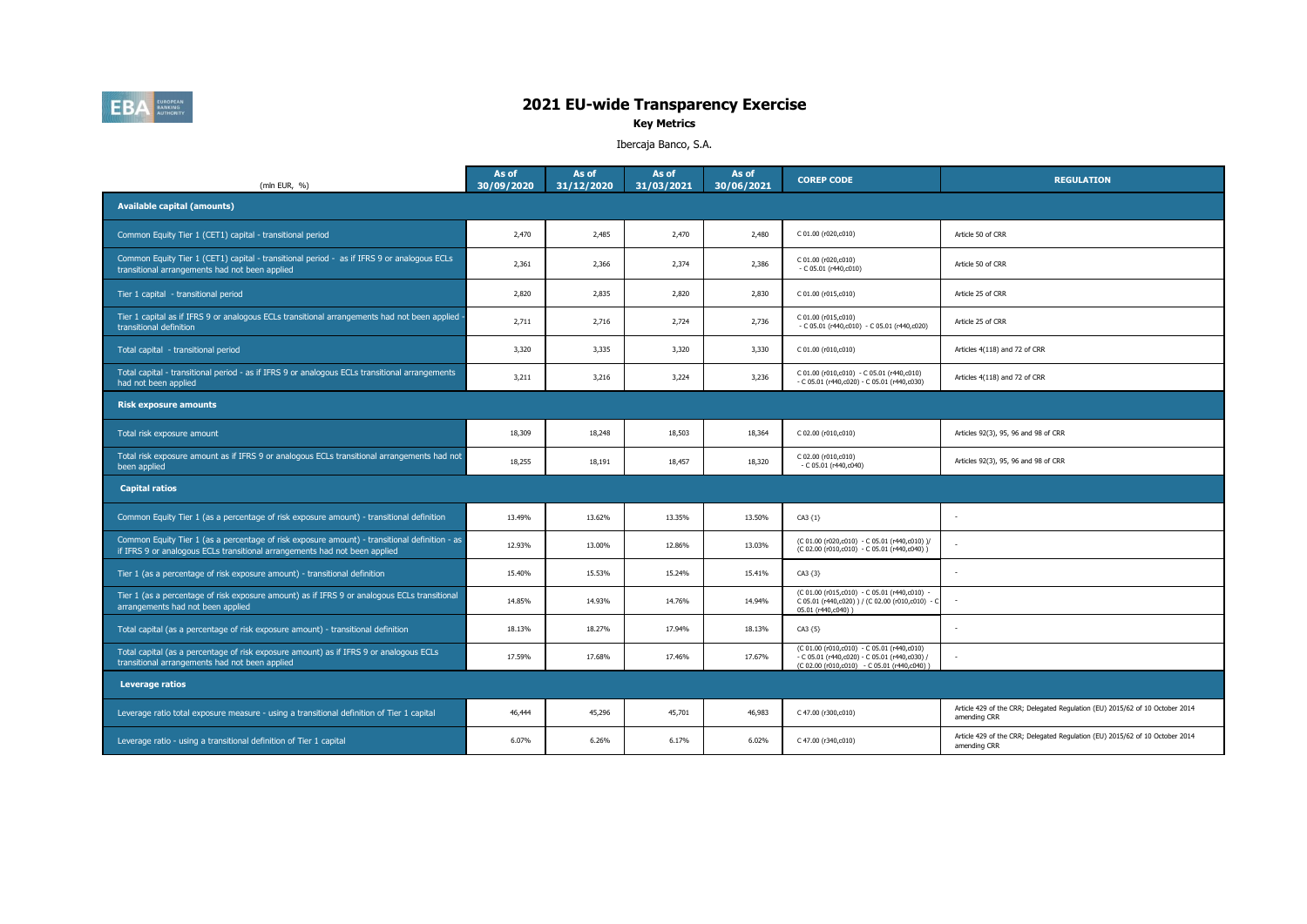

**Leverage ratio**

Ibercaja Banco, S.A.

|     | (mln EUR, $%$ )                                                                       | As of<br>30/09/2020 | As of<br>31/12/2020 | As of<br>31/03/2021 | As of<br>30/06/2021 | <b>COREP CODE</b>   | <b>REGULATION</b>                                                                        |
|-----|---------------------------------------------------------------------------------------|---------------------|---------------------|---------------------|---------------------|---------------------|------------------------------------------------------------------------------------------|
| A.1 | Tier 1 capital - transitional definition                                              | 2,820               | 2,835               | 2,820               | 2,830               | C 47.00 (r320,c010) |                                                                                          |
| A.2 | Tier 1 capital - fully phased-in definition                                           | 2,633               | 2,640               | 2,668               | 2,682               | C 47.00 (r310,c010) | Article 429 of the CRR; Delegated Regulation<br>(EU) 2015/62 of 10 October 2014 amending |
| B.1 | Total leverage ratio exposures - using a transitional definition of Tier 1 capital    | 46,444              | 45,296              | 45,701              | 46,983              | C 47.00 (r300,c010) | <b>CRR</b>                                                                               |
| B.2 | Total leverage ratio exposures - using a fully phased-in definition of Tier 1 capital | 46,257              | 45,101              | 45,549              | 46,835              | C 47.00 (r290,c010) |                                                                                          |
| C.1 | Leverage ratio - using a transitional definition of Tier 1 capital                    | 6.1%                | 6.3%                | 6.2%                | 6.0%                | [A.1]/[B.1]         |                                                                                          |
| C.2 | Leverage ratio - using a fully phased-in definition of Tier 1 capital                 | 5.7%                | 5.9%                | 5.9%                | 5.7%                | [A.2]/[B.2]         |                                                                                          |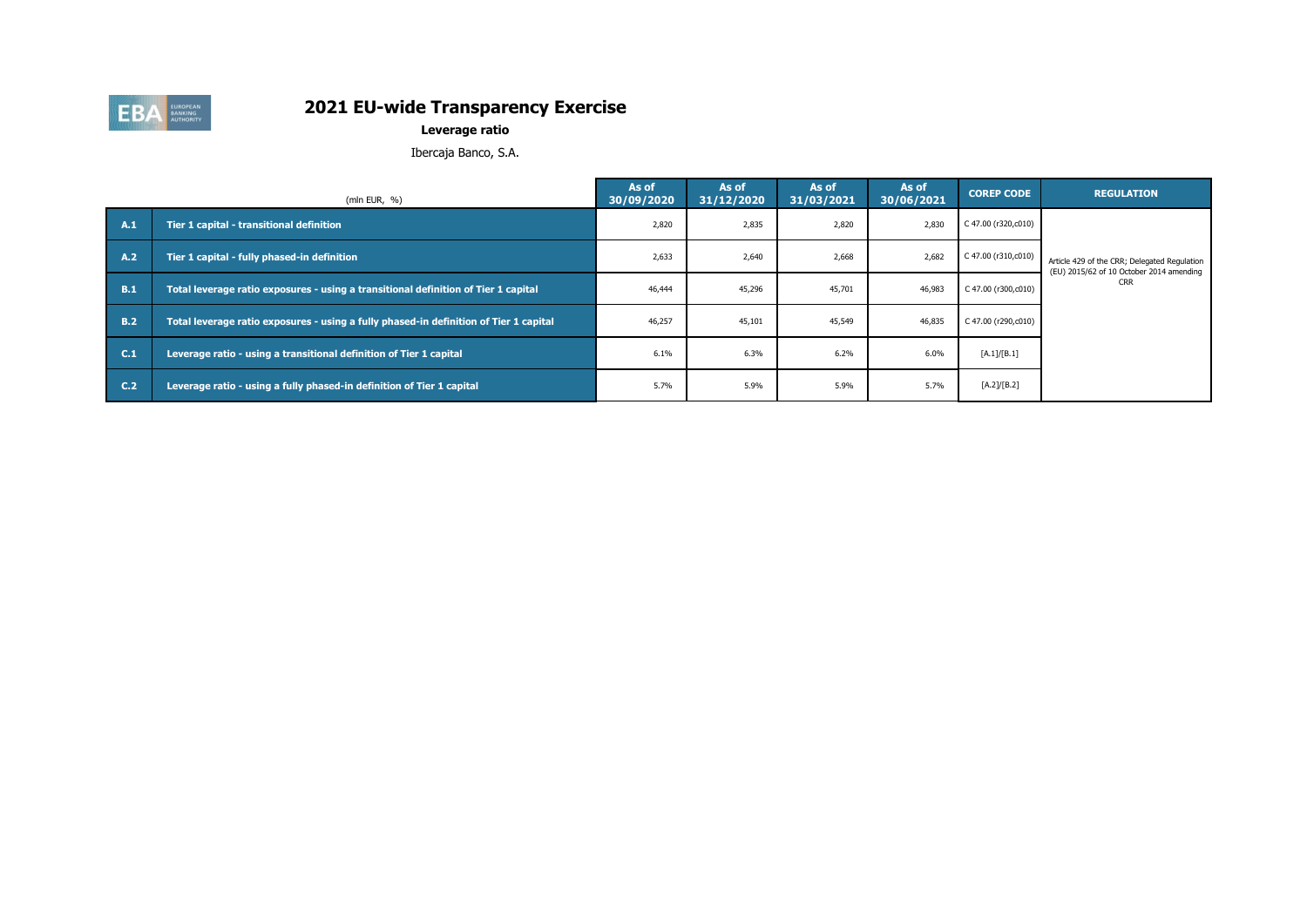**EBA** 

**2021 EU-wide Transparency Exercise Capital**

Ibercaja Banco, S.A.

|                                                         |                  | (mln EUR, %)                                                                                                                          | As of 30/09/2020 | As of 31/12/2020 | As of 31/03/2021 | As of 30/06/2021 | <b>COREP CODE</b>                                                                                                                                                        | <b>REGULATION</b>                                                                                                                                                                                                                    |
|---------------------------------------------------------|------------------|---------------------------------------------------------------------------------------------------------------------------------------|------------------|------------------|------------------|------------------|--------------------------------------------------------------------------------------------------------------------------------------------------------------------------|--------------------------------------------------------------------------------------------------------------------------------------------------------------------------------------------------------------------------------------|
|                                                         | $\mathbf{A}$     | <b>OWN FUNDS</b>                                                                                                                      | 3,320            | 3,335            | 3,320            | 3,330            | 01.00 (r010,c010)                                                                                                                                                        | Articles 4(118) and 72 of CRR                                                                                                                                                                                                        |
|                                                         | $\mathbf{A.1}$   | COMMON EQUITY TIER 1 CAPITAL (net of deductions and after applying<br>transitional adjustments)                                       | 2,470            | 2,485            | 2,470            | 2,480            | 01.00 (r020,c010)                                                                                                                                                        | Article 50 of CRR                                                                                                                                                                                                                    |
|                                                         | $\mathsf{A.1.1}$ | Capital instruments eligible as CET1 Capital (including share premium and net own capital                                             | 214              | 214              | 214              | 214              | C 01.00 (r030,c010)                                                                                                                                                      | Articles 26(1) points (a) and (b), 27 to 29, 36(1) point (f) and 42 of CRR                                                                                                                                                           |
|                                                         | A.1.2            | Retained earnings                                                                                                                     | 659              | 643              | 667              | 687              | 01.00 (r130.c010)                                                                                                                                                        | Articles 26(1) point (c), 26(2) and 36 (1) points (a) and (i) of CRR.                                                                                                                                                                |
|                                                         | A.1.3            | Accumulated other comprehensive income                                                                                                | 63               | 58               | 39               | 35               | C 01.00 (r180.c010)                                                                                                                                                      | Articles 4(100), 26(1) point (d) and 36 (1) point (f) of CRR                                                                                                                                                                         |
|                                                         | A.1.4            | Other Reserves                                                                                                                        | 1,942            | 1,950            | 1,951            | 1,953            | C 01.00 (r200,c010)                                                                                                                                                      | Articles 4(117) and 26(1) point (e) of CRR                                                                                                                                                                                           |
|                                                         | A.1.5            | Funds for general banking risk                                                                                                        | $\mathbf 0$      | $\circ$          | $\circ$          | $\circ$          | 01.00 (r210,c010)                                                                                                                                                        | Articles 4(112), 26(1) point (f) and 36 (1) point (l) of CRR                                                                                                                                                                         |
|                                                         | A.1.6            | Minority interest given recognition in CET1 capital                                                                                   | $\mathbf 0$      | $\mathbf 0$      | $\circ$          | $\mathbf 0$      | 01.00 (r230,c010)                                                                                                                                                        | Article 84 of CRR                                                                                                                                                                                                                    |
|                                                         | A.1.7            | Adjustments to CET1 due to prudential filters                                                                                         | $-20$            | $-10$            | 6                | $\sf S$          | 01.00 (r250,c010)                                                                                                                                                        | Articles 32 to 35 of and 36 (1) point (1) of CRR                                                                                                                                                                                     |
|                                                         | A.1.8            | (-) Intangible assets (including Goodwil)                                                                                             | $-221$           | $-220$           | $-223$           | $-202$           | C 01.00 (r300,c010) + C 01.00 (r340,c010)                                                                                                                                | Articles 4(113), 36(1) point (b) and 37 of CRR. Articles 4(115), 36(1) point (b) and 37 point (a)                                                                                                                                    |
|                                                         | A.1.9            | (-) DTAs that rely on future profitability and do not arise from temporary differences net of<br>associated DTLs                      | $-354$           | $-344$           | $-335$           | $-334$           | C.01.00 (x320 y010)                                                                                                                                                      | of COR<br>Articles 36(1) point (c) and 38 of ORR                                                                                                                                                                                     |
|                                                         |                  | (-) IRB shortfall of credit risk adjustments to expected losses                                                                       |                  |                  |                  |                  | C 01.00 (r380,c010)                                                                                                                                                      |                                                                                                                                                                                                                                      |
|                                                         | A.1.10           |                                                                                                                                       | $\mathbf 0$      | $\,$ 0           | $\,$ 0           | $\,$ 0 $\,$      |                                                                                                                                                                          | Articles 36(1) point (d), 40 and 159 of CRR                                                                                                                                                                                          |
|                                                         | A.1.11           | (-) Defined benefit pension fund assets                                                                                               | $\mathfrak o$    | $\mathbf 0$      | $\mathbf 0$      | $\mathfrak o$    | 01.00 (r390,c010)                                                                                                                                                        | Articles 4(109), 36(1) point (e) and 41 of CRR                                                                                                                                                                                       |
|                                                         | A.1.12           | (-) Reciprocal cross holdings in CET1 Capital                                                                                         | $\mathbf 0$      | $\mathbf 0$      | $\circ$          | $\,$ 0 $\,$      | 01.00 (r430,c010)                                                                                                                                                        | Articles 4(122), 36(1) point (g) and 44 of CRR                                                                                                                                                                                       |
|                                                         | A.1.13           | (-) Excess deduction from AT1 items over AT1 Capital                                                                                  | $\circ$          | $\circ$          | $\mathbf 0$      | $\mathbf 0$      | C 01.00 (r440,c010)                                                                                                                                                      | Article 36(1) point (j) of CRR                                                                                                                                                                                                       |
|                                                         | A.1.14           | (-) Deductions related to assets which can alternatively be subject to a 1.250% risk weight                                           | $\circ$          | $\circ$          | $\circ$          | $\mathbf 0$      | C 01.00 (+450,c010) + C 01.00 (+460,c010) +<br>C 01.00 (+470,c010) + C 01.00 (+471,c010)+<br>C 01.00 (+472,c010)                                                         | Articles 4(36), 36(1) point (k) (i) and 89 to 91 of CRR; Articles 36(1) point (k) (ii), 243(1) point<br>(b), 244(1) point (b) and 258 of CRR; Articles 36(1) point k) (iii) and 379(3) of CRR; Articles<br>36(1) point k) (k) and 15 |
|                                                         | A.1.14.1         | Of which: from securitisation positions (-)                                                                                           | $\,$ 0 $\,$      | $\circ$          | $\circ$          | $\circ$          | 01.00 (r460,c010)                                                                                                                                                        | Articles 36(1) point (k) (ii), 243(1) point (b), 244(1) point (b) and 258 of CRR                                                                                                                                                     |
|                                                         | A.1.15           | (-) Holdings of CET1 capital instruments of financial sector entities where the institution<br>does not have a significant investment | $\circ$          | $\circ$          | $\mathbf 0$      | $\mathbf 0$      | C 01.00 (r480,c010)                                                                                                                                                      | Articles 4(27), 36(1) point (h); 43 to 46, 49 (2) and (3) and 79 of ORR                                                                                                                                                              |
|                                                         | A.1.16           | (-) Deductible DTAs that rely on future profitability and arise from temporary differences                                            | $\circ$          | $\circ$          | $\circ$          | $^{\circ}$       | 01.00 (+490.c010)                                                                                                                                                        | Articles 36(1) point (c) and 38; Articles 48(1) point (a) and 48(2) of CRR                                                                                                                                                           |
|                                                         | $\text{A.1.17}$  | (-) Holdings of CET1 capital instruments of financial sector entities where the institution has<br>a significant investment           | $\circ$          | $\circ$          | $\circ$          | $\circ$          | 01.00 (rS00.c010)                                                                                                                                                        | Articles 4(27): 36(1) point (i): 43, 45: 47; 48(1) point (b): 49(1) to (3) and 79 of CRR                                                                                                                                             |
|                                                         | A.1.18           | (-) Amount exceding the 17.65% threshold                                                                                              | $\mathbf 0$      | $\circ$          | $\circ$          | $\,$ 0 $\,$      | 01.00 (r510,c010)                                                                                                                                                        | Article 48 of CRR                                                                                                                                                                                                                    |
|                                                         | A.1.18A          | (-) Insufficient coverage for non-performing exposures                                                                                |                  |                  |                  | $-2$             | 01.00 (r513,c010)                                                                                                                                                        | Article 36(1), point (m) and Article 47c CRR                                                                                                                                                                                         |
| <b>OWN FUNDS</b><br><b>Transitional period</b>          | A.1.18E          | (-) Minimum value commitment shortfalls                                                                                               |                  |                  |                  | $\mathbf 0$      | 01.00 (r514,c010)                                                                                                                                                        | Article 36(1), point (n) and Article 132c(2) CRR                                                                                                                                                                                     |
|                                                         | A.1.18C          | (-) Other foreseeable tax charges                                                                                                     |                  |                  |                  | $^{\circ}$       | C 01.00 (r515,c010)                                                                                                                                                      | Article 36(1), point (I) CRR                                                                                                                                                                                                         |
|                                                         | A.1.19           | (-) Additional deductions of CET1 Capital due to Article 3 CRR                                                                        | $\circ$          | $\circ$          | $\circ$          | $-25$            | C 01.00 (rS24,c010)                                                                                                                                                      | Article 3 CRR                                                                                                                                                                                                                        |
|                                                         | A.1.20           | CET1 capital elements or deductions - other                                                                                           | $\circ$          | $\circ$          | $\circ$          | $^{\circ}$       | C 01.00 (rS29.c010)                                                                                                                                                      |                                                                                                                                                                                                                                      |
|                                                         | A.1.21           | Transitional adjustments                                                                                                              | 187              | 195              | 152              | 148              | $CA1(1.1.1.6 + 1.1.1.8 + 1.1.1.26)$                                                                                                                                      |                                                                                                                                                                                                                                      |
|                                                         | A.1.21.1         | Transitional adjustments due to grandfathered CET1 Capital instruments (+/-)                                                          | $\mathfrak o$    | $\mathbf 0$      | $\circ$          | $\mathbf 0$      | C 01.00 (r220,c010)                                                                                                                                                      | Articles 483(1) to (3), and 484 to 487 of CRR                                                                                                                                                                                        |
|                                                         | A.1.21.          | Transitional adjustments due to additional minority interests $(+/-)$                                                                 | $\mathbf 0$      | $\circ$          | $\circ$          | $\,$ 0 $\,$      | 01.00 (r240,c010)                                                                                                                                                        | Articles 479 and 480 of CRR                                                                                                                                                                                                          |
|                                                         | A.1.21.          | Other transitional adjustments to CET1 Capital (+/-)                                                                                  | 187              | 195              | 152              | 148              | C 01.00 (rS20,c010)                                                                                                                                                      | Articles 469 to 472, 478 and 481 of CRR                                                                                                                                                                                              |
|                                                         | A.2              | ADDITIONAL TIER 1 CAPITAL (net of deductions and after transitional adjustments)                                                      | 350              | 350              | 350              | 350              | C 01.00 (r530,c010)                                                                                                                                                      | Article 61 of ORR                                                                                                                                                                                                                    |
|                                                         | A.2.1            | Additional Tier 1 Capital instruments                                                                                                 | 350              | 350              | 350              | 350              | 01.00 (r540.c010) + C 01.00 (r670.c010)                                                                                                                                  |                                                                                                                                                                                                                                      |
|                                                         | A.2.2            | (-) Excess deduction from T2 items over T2 capital                                                                                    | $\circ$          | $\circ$          | $\circ$          | $\circ$          | C 01.00 (r720,c010)                                                                                                                                                      |                                                                                                                                                                                                                                      |
|                                                         | A.2.3            | Other Additional Tier 1 Capital components and deductions                                                                             | $\mathbf 0$      | $\circ$          | $\circ$          | $\mathbf 0$      | : 01.00 (r690,c010) + C 01.00 (r700,c010)<br>: 01.00 (r710,c010) + C 01.00 (r740,c010)<br>: 01.00 (r744,c010) + C 01.00 (r748,c010)                                      |                                                                                                                                                                                                                                      |
|                                                         | A.2.4            | Additional Tier 1 transitional adjustments                                                                                            | $\circ$          | $\circ$          | $\circ$          | $^{\circ}$       | C 01.00 (r660,c010) + C 01.00 (r680,c010)<br>$01.00$ (r730.c010)                                                                                                         |                                                                                                                                                                                                                                      |
|                                                         | A.3              | TIER 1 CAPITAL (net of deductions and after transitional adjustments)                                                                 | 2,820            | 2.835            | 2,820            | 2,830            | 01.00 (r015.c010)                                                                                                                                                        | Article 25 of CRR                                                                                                                                                                                                                    |
|                                                         | A.4              | TIER 2 CAPITAL (net of deductions and after transitional adjustments)                                                                 | 500              | 500              | 500              | 500              | C 01.00 (r750,c010)                                                                                                                                                      | Article 71 of CRR                                                                                                                                                                                                                    |
|                                                         | A.4.1            | Tier 2 Capital instruments                                                                                                            | 500              | 500              | 500              | 500              | C 01.00 (r760,c010) + C 01.00 (r890,c010)                                                                                                                                |                                                                                                                                                                                                                                      |
|                                                         | A.4.2            | Other Tier 2 Capital components and deductions                                                                                        | $\mathbf 0$      | $\circ$          | $\circ$          | $\circ$          | 01.00 (r910.c010) + C 01.00 (r920.c010)<br>01.00 (r930,c010) + C 01.00 (r940,c010)<br>01.00 (r950.c010) + C 01.00 (r970.c010)<br>01.00 (r974,c010) + C 01.00 (r978,c010) |                                                                                                                                                                                                                                      |
|                                                         | A.4.3            | Tier 2 transitional adjustments                                                                                                       | $\circ$          | $\circ$          | $\circ$          | $\circ$          | C 01.00 (r880,c010) + C 01.00 (r900,c010)<br>01.00 (1960.c010)                                                                                                           |                                                                                                                                                                                                                                      |
| <b>OWN FUNDS</b>                                        | $\, {\bf B}$     | <b>TOTAL RISK EXPOSURE AMOUNT</b>                                                                                                     | 18,309           | 18,248           | 18,503           | 18,364           | C 02.00 (r010,c010)                                                                                                                                                      | Articles 92(3), 95, 96 and 98 of CRR                                                                                                                                                                                                 |
| <b>REQUIREMENTS</b>                                     | B.1              | Of which: Transitional adjustments included                                                                                           | 54               | 57               | 46               | $45\,$           | C 05.01 (r010;c040)                                                                                                                                                      |                                                                                                                                                                                                                                      |
|                                                         | C.1              | COMMON EQUITY TIER 1 CAPITAL RATIO (transitional period)                                                                              | 13.49%           | 13.62%           | 13.35%           | 13.50%           | CA3 {1}                                                                                                                                                                  | ×,                                                                                                                                                                                                                                   |
| <b>CAPITAL RATIOS (%)</b><br><b>Transitional period</b> | $\mathsf{C.2}$   | <b>TIER 1 CAPITAL RATIO (transitional period)</b>                                                                                     | 15.40%           | 15.53%           | 15.24%           | 15.41%           | CA3 {3}                                                                                                                                                                  | $\cdot$                                                                                                                                                                                                                              |
|                                                         | C.3              | <b>TOTAL CAPITAL RATIO (transitional period)</b>                                                                                      | 18.13%           | 18.27%           | 17.94%           | 18.13%           | CA3 (5)                                                                                                                                                                  |                                                                                                                                                                                                                                      |
| <b>CET1 Capital</b><br><b>Fully loaded</b>              | D                | COMMON EQUITY TIER 1 CAPITAL (fully loaded)                                                                                           | 2,283            | 2,290            | 2,318            | 2,332            | [A.1-A.1.13-A.1.21+MIN(A.2+A.1.13-<br>A.2.2-A.2.4+MIN(A.4+A.2.2-<br>A.4.3.0).0)1                                                                                         | $\sim$                                                                                                                                                                                                                               |
| CET1 RATIO (%)<br><b>Fully loaded</b>                   | $\mathbf{E}$     | COMMON EQUITY TIER 1 CAPITAL RATIO (fully loaded)                                                                                     | 12.51%           | 12.59%           | 12.56%           | 12.73%           | $[D.1]/[B-B.1]$                                                                                                                                                          | $\sim$                                                                                                                                                                                                                               |
|                                                         | F                | Adjustments to CET1 due to IFRS 9 transitional arrangements                                                                           | 109              | 119              | 97               | 94               | C 05.01 (r440,c010)                                                                                                                                                      |                                                                                                                                                                                                                                      |
|                                                         | F                | Adjustments to AT1 due to IFRS 9 transitional arrangements                                                                            | $\circ$          | $\circ$          | $\circ$          | $\,$ 0 $\,$      | 05.01 (r440,c020)                                                                                                                                                        |                                                                                                                                                                                                                                      |
| Memo items                                              | $\mathbf{F}$     | Adjustments to T2 due to IFRS 9 transitional arrangements                                                                             | $\,$ 0           | $\circ$          | $\circ$          | $\circ$          | 05.01 (r440,c030)                                                                                                                                                        |                                                                                                                                                                                                                                      |
|                                                         | ×                | Adjustments included in RWAs due to IFRS 9 transitional arrangements                                                                  | 54               | 57               | 46               | 45               | C 05.01 (r440,c040)                                                                                                                                                      |                                                                                                                                                                                                                                      |
|                                                         |                  |                                                                                                                                       |                  |                  |                  |                  |                                                                                                                                                                          |                                                                                                                                                                                                                                      |

(The fully badd CETI ration and the about state band on bank superior members in the mail instruments that we not eightle from a republish particle in the report of view at the report of supering discount in the color of t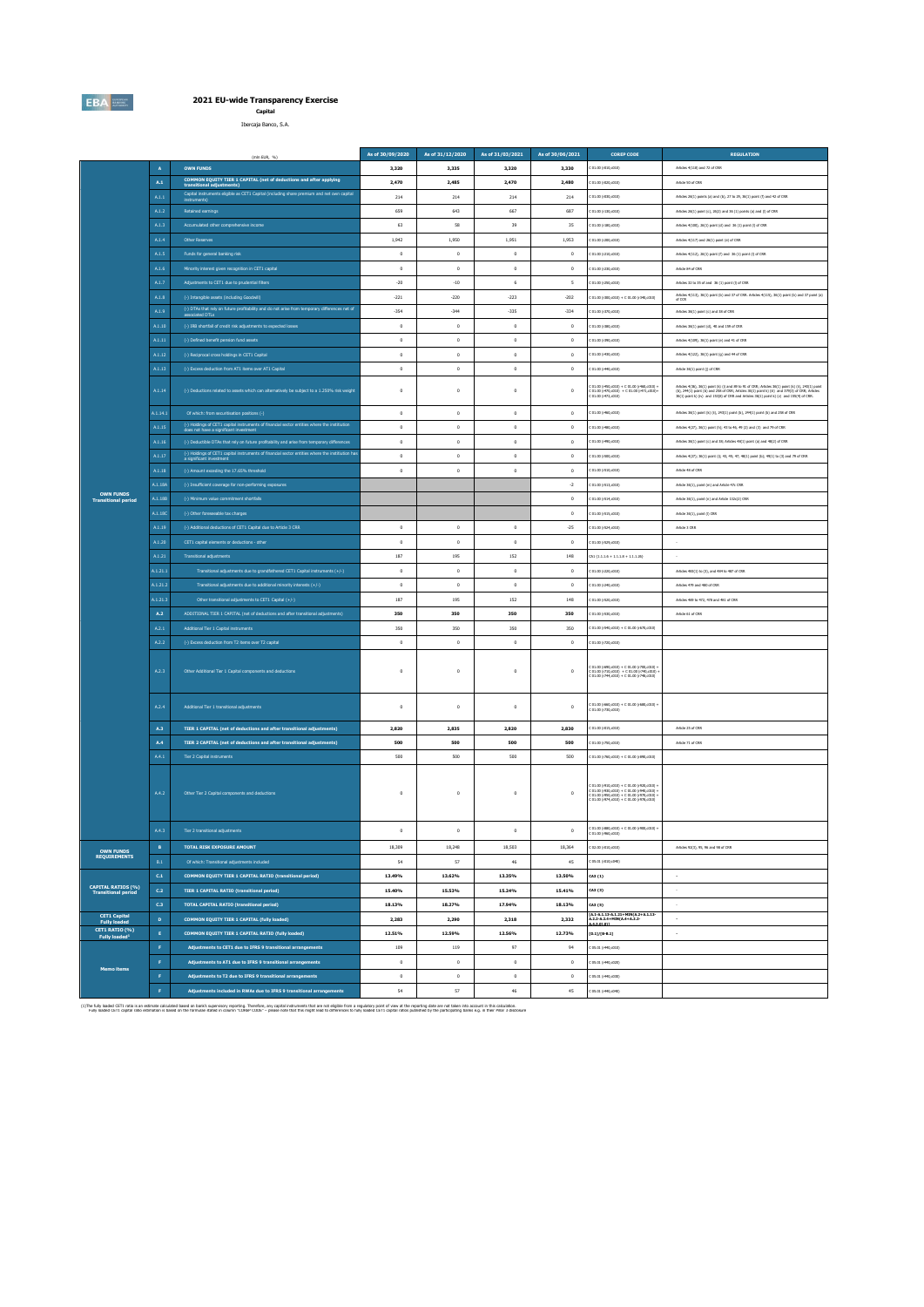**Overview of Risk exposure amounts**

Ibercaja Banco, S.A.

|                                                                    |                  | <b>RWAs</b>      |                  |                  |                                                                                                                                                                                                                                                                                                                                                              |
|--------------------------------------------------------------------|------------------|------------------|------------------|------------------|--------------------------------------------------------------------------------------------------------------------------------------------------------------------------------------------------------------------------------------------------------------------------------------------------------------------------------------------------------------|
| (mln EUR, %)                                                       | As of 30/09/2020 | As of 31/12/2020 | As of 31/03/2021 | As of 30/06/2021 | <b>COREP CODE</b>                                                                                                                                                                                                                                                                                                                                            |
| Credit risk (excluding CCR and Securitisations) <sup>1</sup>       | 16,898           | 16,858           | 17,113           | 16,943           | C 02.00 (r040, c010) -[C 07.00 (r090, c220, s001) + C 07.00 (r110, c220, s001)+ C 07.00 (r130, c220, s001)<br>+ C 08.01 (r040, c260, s001) + C 08.01 (r050, c260, s001) + C 08.01 (r060, c260, s001) + C 08.01 (r040,<br>c260, s002) + C 08.01 (r050, c260, s002,) + C 08.01 (r060, c260, s002)]-[C 02.00 (R470, c010)] - C<br>02.00 (R460, c010)]           |
| Of which the standardised approach                                 | 16,898           | 16,858           | 17,113           | 16,943           | C 02.00 (r060, c010)-[C 07.00 (r090, c220, s001) + C 07.00 (r110, c220, s001)+ C 07.00 (r130, c220,<br>$s001$ ]                                                                                                                                                                                                                                              |
| Of which the foundation IRB (FIRB) approach                        | $\mathbf 0$      | $\mathbf{0}$     | $\mathbf{0}$     | $\mathbf 0$      | C 02.00 (R250, c010) - [C 08.01 (r040, c260, s002) + C 08.01 (r050, c260, s002) + C 08.01 (r060, c260,<br>$s002$ ]                                                                                                                                                                                                                                           |
| Of which the advanced IRB (AIRB) approach                          | $\mathbf{0}$     | $\mathbf 0$      | $\overline{0}$   | $\mathbf 0$      | C 02.00 (R310, c010) - [C 08.01 (r040, c260, s001) + C 08.01 (r050, c260, s001) + C 08.01 (r060, c260,<br>s001)]                                                                                                                                                                                                                                             |
| Of which equity IRB                                                | $\mathbf{0}$     | $\Omega$         | $\overline{0}$   | $\Omega$         | C 02.00 (R420, c010)                                                                                                                                                                                                                                                                                                                                         |
| Counterparty credit risk (CCR, excluding CVA) <sup>2</sup>         | 22               | 24               | 23               | 41               | $\begin{array}{l} \text{C 07.00 (r090, c220, s001) + C 07.00 (r110, c220, s001) + C 07.00 (r130, c220, s001) + C 08.01 (r040, c260, s001) + C 08.01 (r050, c260, s001) + C 08.01 (r060, c260, s001) + C 08.01 (r040, c260, s002) + C 08.01 (r040, c260, s002) \end{array}$<br>08.01 (r050, c260, s002,) + C 08.01 (r060, c260, s002) + C 02.00 (R460, c010)] |
| Credit valuation adjustment - CVA                                  | 13               | 12               | 13               | 27               | C 02.00 (R640, c010)                                                                                                                                                                                                                                                                                                                                         |
| Settlement risk                                                    | $\mathbf{0}$     | $\mathbf{0}$     | $\overline{0}$   | $\mathbf{0}$     | C 02.00 (R490, c010)                                                                                                                                                                                                                                                                                                                                         |
| Securitisation exposures in the banking book (after the cap)       | $\mathbf{0}$     | $\mathbf 0$      | $\overline{0}$   | $\Omega$         | C 02.00 (R470, c010)                                                                                                                                                                                                                                                                                                                                         |
| Position, foreign exchange and commodities risks (Market risk)     | $\mathbf{0}$     | $\mathbf 0$      | $\mathbf{0}$     | $\Omega$         | C 02.00 (R520, c010)                                                                                                                                                                                                                                                                                                                                         |
| Of which the standardised approach                                 | $\mathbf{0}$     | $\overline{0}$   | $\bf{0}$         | $\mathbf 0$      | C 02.00 (R530, c010)                                                                                                                                                                                                                                                                                                                                         |
| Of which IMA                                                       | $\mathbf{0}$     | $\mathbf 0$      | $\mathbf{0}$     | $\mathbf 0$      | C 02.00 (R580, c010)                                                                                                                                                                                                                                                                                                                                         |
| Of which securitisations and resecuritisations in the trading book | $\overline{0}$   | $\overline{0}$   | $\mathbf 0$      | $\mathbf 0$      | C 19.00_010_601*12.5+C 20.00_010_450*12.5+MAX(C 24.00_010_090,C 24.00_010_100,C<br>24.00_010_110)*12.5                                                                                                                                                                                                                                                       |
| Large exposures in the trading book                                | $\overline{0}$   | $\mathbf{0}$     | $\overline{0}$   | $\mathbf{0}$     | C 02.00 (R680, c010)                                                                                                                                                                                                                                                                                                                                         |
| Operational risk                                                   | 1,376            | 1,354            | 1,354            | 1,354            | C 02.00 (R590, c010)                                                                                                                                                                                                                                                                                                                                         |
| Of which basic indicator approach                                  | $\overline{0}$   | $\Omega$         | $\overline{0}$   | $\Omega$         | C 02.00 (R600, c010)                                                                                                                                                                                                                                                                                                                                         |
| Of which standardised approach                                     | 1,376            | 1,354            | 1,354            | 1,354            | C 02.00 (R610, c010)                                                                                                                                                                                                                                                                                                                                         |
| Of which advanced measurement approach                             | $\mathbf{0}$     | $\Omega$         | $\overline{0}$   | $\Omega$         | C 02.00 (R620, c010)                                                                                                                                                                                                                                                                                                                                         |
| Other risk exposure amounts                                        | $\overline{0}$   | $\mathbf 0$      | $\overline{0}$   | $\Omega$         | C 02.00 (R630, c010) + C 02.00 (R690, c010)                                                                                                                                                                                                                                                                                                                  |
| Total                                                              | 18,309           | 18,248           | 18,503           | 18,364           |                                                                                                                                                                                                                                                                                                                                                              |

1 The positions "of which" are for information and do not need to sum up to Credit risk (excluding CCR and Securitisations)

2 On-balance sheet exposures related to Free Deliveries [according to Article 379(1)] have not been included in 'Counterparty Credit Risk (CCR, excluding CVA)'. They are instead reported in the 'Credit Risk (excluding CCR

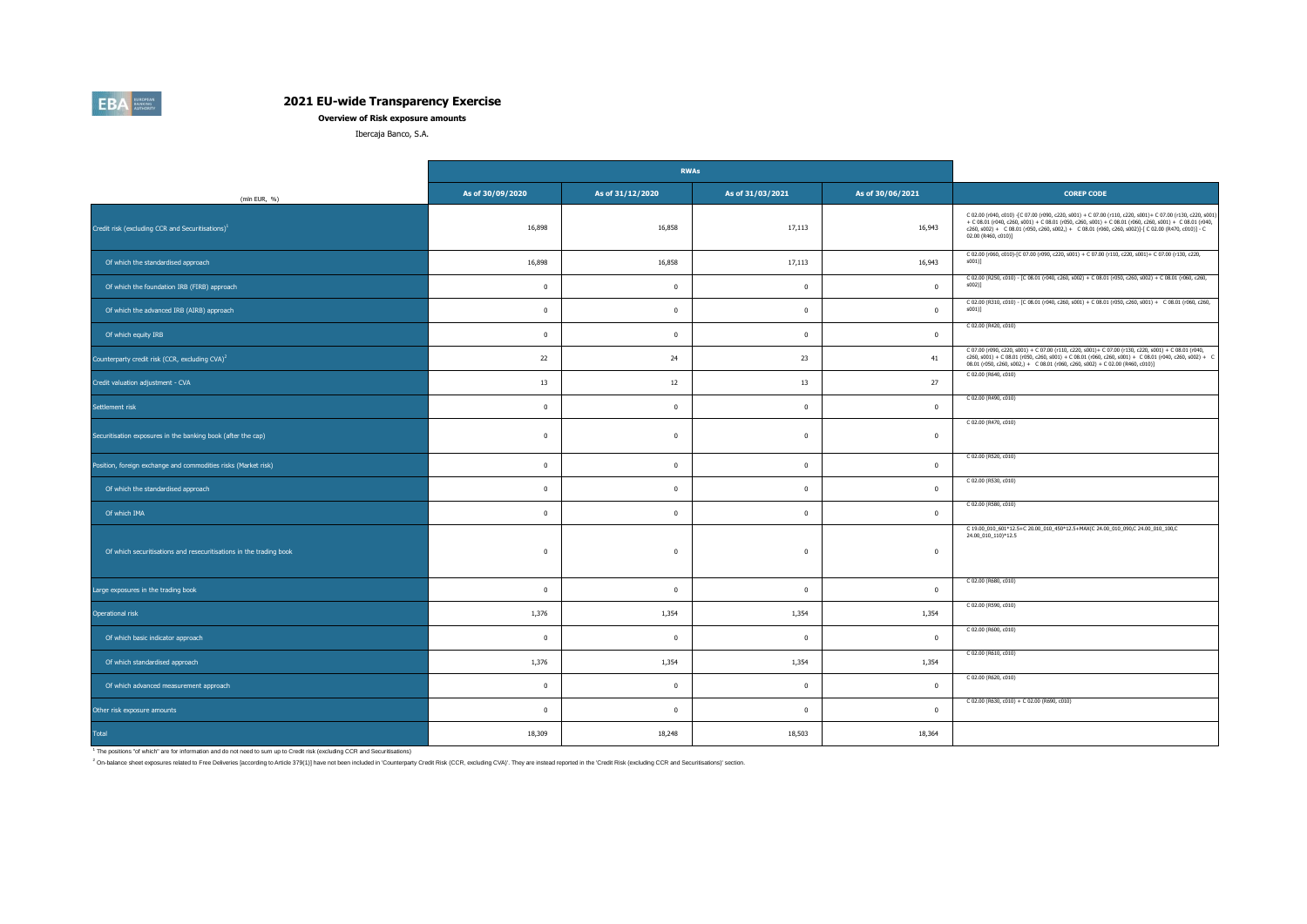# **2021 EU-wide Transparency Exercise P&L** Ibercaja Banco, S.A.

| (mln EUR)                                                                                                                                                                                                      | As of 30/09/2020        | As of 31/12/2020 | As of 31/03/2021 | As of 30/06/2021        |
|----------------------------------------------------------------------------------------------------------------------------------------------------------------------------------------------------------------|-------------------------|------------------|------------------|-------------------------|
| Interest income                                                                                                                                                                                                | 372                     | 495              | 113              | 225                     |
| Of which debt securities income                                                                                                                                                                                | 46                      | 56               | 11               | 32                      |
| Of which loans and advances income                                                                                                                                                                             | 310                     | 410              | 92               | 180                     |
| Interest expenses                                                                                                                                                                                              | 54                      | 73               | 17               | 31                      |
| (Of which deposits expenses)                                                                                                                                                                                   | 65                      | 85               | 20               | 34                      |
| (Of which debt securities issued expenses)                                                                                                                                                                     | 25                      | 30               | 5                | Q                       |
| (Expenses on share capital repayable on demand)                                                                                                                                                                | $^{\circ}$              | $\mathbf{0}$     | $\overline{0}$   | $^{\circ}$              |
| Dividend income                                                                                                                                                                                                | $\overline{\mathbf{3}}$ | 5                | 2                | $\overline{7}$          |
| Net Fee and commission income                                                                                                                                                                                  | 288                     | 395              | 103              | 213                     |
| Gains or (-) losses on derecognition of financial assets and liabilities not measured at fair value through profit or loss, and of non financial assets                                                        | 14                      | 126              | 32               | 32                      |
| Gains or (-) losses on financial assets and liabilities held for trading, net                                                                                                                                  | <sup>1</sup>            | <sup>1</sup>     | $\overline{0}$   | $^{\circ}$              |
| Gains or (-) losses on financial assets and liabilities at fair value through profit or loss, net                                                                                                              | $-10$                   | $-10$            | $\mathbf{0}$     | $\overline{0}$          |
| Gains or (-) losses from hedge accounting, net                                                                                                                                                                 | $\mathbf{0}$            | $\mathbf{0}$     | $\mathbf{0}$     | $\mathbf{0}$            |
| Exchange differences [gain or (-) loss], net                                                                                                                                                                   | <sup>1</sup>            | -1               | $\overline{0}$   | $\overline{0}$          |
| Net other operating income /(expenses)                                                                                                                                                                         | 65                      | 32               | $\mathbf{R}$     | $-5$                    |
| <b>TOTAL OPERATING INCOME, NET</b>                                                                                                                                                                             | 678                     | 971              | 242              | 442                     |
| (Administrative expenses)                                                                                                                                                                                      | 373                     | 653              | 132              | 260                     |
| (Cash contributions to resolution funds and deposit guarantee schemes)                                                                                                                                         | 16                      | 64               | $\overline{2}$   | $\Omega$                |
| (Depreciation)                                                                                                                                                                                                 | 52                      | 65               | 16               | 34                      |
| Modification gains or (-) losses, net                                                                                                                                                                          | $-2$                    | $-2$             | $\overline{0}$   | $\overline{0}$          |
| (Provisions or (-) reversal of provisions)                                                                                                                                                                     | $-27$                   | $-14$            | $-3$             | $\overline{4}$          |
| (Payment commitments to resolution funds and deposit guarantee schemes)                                                                                                                                        | $\mathbf{0}$            | $\overline{0}$   | $\overline{0}$   | $\overline{0}$          |
| (Commitments and quarantees given)                                                                                                                                                                             | $-2$                    | $-3$             | $-3$             | $-3$                    |
| (Other provisions)                                                                                                                                                                                             | $-25$                   | $-11$            | $\overline{0}$   | $\overline{7}$          |
| Of which pending legal issues and tax litigation <sup>1</sup>                                                                                                                                                  | $\Omega$                | $\Omega$         | $\Omega$         | $\overline{0}$          |
| Of which restructuring <sup>1</sup>                                                                                                                                                                            | $\Omega$                | $\Omega$         | $\Omega$         | $\overline{0}$          |
| (Increases or (-) decreases of the fund for general banking risks, net) <sup>2</sup>                                                                                                                           | $^{\circ}$              | $\overline{0}$   | $\overline{0}$   | $\overline{0}$          |
| (Impairment or (-) reversal of impairment on financial assets not measured at fair value through profit or loss)                                                                                               | 177                     | 216              | 30 <sup>°</sup>  | 38                      |
| (Financial assets at fair value through other comprehensive income)                                                                                                                                            | $^{\circ}$              | $\overline{0}$   | $\overline{0}$   | $\overline{0}$          |
| (Financial assets at amortised cost)                                                                                                                                                                           | 177                     | 216              | 30 <sup>°</sup>  | 38                      |
| [Impairment or (-) reversal of impairment of investments in subsidaries, joint ventures and associates and on non-financial assets)                                                                            | $\overline{2}$          | $\overline{1}$   |                  | $\overline{\mathbf{3}}$ |
| (of which Goodwill)                                                                                                                                                                                            | $^{\circ}$              | $\mathbf{0}$     | $^{\circ}$       | $^{\circ}$              |
| Negative goodwill recognised in profit or loss                                                                                                                                                                 | $^{\circ}$              | $\overline{0}$   | $\overline{0}$   | $\mathbf{0}$            |
| Share of the profit or (-) loss of investments in subsidaries, joint ventures and associates                                                                                                                   | 67                      | 89               | 22               | 43                      |
| Profit or (-) loss from non-current assets and disposal groups classified as held for sale not qualifying as discontinued operations                                                                           | $-6$                    | $-20$            | $-6$             | $-10$                   |
| PROFIT OR (-) LOSS BEFORE TAX FROM CONTINUING OPERATIONS                                                                                                                                                       | 145                     | 53               | 80               | 135                     |
| PROFIT OR (-) LOSS AFTER TAX FROM CONTINUING OPERATIONS                                                                                                                                                        | 99                      | 24               | 55               | 94                      |
| Profit or (-) loss after tax from discontinued operations                                                                                                                                                      | $^{\circ}$              | $\overline{0}$   | $\sqrt{2}$       | $\overline{0}$          |
| PROFIT OR (-) LOSS FOR THE YEAR                                                                                                                                                                                | 99                      | 24               | 55               | 94                      |
| Of which attributable to owners of the parent                                                                                                                                                                  | 99                      | 24               | 55               | 94                      |
| (1) Information available only as of end of the year<br><sup>(2)</sup> For IFRS compliance banks "zero" in cell "Increases or (-) decreases of the fund for general banking risks, net" must be read as "n.a." |                         |                  |                  |                         |

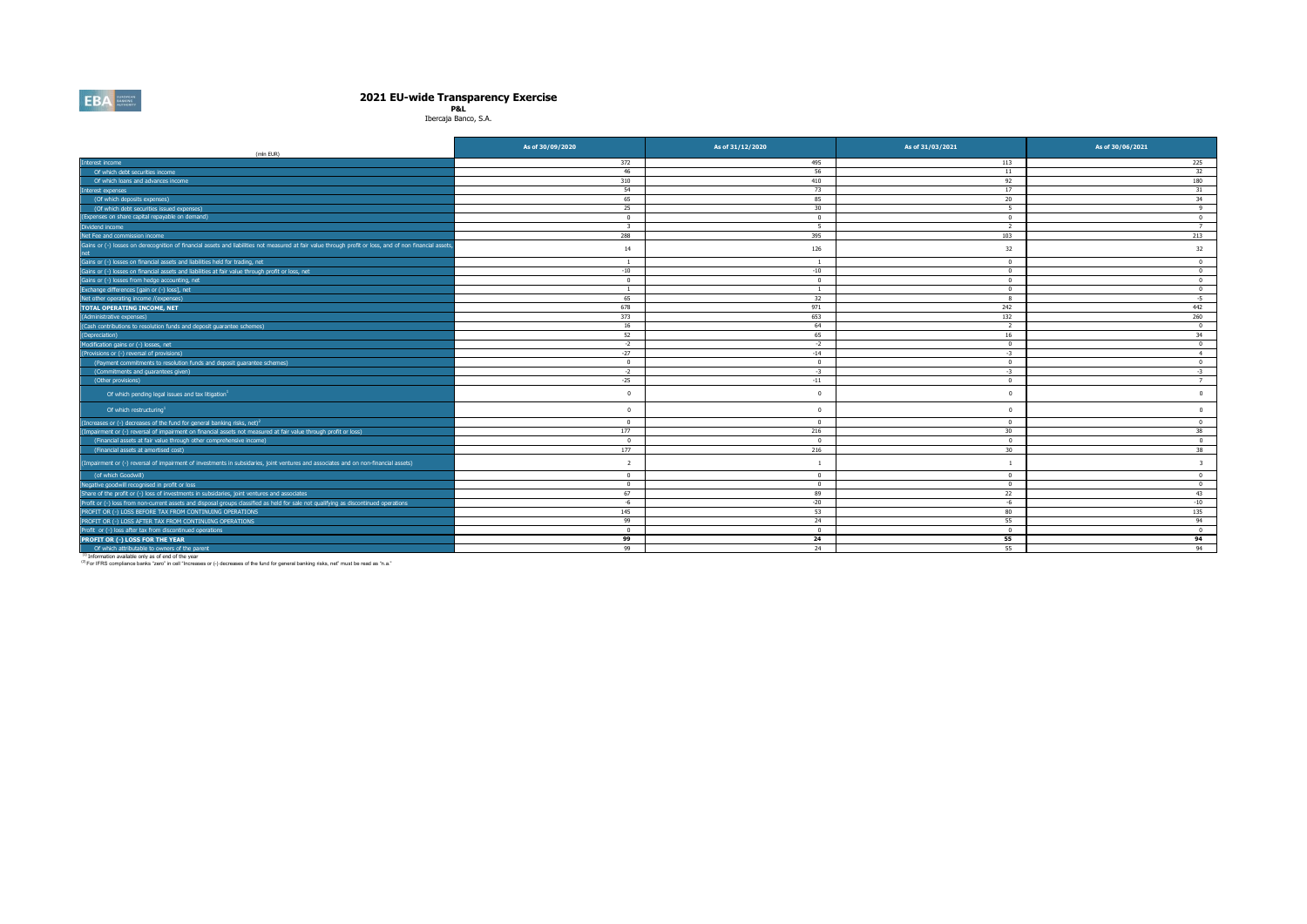**Total Assets: fair value and impairment distribution**

Ibercaja Banco, S.A.

| (mln EUR)                                                                          |                        | As of 30/09/2020 |                      |         |                    |          | As of 31/12/2020            |         |                    | As of 31/03/2021 |                      |         |                    |          | As of 30/06/2021            |          |                                                    |
|------------------------------------------------------------------------------------|------------------------|------------------|----------------------|---------|--------------------|----------|-----------------------------|---------|--------------------|------------------|----------------------|---------|--------------------|----------|-----------------------------|----------|----------------------------------------------------|
|                                                                                    |                        |                  | Fair value hierarchy |         |                    |          | <b>Fair value hierarchy</b> |         |                    |                  | Fair value hierarchy |         |                    |          | <b>Fair value hierarchy</b> |          |                                                    |
| <b>ASSETS:</b>                                                                     | <b>Carrying amount</b> | Level 1          | Level 2              | Level 3 | Carrying<br>amount | Level 1  | Level 2                     | Level 3 | Carrying<br>amount | Level 1          | Level 2              | Level 3 | Carrying<br>amount | Level 1  | Level 2                     | Level 3  | <b>References</b>                                  |
| Cash, cash balances at central banks and other<br>demand deposits                  | 4.958                  |                  |                      |         | 7.571              |          |                             |         | 4.966              |                  |                      |         | 5.726              |          |                             |          | IAS 1.54 (i)                                       |
| Financial assets held for trading                                                  | -6                     |                  | 6                    |         |                    | $\Omega$ |                             |         |                    | $\Omega$         |                      |         |                    | $\Omega$ |                             | $\Omega$ | IFRS 7.8(a)(ii); IFRS 9.Appendix A                 |
| Non-trading financial assets mandatorily at fair value<br>through profit or loss   |                        |                  | $\Omega$             |         |                    | $\Omega$ |                             |         |                    | $\Omega$         |                      |         |                    | $\Omega$ |                             |          | IFRS 7.8(a)(ii); IFRS 9.4.1.4                      |
| Financial assets designated at fair value through profit<br>or loss                | $\sim$                 |                  | $\Omega$             |         |                    | $\Omega$ |                             |         |                    | $\Omega$         |                      |         |                    | $\Omega$ |                             | $\Omega$ | IFRS 7.8(a)(i); IFRS 9.4.1.5                       |
| Financial assets at fair value through other<br>comprehensive income               | 498                    | 305              | 162                  | 30      | 488                | 297      | 162                         | 29      | 935                | 746              | 160                  | 29      | 852                | 683      | 140                         | 29       | IFRS 7.8(h); IFRS 9.4.1.2A                         |
| Financial assets at amortised cost                                                 | 41.156                 |                  |                      |         | 39,540             |          |                             |         | 41,193             |                  |                      |         | 40,931             |          |                             |          | IFRS 7.8(f); IFRS 9.4.1.2                          |
| Derivatives - Hedge accounting                                                     | 153                    |                  | 153                  |         | 142                | $\Omega$ | 142                         |         | 120                | $\Omega$         | 120                  |         | 87                 |          | 87                          | $\Omega$ | IFRS 9.6.2.1; Annex V.Part 1.22; Annex V.Part 1.26 |
| Fair value changes of the hedged items in portfolio<br>hedge of interest rate risk | $\Omega$               |                  |                      |         |                    |          |                             |         |                    |                  |                      |         | $\Omega$           |          |                             |          | IAS 39.89A(a); IFRS 9.6.5.8                        |
| Other assets <sup>1</sup>                                                          | 3,488                  |                  |                      |         | 3,481              |          |                             |         | 3,451              |                  |                      |         | 3,442              |          |                             |          |                                                    |
| <b>TOTAL ASSETS</b>                                                                | 50.261                 |                  |                      |         | 51,229             |          |                             |         | 50.671             |                  |                      |         | 51.043             |          |                             |          | IAS 1.9(a), IG 6                                   |

(1) Portfolios, which are nGAAP specific, i.e. which are not applicable for IFRS reporting banks, are considered in the position "Other assets".

| (mln EUR)                                                                                 |                    |                                                                                               |                                                                                                                                    | As of 30/09/2020                     |                                                                                                        |                                                                                                              |                                                      |                                                                                                             | As of 31/12/2020                                                                                             |                                                     |                                                                                                        |                                                                                                               |                                                       | As of 31/03/2021                                                                                      |                                                                                                                     |                                                          |                                                                                                             |                                                                                                                                                   |                   |                                                                                                               |                                                                                                              |                                                       |                                                                                                                     |                                                                                                                     |                                                      |                          |
|-------------------------------------------------------------------------------------------|--------------------|-----------------------------------------------------------------------------------------------|------------------------------------------------------------------------------------------------------------------------------------|--------------------------------------|--------------------------------------------------------------------------------------------------------|--------------------------------------------------------------------------------------------------------------|------------------------------------------------------|-------------------------------------------------------------------------------------------------------------|--------------------------------------------------------------------------------------------------------------|-----------------------------------------------------|--------------------------------------------------------------------------------------------------------|---------------------------------------------------------------------------------------------------------------|-------------------------------------------------------|-------------------------------------------------------------------------------------------------------|---------------------------------------------------------------------------------------------------------------------|----------------------------------------------------------|-------------------------------------------------------------------------------------------------------------|---------------------------------------------------------------------------------------------------------------------------------------------------|-------------------|---------------------------------------------------------------------------------------------------------------|--------------------------------------------------------------------------------------------------------------|-------------------------------------------------------|---------------------------------------------------------------------------------------------------------------------|---------------------------------------------------------------------------------------------------------------------|------------------------------------------------------|--------------------------|
|                                                                                           |                    |                                                                                               | <b>Gross carrying amount</b>                                                                                                       |                                      |                                                                                                        | <b>Accumulated impairment</b>                                                                                |                                                      |                                                                                                             | <b>Gross carrying amount</b>                                                                                 |                                                     |                                                                                                        | <b>Accumulated impairment</b>                                                                                 |                                                       |                                                                                                       | <b>Gross carrying amount</b>                                                                                        |                                                          |                                                                                                             | <b>Accumulated impairment</b>                                                                                                                     |                   |                                                                                                               | Gross carrying amount (2)                                                                                    |                                                       |                                                                                                                     | Accumulated impairment <sup>(2)</sup>                                                                               |                                                      |                          |
| Breakdown of financial<br>assets by instrument and by<br>counterparty sector <sup>1</sup> |                    | Stage 1<br>Assets without significant<br>increase in credit risk since<br>initial recognition | Stage 2<br>Assets with<br>significant<br>increase in<br>credit risk since<br>initial<br>recognition but<br>not credit-<br>impaired | Stage 3<br>Credit-impaired<br>assets | Stage 1<br>Assets without<br>significant<br>increase in<br>credit risk since<br>initial<br>recognition | Stage 2<br>Assets with<br>significant<br>increase in<br>initial<br>ecognition but<br>not credit-<br>impaired | Stage 3<br>edit risk since Credit-impaired<br>assets | Stage 1<br><b>Assets without</b><br>significant<br>increase in<br>edit risk since<br>initial<br>recognition | Stage 2<br>Assets with<br>significant<br>increase in<br>initial<br>ecognition but<br>not credit-<br>impaired | Stage 3<br>edit risk since Credit-impaire<br>assets | Stage 1<br>Assets without<br>significant<br>increase in<br>credit risk since<br>initial<br>recognition | Stage 2<br>Assets with<br>significant<br>increase in<br>initial<br>recognition but<br>not credit-<br>impaired | Stage 3<br>redit risk since Credit-impaired<br>assets | Stage 1<br>Assets without<br>significant<br>increase i<br>credit risk since<br>initial<br>recognition | Stage 2<br><b>Assets with</b><br>significant<br>increase in<br>initial<br>ecognition but<br>not credit-<br>impaired | Stage 3<br>edit risk since   Credit-impaired  <br>assets | Stage 1<br>ssets without<br>significant<br>ıcrease in<br><b>aredit risk since</b><br>initial<br>recognition | Stage 2<br>Assets with<br>significant<br>increase in<br>credit risk since Credit-imnaire<br>initial<br>recognition but<br>not credit-<br>impaired | Stage 3<br>assets | Stage 1<br><b>Assets without</b><br>significant<br>increase in<br>tredit risk since<br>initial<br>recognition | Stage 2<br>ssets with<br>significant<br>increase in<br>initial<br>recognition but<br>not credit-<br>impaired | Stage 3<br>redit risk since Credit-imnaired<br>assets | <b>Stage</b><br><b>Assets without</b><br>significant<br>increase in<br>tredit risk since:<br>initial<br>recognition | Stage 2<br><b>Assets with</b><br>significant<br>increase in<br>initial<br>ecognition but<br>not credit-<br>impaired | Stage 3<br>edit risk since Credit-impaired<br>assets | References               |
| Financial assets at fair<br>value through other                                           | Debt securities    | 173                                                                                           |                                                                                                                                    |                                      |                                                                                                        |                                                                                                              |                                                      | 165                                                                                                         |                                                                                                              |                                                     |                                                                                                        |                                                                                                               |                                                       |                                                                                                       |                                                                                                                     |                                                          |                                                                                                             |                                                                                                                                                   |                   | 512                                                                                                           |                                                                                                              |                                                       |                                                                                                                     |                                                                                                                     |                                                      | Annex V.Part 1.31, 44(b) |
| comprehensive income                                                                      | Loans and advances |                                                                                               |                                                                                                                                    |                                      |                                                                                                        |                                                                                                              |                                                      |                                                                                                             |                                                                                                              |                                                     |                                                                                                        |                                                                                                               |                                                       |                                                                                                       |                                                                                                                     |                                                          |                                                                                                             |                                                                                                                                                   |                   |                                                                                                               |                                                                                                              |                                                       |                                                                                                                     |                                                                                                                     |                                                      | Annex V.Part 1.32, 44(a) |
| Financial assets at                                                                       | Debt securities    | 9,568                                                                                         |                                                                                                                                    |                                      |                                                                                                        |                                                                                                              |                                                      | 8.314                                                                                                       |                                                                                                              |                                                     |                                                                                                        |                                                                                                               |                                                       | 9.620                                                                                                 |                                                                                                                     |                                                          |                                                                                                             |                                                                                                                                                   |                   | 9,590                                                                                                         |                                                                                                              |                                                       |                                                                                                                     |                                                                                                                     |                                                      | Annex V.Part 1.31, 44(b) |
| amortised cost                                                                            | Loans and advances | 29,857                                                                                        | 1,251                                                                                                                              | 1,156                                | $-101$                                                                                                 |                                                                                                              | $-507$                                               | 29,179                                                                                                      | 1.681                                                                                                        | 1,011                                               | $-52$                                                                                                  | $-132$                                                                                                        | $-461$                                                | 29,559                                                                                                | 1,700                                                                                                               | 955                                                      | $-53$                                                                                                       | $-131$                                                                                                                                            | $-456$            | 29,446                                                                                                        | 1.605                                                                                                        | 894                                                   | $-53$                                                                                                               | $-127$                                                                                                              | $-424$                                               | Annex V.Part 1.32, 44(a) |

(1) This table covers IFRS 9 specific information and as such only applies for IFRS reporting banks.

<sup>(2)</sup> From June 2021, the gross carrying amount of assets and accumulated impairments that are purchased or originated as credit-impaired at initial recognition are not included in the impairment stages, as it was the case

**EBA**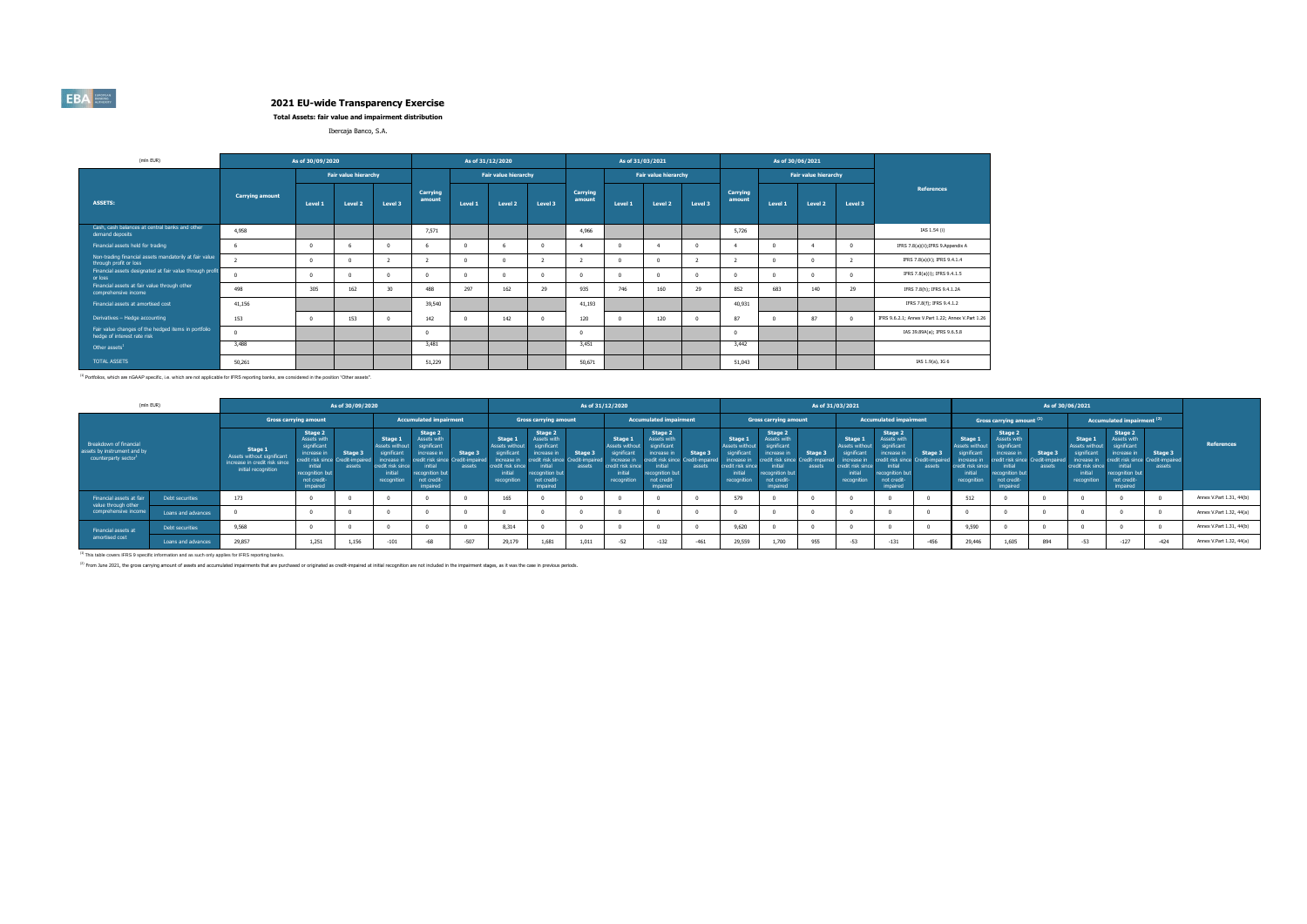

### **Breakdown of liabilities**

### Ibercaja Banco, S.A.

(mln EUR)

| <b>LIABILITIES:</b>                                                                           | As of 30/09/2020 | As of 31/12/2020 | As of 31/03/2021 | As of 30/06/2021 | <b>References</b>                          |
|-----------------------------------------------------------------------------------------------|------------------|------------------|------------------|------------------|--------------------------------------------|
| Financial liabilities held for trading                                                        | $\overline{7}$   | 6                | 10               | $\overline{4}$   | IFRS 7.8 (e) (ii); IFRS 9.BA.6             |
| Trading financial liabilities <sup>1</sup>                                                    | $\mathbf 0$      | $\mathbf 0$      | 0                | $\mathbf 0$      | Accounting Directive art 8(1)(a),(3),(6)   |
| Financial liabilities designated at fair value through profit or loss                         | $\mathbf 0$      | $\mathbf 0$      | $\mathbf 0$      | $\mathbf 0$      | IFRS 7.8 (e)(i); IFRS 9.4.2.2              |
| Financial liabilities measured at amortised cost                                              | 46,205           | 46,997           | 46,563           | 46,937           | IFRS 7.8(g); IFRS 9.4.2.1                  |
| Non-trading non-derivative financial liabilities measured at a cost-based method <sup>1</sup> | $\mathbf 0$      | $\mathbf 0$      | $\mathbf 0$      | $\mathbf 0$      | Accounting Directive art 8(3)              |
| Derivatives - Hedge accounting                                                                | 210              | 216              | 132              | 146              | IFRS 9.6.2.1; Annex V.Part 1.26            |
| Fair value changes of the hedged items in portfolio hedge of interest rate risk               | 40               | 38               | 32               | 28               | IAS 39.89A(b), IFRS 9.6.5.8                |
| Provisions                                                                                    | 221              | 393              | 376              | 335              | IAS 37.10; IAS 1.54(I)                     |
| Tax liabilities                                                                               | 156              | 149              | 148              | 148              | IAS 1.54(n-o)                              |
| Share capital repayable on demand                                                             | $\mathbf{0}$     | $\mathbf 0$      | $^{\circ}$       | $\mathbf 0$      | IAS 32 IE 33; IFRIC 2; Annex V.Part 2.12   |
| Other liabilities                                                                             | 121              | 212              | 159              | 158              | Annex V.Part 2.13                          |
| Liabilities included in disposal groups classified as held for sale                           | $\mathbf 0$      | $\mathbf 0$      | $\mathbf 0$      | $\mathbf 0$      | IAS 1.54 (p); IFRS 5.38, Annex V.Part 2.14 |
| Haircuts for trading liabilities at fair value <sup>1</sup>                                   | $\mathbf 0$      | $\mathbf 0$      | $\mathbf 0$      | $\mathbf 0$      | Annex V Part 1.29                          |
| <b>TOTAL LIABILITIES</b>                                                                      | 46,960           | 48,011           | 47,419           | 47,756           | IAS 1.9(b); IG 6                           |
| <b>TOTAL EQUITY</b>                                                                           | 3,302            | 3,218            | 3,252            | 3,287            | IAS 1.9(c), IG 6                           |
| TOTAL EQUITY AND TOTAL LIABILITIES                                                            | 50,261           | 51,229           | 50,671           | 51,043           | IAS 1.IG6                                  |

(1) Portfolios which are nGAAP specific, i.e. which are not applicable for IFRS reporting banks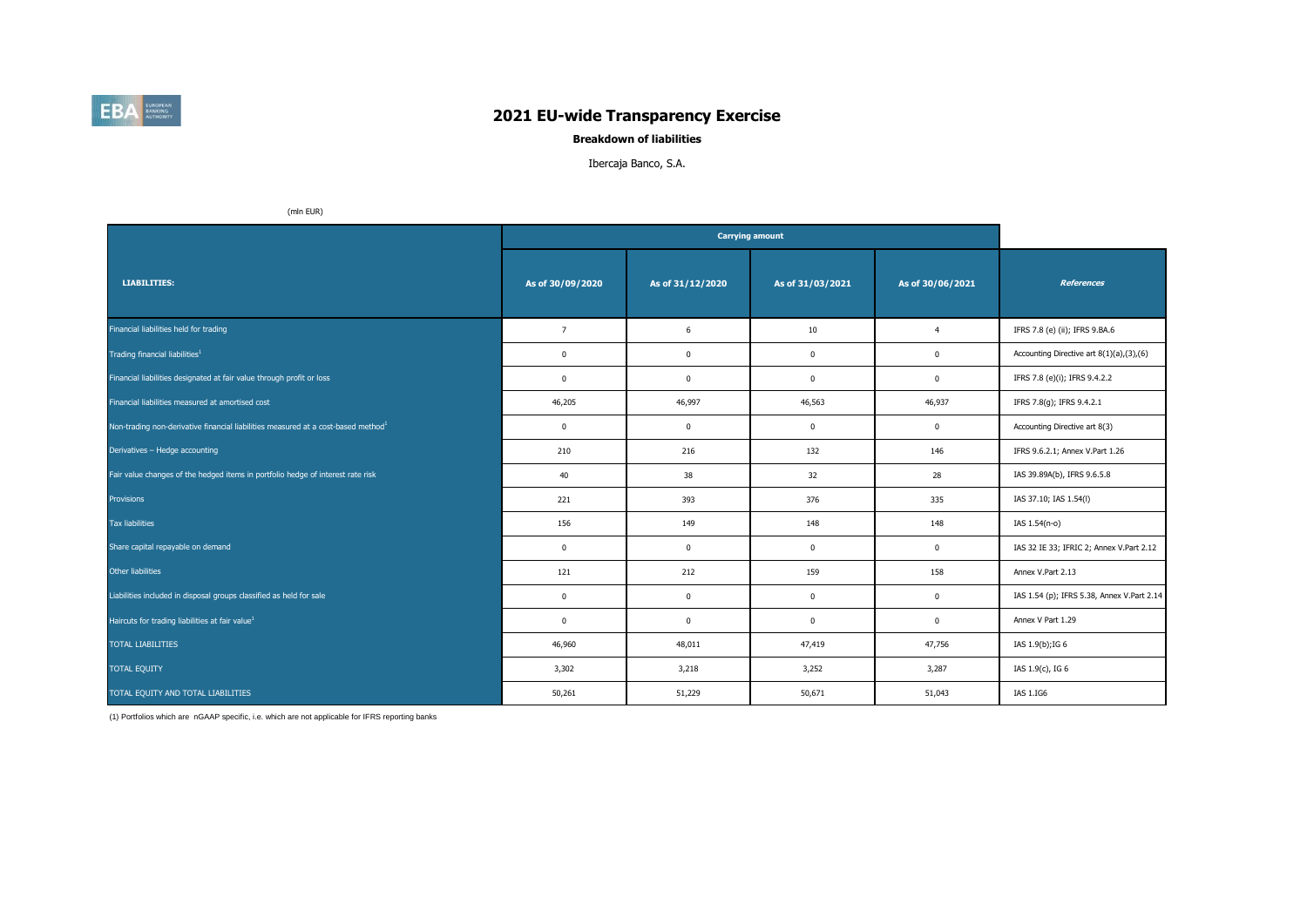

**Breakdown of liabilities**

### Ibercaja Banco, S.A.

(mln EUR)

|                             |                                                                             |                  |                  | <b>Carrying amount</b> |                  |                                           |
|-----------------------------|-----------------------------------------------------------------------------|------------------|------------------|------------------------|------------------|-------------------------------------------|
|                             | Breakdown of financial liabilities by instrument and by counterparty sector | As of 30/09/2020 | As of 31/12/2020 | As of 31/03/2021       | As of 30/06/2021 | <b>References</b>                         |
| <b>Derivatives</b>          |                                                                             | 217              | 222              | 142                    | 150              | IFRS 9.BA.7(a); CRR Annex II              |
| Short positions             | <b>Equity instruments</b>                                                   | $\mathbf{0}$     | $\mathbf 0$      | $\mathbf{0}$           | $\mathbf 0$      | IAS 32.11; ECB/2013/33 Annex 2.Part 2.4-5 |
|                             | Debt securities                                                             | $\mathbf{0}$     | $\mathbf 0$      | $\mathbf{0}$           | $\mathbf{0}$     | Annex V.Part 1.31                         |
|                             | Central banks                                                               | 5,385            | 5,371            | 5,917                  | 5,902            | Annex V.Part 1.42(a), 44(c)               |
|                             | of which: Current accounts / overnight deposits                             | $\mathbf 0$      | $\mathbf 0$      | $\mathbf{0}$           | $\mathbf 0$      | ECB/2013/33 Annex 2.Part 2.9.1            |
|                             | General governments                                                         | 1,577            | 1,431            | 1,326                  | 1,159            | Annex V.Part 1.42(b), 44(c)               |
|                             | of which: Current accounts / overnight deposits                             | 1,483            | 1,345            | 1,245                  | 1,081            | ECB/2013/33 Annex 2.Part 2.9.1            |
|                             | <b>Credit institutions</b>                                                  | 1,085            | 1,208            | 471                    | 1,409            | Annex V.Part 1.42(c),44(c)                |
| <b>Deposits</b>             | of which: Current accounts / overnight deposits                             | 30               | 49               | 164                    | 180              | ECB/2013/33 Annex 2.Part 2.9.1            |
|                             | Other financial corporations                                                | 2,685            | 2,697            | 2,065                  | 1,612            | Annex V.Part 1.42(d),44(c)                |
|                             | of which: Current accounts / overnight deposits                             | 812              | 834              | 494                    | 420              | ECB/2013/33 Annex 2.Part 2.9.1            |
|                             | Non-financial corporations                                                  | 3,987            | 4,199            | 4,219                  | 3,926            | Annex V.Part 1.42(e), 44(c)               |
|                             | of which: Current accounts / overnight deposits                             | 3,845            | 4,069            | 4,101                  | 3,827            | ECB/2013/33 Annex 2.Part 2.9.1            |
|                             | Households                                                                  | 29,013           | 29,887           | 30,017                 | 30,038           | Annex V.Part 1.42(f), 44(c)               |
|                             | of which: Current accounts / overnight deposits                             | 25,918           | 26,942           | 27,239                 | 27,471           | Annex V.Part 1.42(f), 44(c)               |
| Debt securities issued      |                                                                             | 1,380            | 1,369            | 1,341                  | 1,329            | Annex V.Part 1.37, Part 2.98              |
|                             | Of which: Subordinated Debt securities issued                               | 506              | 509              | 512                    | 513              | Annex V.Part 1.37                         |
| Other financial liabilities |                                                                             | 1,094            | 835              | 1,208                  | 1,563            | Annex V.Part 1.38-41                      |
| TOTAL FINANCIAL LIABILITIES |                                                                             | 46,422           | 47,219           | 46,705                 | 47,087           |                                           |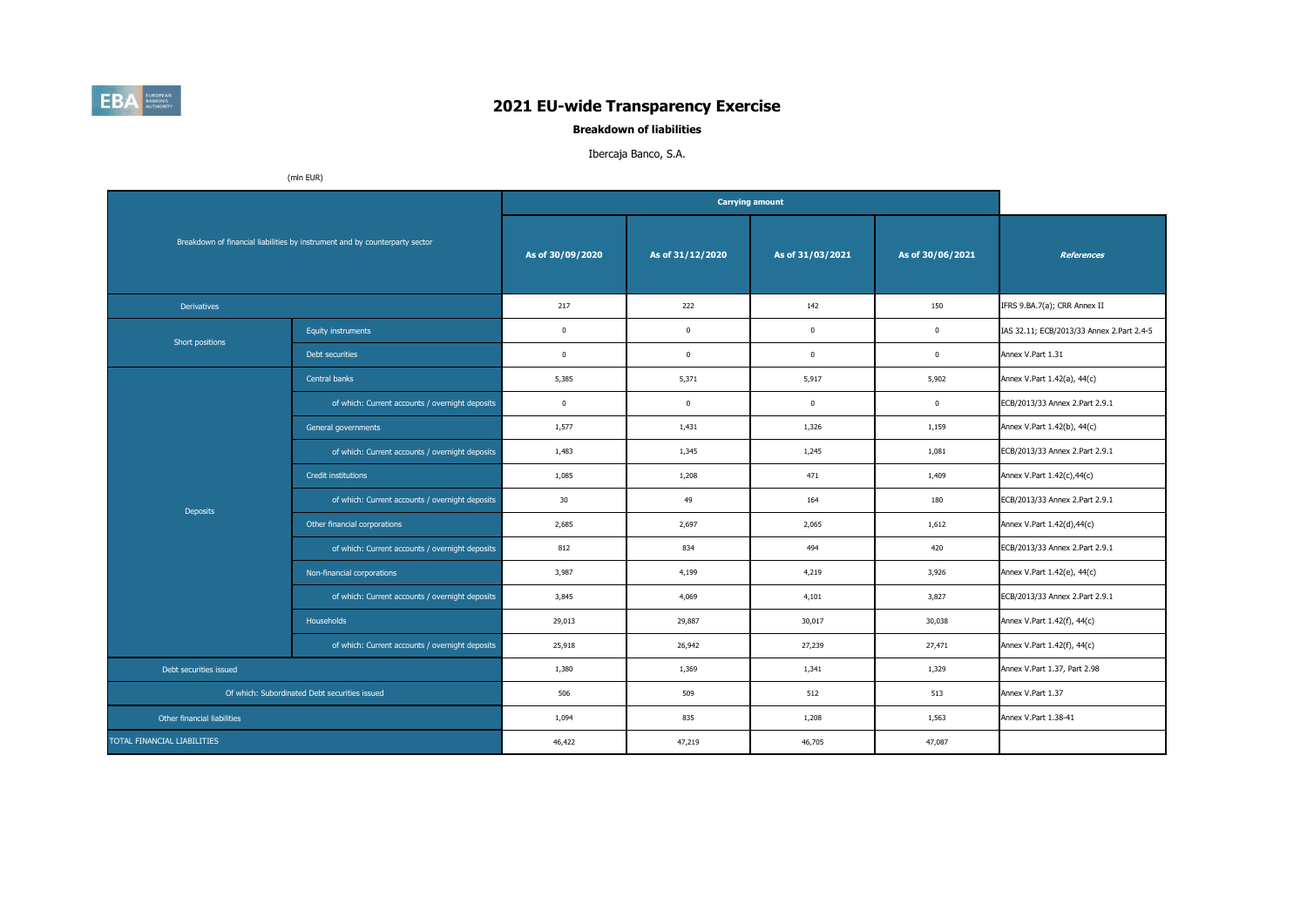#### **Market Risk** Ibercaja Banco, S.A.

|                                                                                                                                                                                                                 | <b>SA</b>                         |                                   |                                                                                                                      |                                                                |                                                                                                                       |                                        |                                   |                                                                           |              |                                                     |                               |                                                       |                                                                                                                      |                                   | <b>TM</b>                                                                                                             |                                           |                                                     |                                                                                            |              |                                                     |                               |                                                       |
|-----------------------------------------------------------------------------------------------------------------------------------------------------------------------------------------------------------------|-----------------------------------|-----------------------------------|----------------------------------------------------------------------------------------------------------------------|----------------------------------------------------------------|-----------------------------------------------------------------------------------------------------------------------|----------------------------------------|-----------------------------------|---------------------------------------------------------------------------|--------------|-----------------------------------------------------|-------------------------------|-------------------------------------------------------|----------------------------------------------------------------------------------------------------------------------|-----------------------------------|-----------------------------------------------------------------------------------------------------------------------|-------------------------------------------|-----------------------------------------------------|--------------------------------------------------------------------------------------------|--------------|-----------------------------------------------------|-------------------------------|-------------------------------------------------------|
|                                                                                                                                                                                                                 |                                   |                                   |                                                                                                                      | VaR (Memorandum item)<br><b>STRESSED VaR (Memorandum item)</b> |                                                                                                                       |                                        |                                   | <b>INCREMENTAL DEFAULT</b><br>AND MIGRATION RISK<br><b>CAPITAL CHARGE</b> |              | ALL PRICE RISKS CAPITAL CHARGE<br><b>FOR CTP</b>    |                               |                                                       | VaR (Memorandum item)                                                                                                |                                   |                                                                                                                       | <b>STRESSED VaR (Memorandum item)</b>     |                                                     | <b>INCREMENTAL</b><br><b>DEFAULT AND</b><br><b>MIGRATION RISK</b><br><b>CAPITAL CHARGE</b> |              | ALL PRICE RISKS CAPITAL CHARGE<br><b>FOR CTP</b>    |                               |                                                       |
| (mln EUR)                                                                                                                                                                                                       | <b>TOTAL RISK EXPOSURE AMOUNT</b> | <b>TOTAL RISK EXPOSURE AMOUNT</b> | <b>MULTIPLICATION</b><br>FACTOR (mc) x<br><b>AVERAGE OF</b><br><b>PREVIOUS 60</b><br><b>WORKING DAYS</b><br>(VaRavg) | <b>PREVIOUS</b><br>DAY (VaRt-1)                                | <b>MULTIPLICATION</b><br>FACTOR (ms) x<br><b>AVERAGE OF</b><br><b>PREVIOUS 60</b><br><b>WORKING DAYS</b><br>(SVaRavg) | <b>LATEST AVAILABLE</b><br>$(SVaRt-1)$ | <b>12 WEEKS</b><br><b>MEASURE</b> | AVERAGE LAST MEASURE                                                      | <b>FLOOR</b> | <b>12 WEEKS</b><br><b>AVERAGE</b><br><b>MEASURE</b> | <b>LAST</b><br><b>MEASURE</b> | <b>TOTAL RISK</b><br><b>EXPOSURE</b><br><b>AMOUNT</b> | <b>MULTIPLICATION</b><br>FACTOR (mc) x<br><b>AVERAGE OF</b><br><b>PREVIOUS 60</b><br><b>WORKING DAYS</b><br>(VaRavg) | <b>PREVIOUS DAY</b><br>$(VaRt-1)$ | <b>MULTIPLICATION</b><br>FACTOR (ms) x<br><b>AVERAGE OF</b><br><b>PREVIOUS 60</b><br><b>WORKING DAYS</b><br>(SVaRavg) | <b>LATEST</b><br><b>AVAILABLE (SVaRt-</b> | <b>12 WEEKS</b><br><b>AVERAGE</b><br><b>MEASURE</b> | <b>LAST</b><br><b>MEASURE</b>                                                              | <b>FLOOR</b> | <b>12 WEEKS</b><br><b>AVERAGE</b><br><b>MEASURE</b> | <b>LAST</b><br><b>MEASURE</b> | <b>TOTAL RISK</b><br><b>EXPOSURE</b><br><b>AMOUNT</b> |
|                                                                                                                                                                                                                 | As of 30/09/2020                  | As of 31/12/2020                  |                                                                                                                      |                                                                |                                                                                                                       |                                        | As of 30/09/2020                  |                                                                           |              |                                                     |                               |                                                       |                                                                                                                      |                                   |                                                                                                                       | As of 31/12/2020                          |                                                     |                                                                                            |              |                                                     |                               |                                                       |
| <b>Traded Debt Instruments</b><br>Of which: General risk<br>Of which: Specific risk<br><b>Equities</b><br>Of which: General risk<br>Of which: Specific risk<br>Foreign exchange risk<br><b>Commodities risk</b> |                                   |                                   |                                                                                                                      | $\mathbf{a}$                                                   | $\mathbf{a}$                                                                                                          |                                        | $\sim$                            | $\sim$                                                                    | $\sim$       |                                                     | $\sim$                        | $\overline{a}$                                        |                                                                                                                      |                                   |                                                                                                                       |                                           | $\overline{a}$                                      | $\sim$                                                                                     | $\sim$       |                                                     | $\mathbf{a}$                  | $\overline{a}$                                        |
| <b>Total</b>                                                                                                                                                                                                    | As of 31/03/2021                  | As of 30/06/2021                  | - 0                                                                                                                  |                                                                |                                                                                                                       |                                        | As of 31/03/2021                  |                                                                           |              | $\mathbf{a}$                                        |                               |                                                       | - 0                                                                                                                  | - 0                               |                                                                                                                       | As of 30/06/2021                          |                                                     |                                                                                            |              | $\mathbf{a}$                                        |                               |                                                       |
| <b>Traded Debt Instruments</b><br>Of which: General risk<br>Of which: Specific risk<br>quities<br>Of which: General risk<br>Of which: Specific risk<br>Foreign exchange risk<br><b>Commodities risk</b>         |                                   |                                   |                                                                                                                      |                                                                |                                                                                                                       |                                        | $\mathbf{a}$                      |                                                                           |              |                                                     |                               |                                                       |                                                                                                                      |                                   |                                                                                                                       |                                           |                                                     |                                                                                            | $\sim$       |                                                     | $\mathbf{a}$                  | $\overline{a}$                                        |
| <b>Total</b>                                                                                                                                                                                                    |                                   | $\Omega$                          | $\mathbf{a}$                                                                                                         | $\overline{\phantom{a}}$                                       | $\mathbf{a}$                                                                                                          |                                        |                                   | $\overline{a}$                                                            | $\sqrt{2}$   | $\overline{a}$                                      |                               | $\sqrt{2}$                                            | $\sim$                                                                                                               | $\Omega$                          |                                                                                                                       |                                           | $\sqrt{ }$                                          |                                                                                            |              | $\bullet$                                           |                               |                                                       |

Market risk template does not include CIU positions under the particular approach for position risk in CIUs (Articles 348(1), 350 (3) c) and 364 (2) a) CRR), which instead are included in the RWA OV1 template.

 $EBA$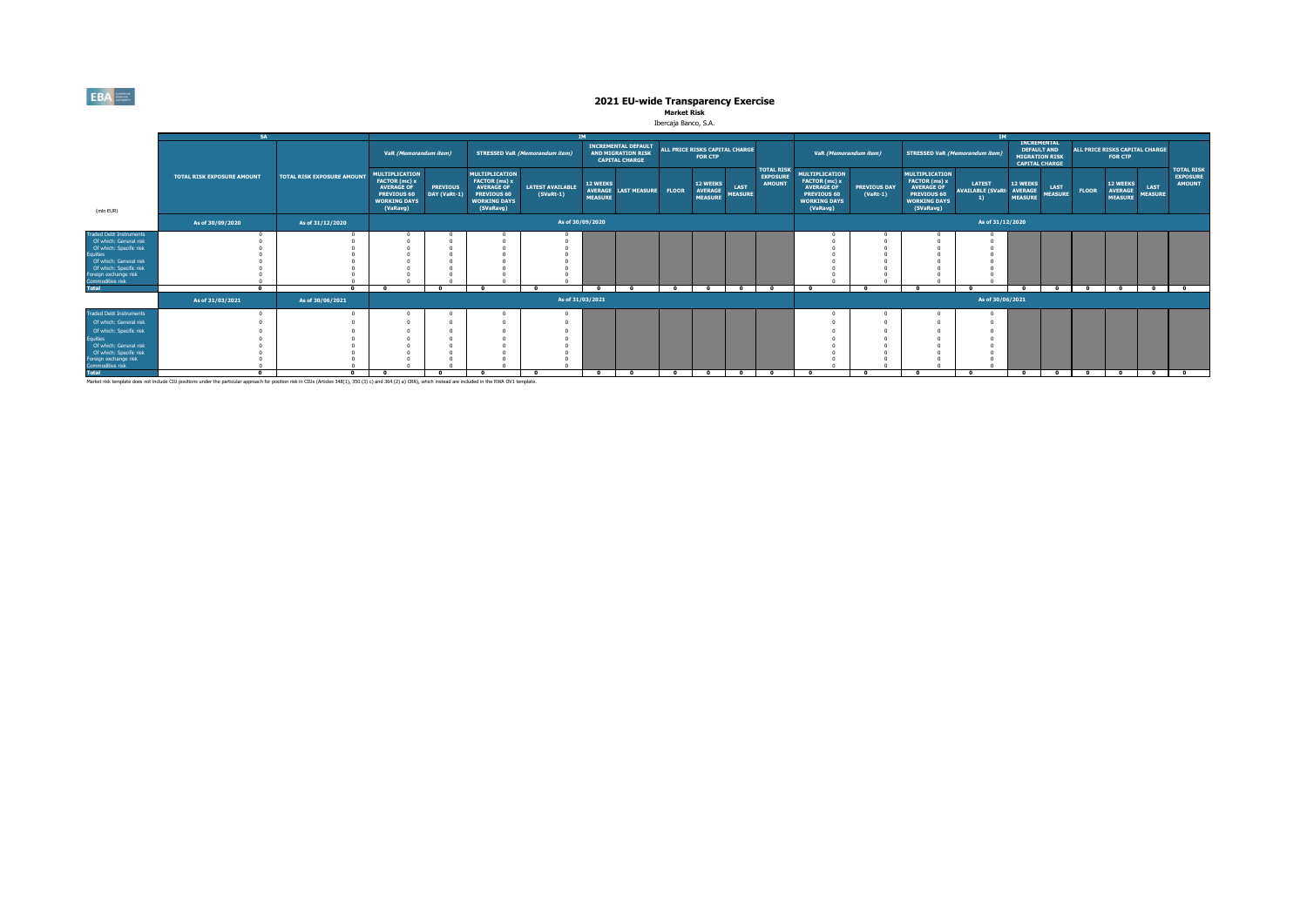### **Credit Risk - Standardised Approach**

Ibercaja Banco, S.A.

|                   |                                                                   |                                       |                                      |                                | <b>Standardised Approach</b>               |                                |                        |                                |                                            |  |  |  |  |  |
|-------------------|-------------------------------------------------------------------|---------------------------------------|--------------------------------------|--------------------------------|--------------------------------------------|--------------------------------|------------------------|--------------------------------|--------------------------------------------|--|--|--|--|--|
|                   |                                                                   |                                       | As of 30/09/2020<br>As of 31/12/2020 |                                |                                            |                                |                        |                                |                                            |  |  |  |  |  |
|                   | (mln EUR, $%$ )                                                   | <b>Original Exposure</b> <sup>1</sup> | <b>Exposure Value1</b>               | <b>Risk exposure</b><br>amount | <b>Value adjustments</b><br>and provisions | Original Exposure <sup>1</sup> | <b>Exposure Value1</b> | <b>Risk exposure</b><br>amount | <b>Value adjustments</b><br>and provisions |  |  |  |  |  |
|                   | <b>Central governments or central banks</b>                       | 13,078                                | 15,740                               | 998                            |                                            | 14,380                         | 17,188                 | 1,072                          |                                            |  |  |  |  |  |
|                   | <b>Regional governments or local authorities</b>                  | 1,202                                 | 968                                  | $\mathbf{C}$                   |                                            | 993                            | 758                    | n                              |                                            |  |  |  |  |  |
|                   | <b>Public sector entities</b>                                     | 653                                   | 637                                  |                                |                                            | 700                            | 687                    | 29                             |                                            |  |  |  |  |  |
|                   | <b>Multilateral Development Banks</b>                             |                                       | 12                                   | O                              |                                            |                                | 11                     | $\Omega$                       |                                            |  |  |  |  |  |
|                   | <b>International Organisations</b>                                |                                       | $\Omega$                             | O                              |                                            |                                | $\Omega$               | $\Omega$                       |                                            |  |  |  |  |  |
|                   | <b>Institutions</b>                                               | 294                                   | 400                                  | 86                             |                                            | 365                            | 475                    | 95                             |                                            |  |  |  |  |  |
|                   | <b>Corporates</b>                                                 | 6,683                                 | 3,452                                | 2,867                          |                                            | 6,810                          | 3,511                  | 2,955                          |                                            |  |  |  |  |  |
|                   | of which: SME                                                     | 2.720                                 | 1,927                                | 1,550                          |                                            | 2,677                          | 1,884                  | 1,534                          |                                            |  |  |  |  |  |
|                   | <b>Retail</b>                                                     | 7,295                                 | 4,618                                | 3,024                          |                                            | 7,232                          | 4,459                  | 2,916                          |                                            |  |  |  |  |  |
| Consolidated data | of which: SME                                                     | 4,225                                 | 2,439                                | 1,389                          |                                            | 4,288                          | 2,401                  | 1,372                          |                                            |  |  |  |  |  |
|                   | Secured by mortgages on immovable property                        | 19,021                                | 18,952                               | 6,628                          |                                            | 18,976                         | 18,896                 | 6,610                          |                                            |  |  |  |  |  |
|                   | of which: SME                                                     | 1,103                                 | 1,088                                | 364                            |                                            | 1,092                          | 1,076                  | 362                            |                                            |  |  |  |  |  |
|                   | <b>Exposures in default</b>                                       | 1,123                                 | 608                                  | 622                            | 486                                        | 988                            | 516                    | 526                            | 446                                        |  |  |  |  |  |
|                   | Items associated with particularly high risk                      | 344                                   | 263                                  | 394                            |                                            | 326                            | 247                    | 370                            |                                            |  |  |  |  |  |
|                   | <b>Covered bonds</b>                                              | 26                                    | 26                                   |                                |                                            | 22                             | 22                     | 11                             |                                            |  |  |  |  |  |
|                   | Claims on institutions and corporates with a ST credit assessment |                                       |                                      |                                |                                            |                                | $\Omega$               | $\Omega$                       |                                            |  |  |  |  |  |
|                   | <b>Collective investments undertakings (CIU)</b>                  | 25                                    | 25                                   | 25                             |                                            | 20                             | 20                     | 20                             |                                            |  |  |  |  |  |
|                   | <b>Equity</b>                                                     | 793                                   | 793                                  | 797                            |                                            | 765                            | 765                    | 769                            |                                            |  |  |  |  |  |
|                   | Other exposures                                                   | 2.175                                 | 1.897                                | 1.468                          |                                            | 2.156                          | 1.883                  | 1.508                          |                                            |  |  |  |  |  |
|                   | <b>Standardised Total <sup>2</sup></b>                            | 52,715                                | 48,392                               | 16,919                         | 978                                        | 53,734                         | 49,436                 | 16,880                         | 940                                        |  |  |  |  |  |

<sup>(1)</sup> Original exposure, unlike Exposure value, is reported before taking into account any effect due to credit conversion factors or<br>credit risk mitigation techniques (e.g. substitution effects).

 $(2)$  Standardised Total does not include the Secutarisation position unlike in the results prior to the 2019 exercise.

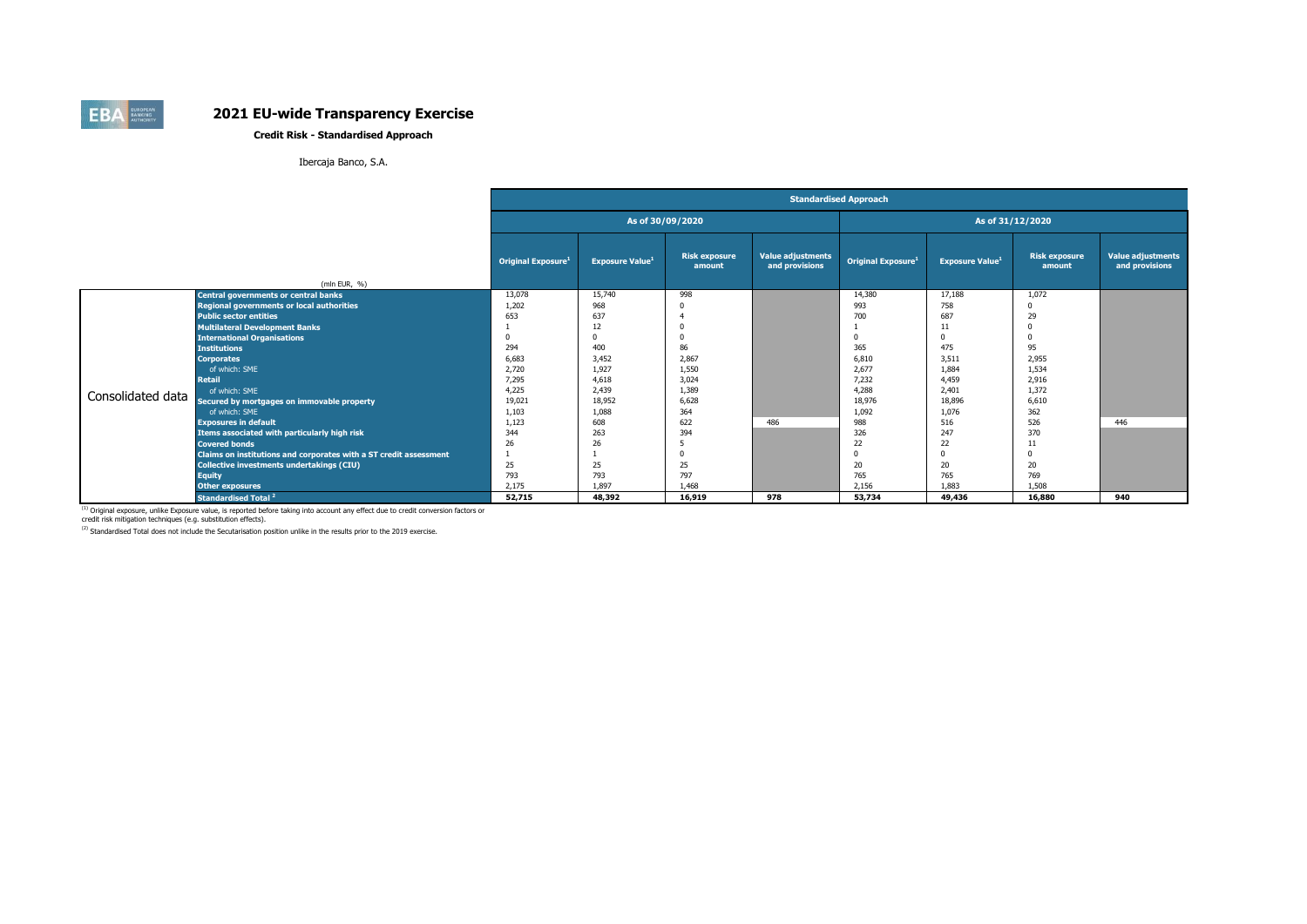### **Credit Risk - Standardised Approach**

Ibercaja Banco, S.A.

|                   |                                                                   |                                |                        |                                | <b>Standardised Approach</b>               |                                |                        |                                |                                            |
|-------------------|-------------------------------------------------------------------|--------------------------------|------------------------|--------------------------------|--------------------------------------------|--------------------------------|------------------------|--------------------------------|--------------------------------------------|
|                   |                                                                   |                                | As of 31/03/2021       |                                |                                            |                                | As of 30/06/2021       |                                |                                            |
|                   | (mln EUR, %)                                                      | Original Exposure <sup>1</sup> | <b>Exposure Value1</b> | <b>Risk exposure</b><br>amount | <b>Value adjustments</b><br>and provisions | Original Exposure <sup>1</sup> | <b>Exposure Value1</b> | <b>Risk exposure</b><br>amount | <b>Value adjustments</b><br>and provisions |
|                   | <b>Central governments or central banks</b>                       | 13,342                         | 16,294                 | 1,082                          |                                            | 14,108                         | 17,046                 | 1,078                          |                                            |
|                   | <b>Regional governments or local authorities</b>                  | 1,147                          | 964                    | $\Omega$                       |                                            | 1,169                          | 868                    | $\Omega$                       |                                            |
|                   | <b>Public sector entities</b>                                     | 704                            | 687                    | 29                             |                                            | 705                            | 686                    | 29                             |                                            |
|                   | <b>Multilateral Development Banks</b>                             |                                | 10                     |                                |                                            |                                | 9                      | $\Omega$                       |                                            |
|                   | <b>International Organisations</b>                                |                                | $\Omega$               | $\Omega$                       |                                            |                                | $\Omega$               | $\Omega$                       |                                            |
|                   | <b>Institutions</b>                                               | 325                            | 436                    | 87                             |                                            | 409                            | 521                    | 102                            |                                            |
|                   | <b>Corporates</b>                                                 | 7,304                          | 4,060                  | 3,408                          |                                            | 7,435                          | 4,061                  | 3,404                          |                                            |
|                   | of which: SME                                                     | 2,841                          | 1,989                  | 1,621                          |                                            | 2,916                          | 2,026                  | 1,655                          |                                            |
|                   | <b>Retail</b>                                                     | 7,082                          | 4,278                  | 2,794                          |                                            | 6,937                          | 4,131                  | 2,698                          |                                            |
| Consolidated data | of which: SME                                                     | 4,228                          | 2.315                  | 1,322                          |                                            | 4,160                          | 2,231                  | 1.273                          |                                            |
|                   | Secured by mortgages on immovable property                        | 18,635                         | 18,561                 | 6,494                          |                                            | 18,544                         | 18,473                 | 6,466                          |                                            |
|                   | of which: SME                                                     | 1,035                          | 1,020                  | 342                            |                                            | 1,022                          | 1,011                  | 342                            |                                            |
|                   | <b>Exposures in default</b>                                       | 1,056                          | 575                    | 601                            | 445                                        | 996                            | 541                    | 562                            | 417                                        |
|                   | Items associated with particularly high risk                      | 302                            | 236                    | 355                            |                                            | 290                            | 225                    | 338                            |                                            |
|                   | <b>Covered bonds</b>                                              | 21                             | 21                     |                                |                                            | 21                             | 21                     |                                |                                            |
|                   | Claims on institutions and corporates with a ST credit assessment |                                |                        |                                |                                            |                                | $\Omega$               |                                |                                            |
|                   | Collective investments undertakings (CIU)                         | 54                             | 54                     | 54                             |                                            | 778                            | 190                    | 56                             |                                            |
|                   | <b>Equity</b>                                                     | 765                            | 765                    | 769                            |                                            | 771                            | 771                    | 775                            |                                            |
|                   | Other exposures                                                   | 2.246                          | 1.973                  | 1.460                          |                                            | 2.207                          | 1.957                  | 1.471                          |                                            |
|                   | <b>Standardised Total <sup>2</sup></b>                            | 52,983                         | 48,914                 | 17,136                         | 931                                        | 54,373                         | 49,501                 | 16,982                         | 875                                        |

<sup>(1)</sup> Original exposure, unlike Exposure value, is reported before taking into account any effect due to credit conversion factors or<br>credit risk mitigation techniques (e.g. substitution effects).

 $(2)$  Standardised Total does not include the Secutarisation position unlike in the results prior to the 2019 exercise.

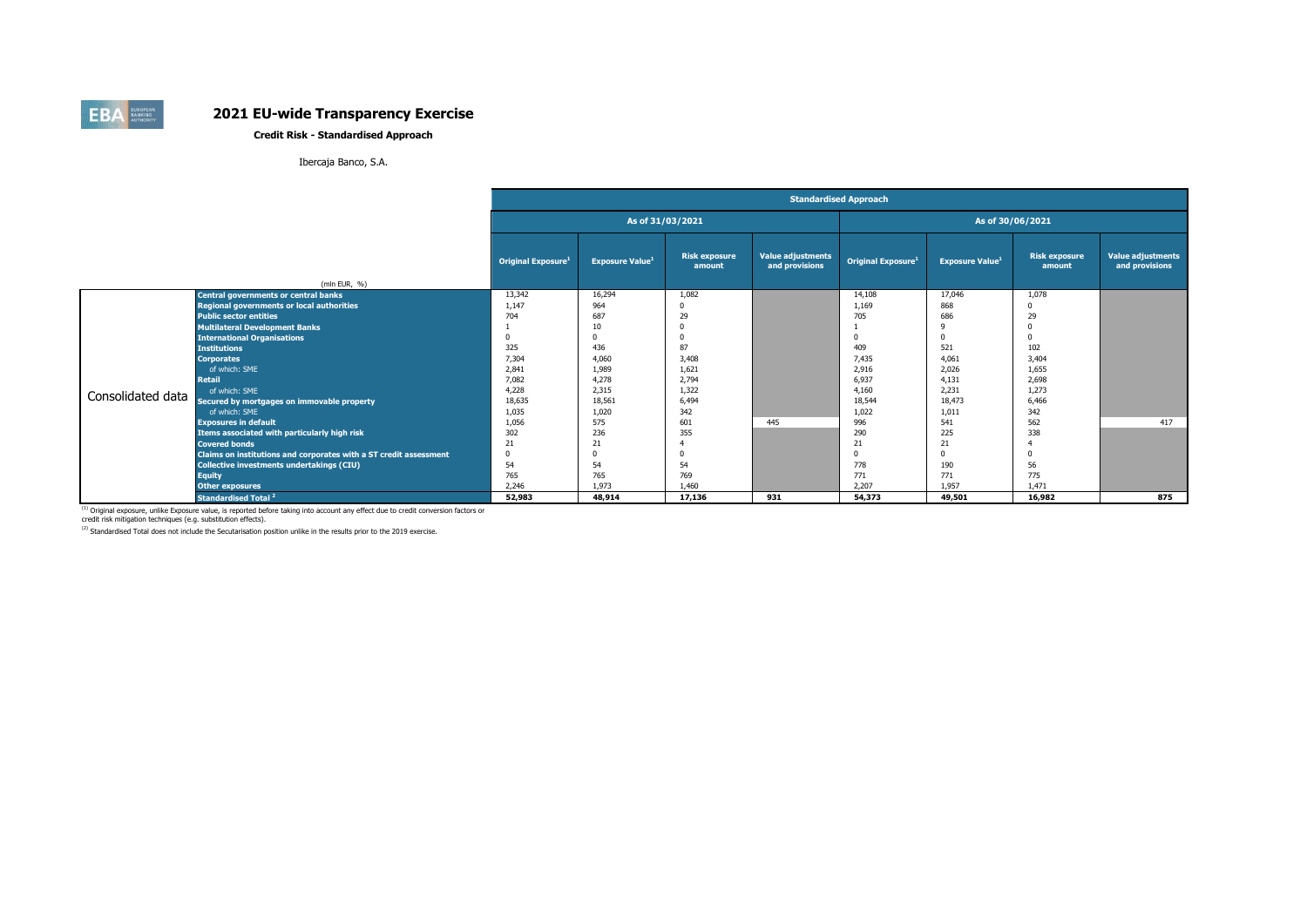### **Credit Risk - IRB Approach**

### Ibercaja Banco, S.A.

|                   |                                                              |                                |                                       |                  |                             |                             | <b>IRB Approach</b> |                                |                                       |                  |                             |                      |
|-------------------|--------------------------------------------------------------|--------------------------------|---------------------------------------|------------------|-----------------------------|-----------------------------|---------------------|--------------------------------|---------------------------------------|------------------|-----------------------------|----------------------|
|                   |                                                              |                                |                                       | As of 30/09/2020 |                             |                             |                     |                                |                                       | As of 31/12/2020 |                             |                      |
|                   |                                                              | Original Exposure <sup>1</sup> | <b>Exposure</b><br>Value <sup>1</sup> |                  | <b>Risk exposure amount</b> | Value<br>adjustments<br>and |                     | Original Exposure <sup>1</sup> | <b>Exposure</b><br>Value <sup>1</sup> |                  | <b>Risk exposure amount</b> | Value<br>adjustments |
|                   | (mln EUR, %)                                                 | Of which:<br>defaulted         |                                       |                  | Of which:<br>defaulted      | provisions                  |                     | Of which:<br>defaulted         |                                       |                  | Of which:<br>defaulted      | and<br>provisions    |
|                   | <b>Central banks and central governments</b>                 |                                | $\Omega$                              | $\Omega$         | $\Omega$                    |                             |                     | $\Omega$                       |                                       |                  | $\Omega$                    | $^{\circ}$           |
|                   | <b>Institutions</b>                                          |                                | $\Omega$                              |                  |                             |                             |                     | $\Omega$                       |                                       |                  | -0                          | $\Omega$             |
|                   | <b>Corporates</b>                                            |                                | $\Omega$                              |                  |                             |                             |                     | $\Omega$                       |                                       |                  |                             | $\Omega$             |
|                   | Corporates - Of Which: Specialised Lending                   |                                | $\Omega$                              |                  |                             |                             | $\Omega$            | $\Omega$                       |                                       |                  |                             | $\Omega$             |
|                   | Corporates - Of Which: SME                                   |                                | $\Omega$                              |                  |                             |                             |                     | $\Omega$                       |                                       |                  |                             |                      |
|                   | <b>Retail</b>                                                |                                | $\Omega$                              |                  |                             |                             |                     | $\Omega$                       |                                       |                  |                             | $\Omega$             |
|                   | Retail - Secured on real estate property                     |                                | $\Omega$                              |                  |                             |                             |                     |                                |                                       |                  |                             | $\Omega$             |
| Consolidated data | Retail - Secured on real estate property - Of Which: SME     |                                | $\Omega$                              |                  |                             |                             |                     | $\Omega$                       |                                       |                  |                             | $\Omega$             |
|                   | Retail - Secured on real estate property - Of Which: non-SME |                                | $\Omega$                              |                  |                             |                             |                     | $\Omega$                       |                                       |                  |                             |                      |
|                   | <b>Retail - Qualifying Revolving</b>                         |                                | $\Omega$                              |                  |                             |                             |                     | $\Omega$                       |                                       |                  |                             |                      |
|                   | <b>Retail - Other Retail</b>                                 |                                | $\Omega$                              |                  |                             |                             |                     | $\Omega$                       |                                       |                  |                             |                      |
|                   | Retail - Other Retail - Of Which: SME                        |                                | $\Omega$                              |                  |                             |                             |                     | $\Omega$                       |                                       |                  |                             | $\Omega$             |
|                   | Retail - Other Retail - Of Which: non-SME                    |                                | 0                                     |                  |                             |                             |                     | $\Omega$                       |                                       |                  |                             | $\mathbf 0$          |
|                   | <b>Equity</b>                                                |                                | $\Omega$                              |                  |                             |                             |                     | $\Omega$                       |                                       |                  |                             |                      |
|                   | Other non credit-obligation assets                           |                                |                                       |                  |                             |                             |                     |                                |                                       |                  |                             |                      |
|                   | IRB Total <sup>2</sup>                                       |                                |                                       | n                |                             |                             |                     |                                |                                       | $\Omega$         |                             |                      |

<sup>(1)</sup> Original exposure, unlike Exposure value, is reported before taking into account any effect due to credit conversion factors or credit risk mitigation<br>techniques (e.g. substitution effects).

 $<sup>(2)</sup>$  IRB Total does not include the Secutarisation position unlike in the results prior to the 2019 exercise.</sup>

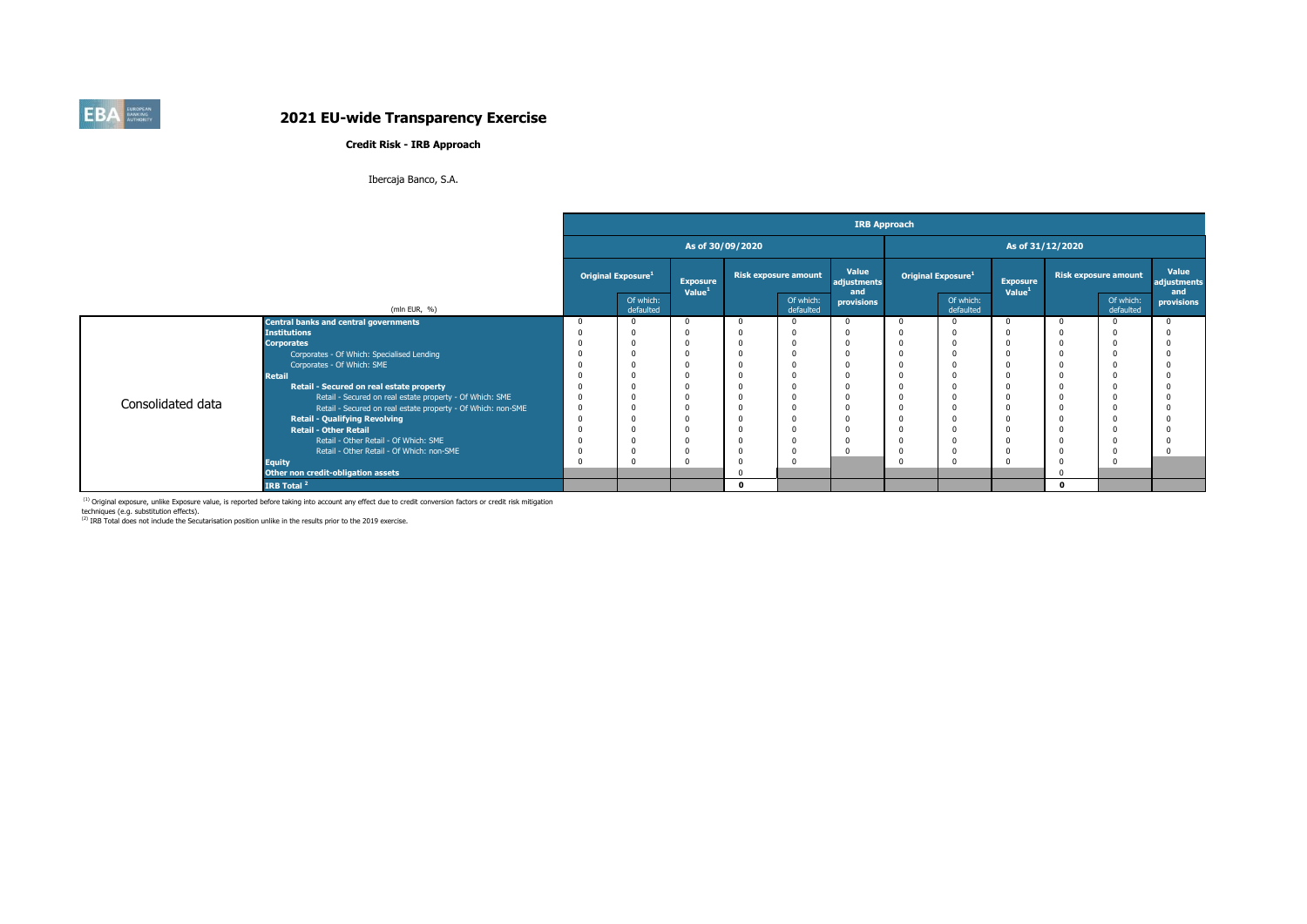### **Credit Risk - IRB Approach**

### Ibercaja Banco, S.A.

|                   |                                                              |                                |                                       |              |                             |                             | <b>IRB Approach</b> |                                |                                       |                  |                             |                             |
|-------------------|--------------------------------------------------------------|--------------------------------|---------------------------------------|--------------|-----------------------------|-----------------------------|---------------------|--------------------------------|---------------------------------------|------------------|-----------------------------|-----------------------------|
|                   |                                                              |                                | As of 31/03/2021                      |              |                             |                             |                     |                                |                                       | As of 30/06/2021 |                             |                             |
|                   |                                                              | Original Exposure <sup>1</sup> | <b>Exposure</b><br>Value <sup>1</sup> |              | <b>Risk exposure amount</b> | Value<br>adjustments<br>and |                     | Original Exposure <sup>1</sup> | <b>Exposure</b><br>Value <sup>1</sup> |                  | <b>Risk exposure amount</b> | Value<br>adjustments<br>and |
|                   | (mln EUR, %)                                                 | Of which:<br>defaulted         |                                       |              | Of which:<br>defaulted      | provisions                  |                     | Of which:<br>defaulted         |                                       |                  | Of which:<br>defaulted      | provisions                  |
|                   | <b>Central banks and central governments</b>                 |                                | $\Omega$                              | $\Omega$     |                             |                             |                     |                                | $\Omega$                              | 0                | $\Omega$                    |                             |
|                   | <b>Institutions</b>                                          |                                |                                       |              |                             |                             |                     |                                |                                       |                  | $\Omega$                    |                             |
|                   | <b>Corporates</b>                                            |                                |                                       | $\Omega$     |                             |                             |                     |                                |                                       |                  |                             |                             |
|                   | Corporates - Of Which: Specialised Lending                   |                                | 0                                     | $\Omega$     |                             |                             | $\Omega$            |                                |                                       |                  | -C                          |                             |
|                   | Corporates - Of Which: SME                                   |                                |                                       | $\Omega$     |                             |                             |                     |                                |                                       |                  |                             |                             |
|                   | <b>Retail</b>                                                |                                | $\Omega$                              | $\Omega$     |                             |                             |                     |                                |                                       |                  | -C                          |                             |
|                   | Retail - Secured on real estate property                     |                                |                                       |              |                             |                             |                     |                                |                                       |                  |                             |                             |
| Consolidated data | Retail - Secured on real estate property - Of Which: SME     |                                |                                       | $\Omega$     |                             |                             |                     |                                |                                       |                  |                             |                             |
|                   | Retail - Secured on real estate property - Of Which: non-SME |                                |                                       |              |                             |                             |                     |                                |                                       |                  | -C                          |                             |
|                   | <b>Retail - Qualifying Revolving</b>                         |                                | $\Omega$                              | $\Omega$     |                             |                             |                     |                                |                                       |                  |                             |                             |
|                   | <b>Retail - Other Retail</b>                                 |                                | $\Omega$                              | $\Omega$     |                             |                             |                     |                                |                                       |                  | -C                          |                             |
|                   | Retail - Other Retail - Of Which: SME                        |                                | $\Omega$                              | $\Omega$     |                             |                             | $\Omega$            |                                |                                       |                  |                             |                             |
|                   | Retail - Other Retail - Of Which: non-SME                    |                                | 0                                     | 0            |                             |                             | $\Omega$            |                                |                                       |                  | -C                          |                             |
|                   | <b>Equity</b><br>Other non credit-obligation assets          |                                |                                       |              |                             |                             |                     |                                |                                       |                  |                             |                             |
|                   | IRB Total <sup>2</sup>                                       |                                |                                       | $\mathbf{a}$ |                             |                             |                     |                                |                                       | $\mathbf 0$      |                             |                             |

<sup>(1)</sup> Original exposure, unlike Exposure value, is reported before taking into account any effect due to credit conversion factors or credit risk mitigation<br>techniques (e.g. substitution effects).

 $<sup>(2)</sup>$  IRB Total does not include the Secutarisation position unlike in the results prior to the 2019 exercise.</sup>

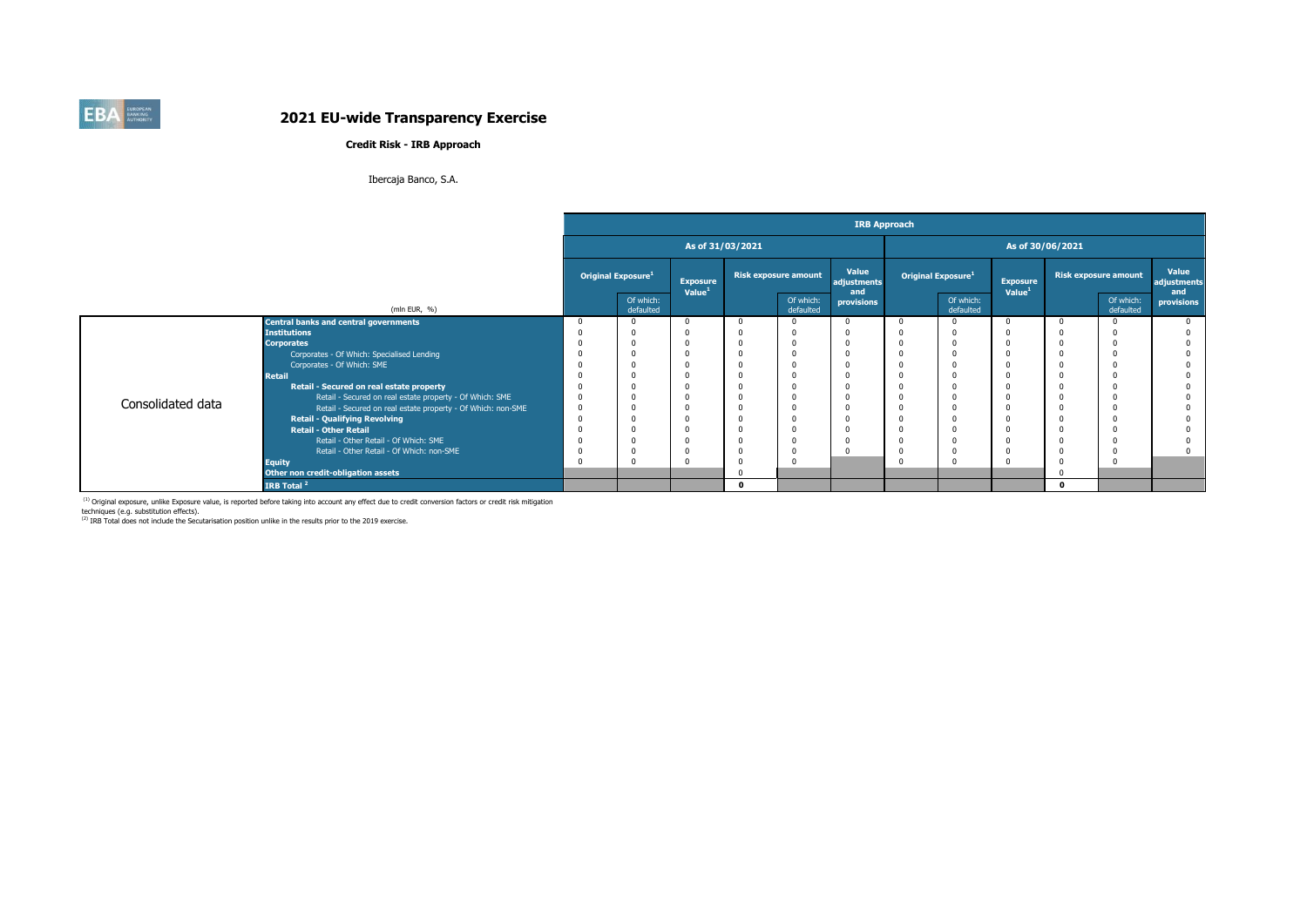

|                                                                                                                                          |                         |                                                                    |                                                                |                                                |                                                                                  |                                                                                   | Ibercaja Banco, S.A.                            |                                      |                    |                 |                                      |                |                                    |                                         |
|------------------------------------------------------------------------------------------------------------------------------------------|-------------------------|--------------------------------------------------------------------|----------------------------------------------------------------|------------------------------------------------|----------------------------------------------------------------------------------|-----------------------------------------------------------------------------------|-------------------------------------------------|--------------------------------------|--------------------|-----------------|--------------------------------------|----------------|------------------------------------|-----------------------------------------|
|                                                                                                                                          |                         |                                                                    |                                                                |                                                |                                                                                  |                                                                                   | As of 31/12/2020                                |                                      |                    |                 |                                      |                |                                    |                                         |
|                                                                                                                                          |                         |                                                                    |                                                                |                                                |                                                                                  |                                                                                   | <b>Direct exposures</b>                         |                                      |                    |                 |                                      |                |                                    |                                         |
|                                                                                                                                          | (mln EUR)               |                                                                    |                                                                | On balance sheet                               |                                                                                  |                                                                                   |                                                 |                                      | <b>Derivatives</b> |                 |                                      |                | <b>Off balance sheet</b>           |                                         |
|                                                                                                                                          |                         |                                                                    |                                                                |                                                |                                                                                  |                                                                                   |                                                 |                                      |                    |                 |                                      |                | <b>Off-balance sheet exposures</b> |                                         |
|                                                                                                                                          |                         |                                                                    | <b>Total carrying amount of</b>                                |                                                |                                                                                  |                                                                                   |                                                 | Derivatives with positive fair value |                    |                 | Derivatives with negative fair value |                |                                    | <b>Risk weighted</b><br>exposure amount |
| <b>Residual Maturity</b>                                                                                                                 | <b>Country / Region</b> | Total gross carrying amount of non-<br>derivative financial assets | non-derivative financial<br>assets (net of short<br>positions) | of which: Financial assets<br>held for trading | of which: Financial assets<br>designated at fair value<br>through profit or loss | of which: Financial assets at<br>fair value through other<br>comprehensive income | of which: Financial assets at<br>amortised cost | Carrying amount                      | Notional amount    | Carrying amount | Notional amount                      | <b>Nominal</b> | <b>Provisions</b>                  |                                         |
| $[0-3M]$<br>[3M-1Y]<br>[ 1Y - 2Y [<br>[ 2Y - 3Y [<br>$[3Y - 5Y]$<br>[5Y - 10Y [<br>$[10Y - more]$<br><b>Total</b>                        | Austria                 |                                                                    |                                                                |                                                |                                                                                  |                                                                                   |                                                 |                                      |                    |                 |                                      |                |                                    |                                         |
| [0-3M]<br> 3M-1Y <br> 1Y-2Y <br><b>F2Y - 3Y F</b><br>[3Y - 5Y [<br><b>FSY - 10Y F</b><br>[10Y - more                                     | Belgium                 |                                                                    |                                                                |                                                |                                                                                  |                                                                                   |                                                 |                                      |                    |                 |                                      |                |                                    |                                         |
| Total<br>TO-3MT<br>[ 3M - 1Y ]<br>[ 1Y - 2Y ]<br><b>F2Y - 3Y F</b><br><b>13Y - 5Y F</b><br><b>FSY - 10Y F</b><br>[10Y - more             | <b>Bulgaria</b>         |                                                                    |                                                                |                                                |                                                                                  |                                                                                   |                                                 |                                      |                    |                 |                                      |                |                                    |                                         |
| $10 - 3M$<br>T 3M - 1Y T<br><b>F 1Y - 2Y F</b><br>[ 2Y - 3Y [<br>13Y - 5Y I<br>15Y - 10Y I<br>[10Y - more<br>Total                       | Cyprus                  |                                                                    |                                                                |                                                |                                                                                  |                                                                                   |                                                 |                                      |                    |                 |                                      |                |                                    |                                         |
| 「0 - 3M「<br>[3M - 1Y[<br>  3M - 11  <br>  1Y - 2Y  <br>  2Y - 3Y  <br>  3Y - 5Y  <br>  5Y - 10Y  <br>[10Y - more                         | <b>Czech Republic</b>   |                                                                    |                                                                |                                                |                                                                                  |                                                                                   |                                                 |                                      |                    |                 |                                      |                |                                    |                                         |
| Total<br>Fo - 3M F<br>F 3M - 1Y F<br>F 1Y - 2Y F<br><b>F2Y - 3Y F</b><br><b>13Y - 5Y F</b><br><b>F5Y - 10Y F</b><br>[10Y - more<br>Total | Denmark                 |                                                                    |                                                                |                                                |                                                                                  |                                                                                   |                                                 |                                      |                    |                 |                                      |                |                                    |                                         |
| $[0 - 3M]$<br>$[3M - 1Y]$<br><b>F 1Y - 2Y F</b><br><b>F2Y - 3Y F</b><br>$[3Y - 5Y]$<br><b>FSY - 10Y F</b><br>[10Y - more<br>Total        | Estonia                 |                                                                    |                                                                |                                                |                                                                                  |                                                                                   |                                                 |                                      |                    |                 |                                      |                |                                    |                                         |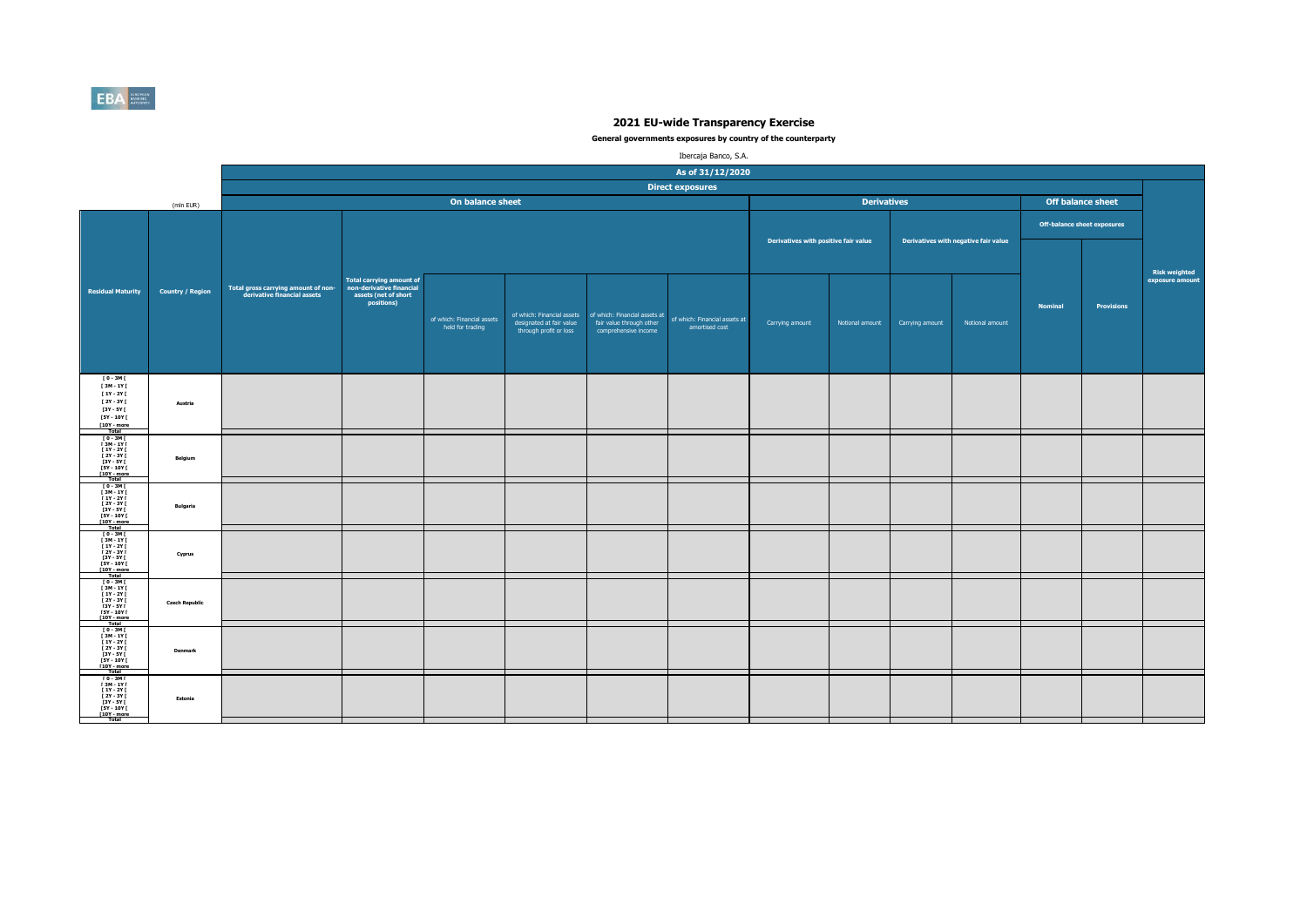

|                                                                                                                                                                                 |                         |                                                                    |                                                                                                   |                                                |                                                    |                                                                                                              | Ibercaja Banco, S.A.                            |                                      |                       |                 |                                      |                |                                    |                                  |
|---------------------------------------------------------------------------------------------------------------------------------------------------------------------------------|-------------------------|--------------------------------------------------------------------|---------------------------------------------------------------------------------------------------|------------------------------------------------|----------------------------------------------------|--------------------------------------------------------------------------------------------------------------|-------------------------------------------------|--------------------------------------|-----------------------|-----------------|--------------------------------------|----------------|------------------------------------|----------------------------------|
|                                                                                                                                                                                 |                         |                                                                    |                                                                                                   |                                                |                                                    |                                                                                                              | As of 31/12/2020                                |                                      |                       |                 |                                      |                |                                    |                                  |
|                                                                                                                                                                                 |                         |                                                                    |                                                                                                   |                                                |                                                    |                                                                                                              | <b>Direct exposures</b>                         |                                      |                       |                 |                                      |                |                                    |                                  |
|                                                                                                                                                                                 | (mln EUR)               |                                                                    |                                                                                                   | On balance sheet                               |                                                    |                                                                                                              |                                                 |                                      | <b>Derivatives</b>    |                 |                                      |                | <b>Off balance sheet</b>           |                                  |
|                                                                                                                                                                                 |                         |                                                                    |                                                                                                   |                                                |                                                    |                                                                                                              |                                                 |                                      |                       |                 |                                      |                | <b>Off-balance sheet exposures</b> |                                  |
|                                                                                                                                                                                 |                         |                                                                    |                                                                                                   |                                                |                                                    |                                                                                                              |                                                 | Derivatives with positive fair value |                       |                 | Derivatives with negative fair value |                |                                    |                                  |
| <b>Residual Maturity</b>                                                                                                                                                        | <b>Country / Region</b> | Total gross carrying amount of non-<br>derivative financial assets | <b>Total carrying amount of</b><br>non-derivative financial<br>assets (net of short<br>positions) | of which: Financial assets<br>held for trading | designated at fair value<br>through profit or loss | of which: Financial assets of which: Financial assets at<br>fair value through other<br>comprehensive income | of which: Financial assets at<br>amortised cost | Carrying amount                      | Notional amount       | Carrying amount | Notional amount                      | <b>Nominal</b> | <b>Provisions</b>                  | Risk weighted<br>exposure amount |
| [0-3M]<br>[3M-1Y]<br>[1Y-2Y]<br>$12Y - 3YI$<br>13Y - 5Y I<br>15Y - 10Y I<br>[10Y - more<br>Total                                                                                | Finland                 |                                                                    |                                                                                                   |                                                |                                                    |                                                                                                              |                                                 |                                      |                       |                 |                                      |                |                                    |                                  |
| T 0 - 3M F<br>  3M - 1Y  <br>  1Y - 2Y  <br>  2Y - 3Y  <br>$[3Y - 5Y]$<br><b>FSY - 10Y F</b><br><b>F10Y</b> - more                                                              | France                  |                                                                    |                                                                                                   |                                                |                                                    |                                                                                                              |                                                 |                                      |                       |                 |                                      |                |                                    |                                  |
| T 0 - 3M I<br>[ 3M - 1Y [<br>[ 1Y - 2Y  <br>[ 2Y - 3Y  <br>[3Y - 5Y  <br>[5Y - 10Y  <br>[10Y - more<br>Total                                                                    | Germany                 |                                                                    |                                                                                                   |                                                |                                                    |                                                                                                              |                                                 |                                      |                       |                 |                                      |                |                                    |                                  |
| $10 - 3M1$<br>$\begin{array}{c} 13M - 1YI \\ 11Y - 2YI \end{array}$<br>[ 2Y - 3Y [<br>121 - 31<br>13Y - 5Y I<br>15Y - 10Y I<br>110Y - more<br>Total                             | Croatia                 |                                                                    |                                                                                                   |                                                |                                                    |                                                                                                              |                                                 |                                      |                       |                 |                                      |                |                                    |                                  |
| [ 0 - 3M [<br>[ 3M - 1Y  <br>[ 1Y - 2Y  <br><b>F2Y - 3Y F</b><br>[3Y - 5Y [<br><b>FSY - 10Y F</b><br>[10Y - more]<br>Total                                                      | Greece                  |                                                                    |                                                                                                   |                                                |                                                    |                                                                                                              |                                                 |                                      |                       |                 |                                      |                |                                    |                                  |
| $\begin{array}{c} 10 - 3M \\ 13M - 1Y \\ 1Y - 2Y \end{array}$<br>$12Y - 3YI$<br>[3Y - 5Y  <br>[5Y - 10Y  <br><b>10Y</b> - more<br>Total                                         | Hungary                 |                                                                    |                                                                                                   |                                                |                                                    |                                                                                                              |                                                 |                                      |                       |                 |                                      |                |                                    |                                  |
| $10 - 3M1$<br>$\begin{array}{c} 13M - 1YI \\ 11Y - 2YI \end{array}$<br>[ 2Y - 3Y [<br>$\begin{array}{r} 121.31 \\ 13Y - 5YI \\ 15Y - 10YI \\ 110Y - more \\ \hline \end{array}$ | Ireland                 |                                                                    |                                                                                                   |                                                |                                                    |                                                                                                              |                                                 |                                      |                       |                 |                                      |                |                                    |                                  |
| [0-3M]<br>[3M-1Y]<br>$11Y - 2YI$<br><b>F2Y - 3Y F</b><br>[3Y - 5Y  <br>[5Y - 10Y  <br>[10Y - more]<br>Total                                                                     | Italy                   | $\bullet$                                                          | $\overline{\phantom{a}}$                                                                          | $\bullet$                                      | $\bullet$                                          | $\overline{\phantom{a}}$                                                                                     | $\Omega$<br>$\bullet$                           | $\bullet$                            | $\Omega$<br>$\bullet$ | $\bullet$       | $\bullet$                            | $\bullet$      | $\bullet$                          | $\bullet$                        |
| ГО-ЗМГ<br>ГЗМ-1ҮГ<br>$[1Y - 2Y]$<br><b>F2Y - 3Y F</b><br>[3Y - 5Y  <br>[5Y - 10Y  <br>[10Y - more<br>Total                                                                      | Latvia                  |                                                                    |                                                                                                   |                                                |                                                    |                                                                                                              |                                                 |                                      |                       |                 |                                      |                |                                    |                                  |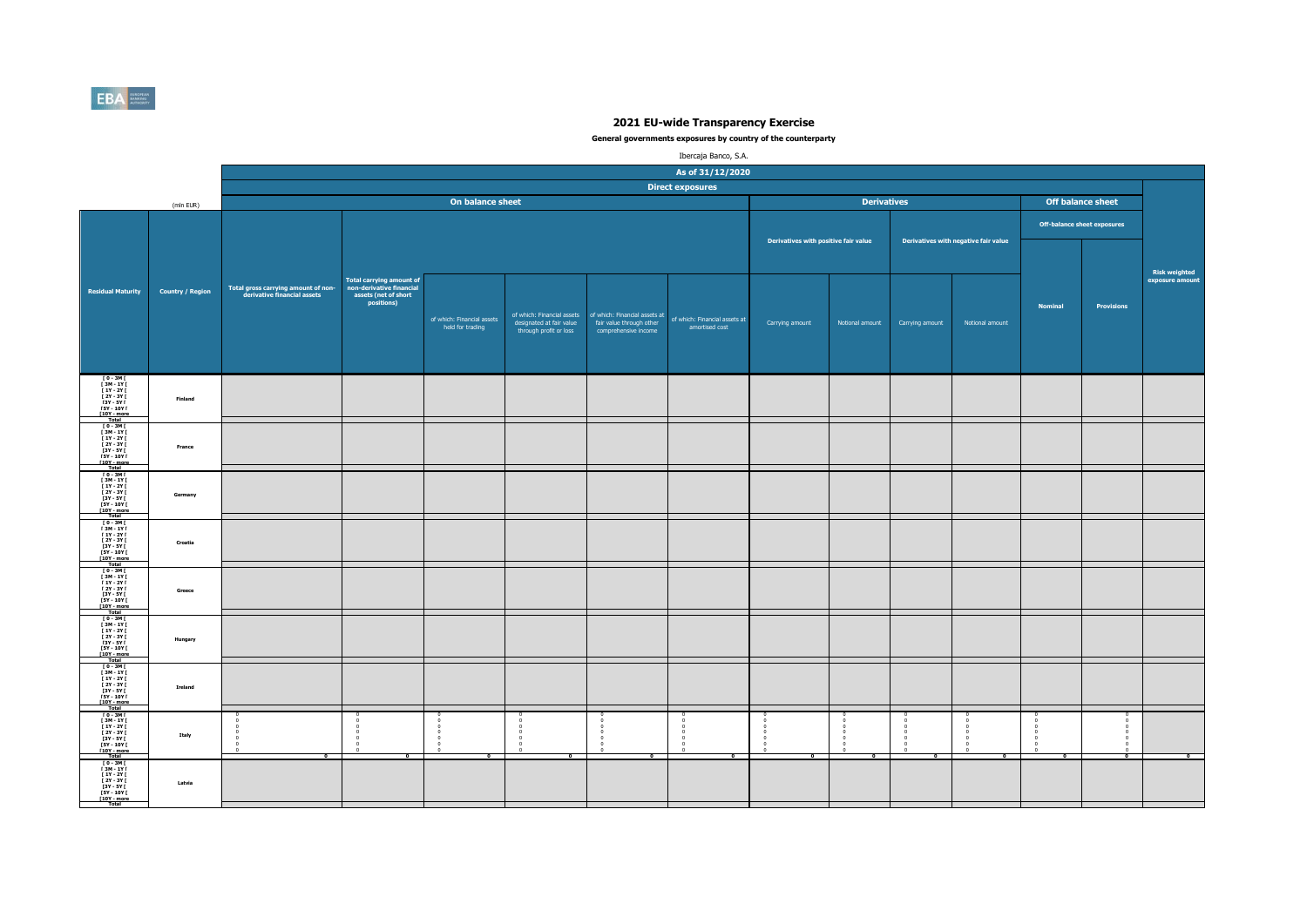

|                                                                                                                                                            |                         |                                                                    |                                                                                                   |                                                |                                                    |                                                                                                              | Ibercaja Banco, S.A.                            |                                      |                    |                 |                                      |                |                                    |                                  |
|------------------------------------------------------------------------------------------------------------------------------------------------------------|-------------------------|--------------------------------------------------------------------|---------------------------------------------------------------------------------------------------|------------------------------------------------|----------------------------------------------------|--------------------------------------------------------------------------------------------------------------|-------------------------------------------------|--------------------------------------|--------------------|-----------------|--------------------------------------|----------------|------------------------------------|----------------------------------|
|                                                                                                                                                            |                         |                                                                    |                                                                                                   |                                                |                                                    |                                                                                                              | As of 31/12/2020                                |                                      |                    |                 |                                      |                |                                    |                                  |
|                                                                                                                                                            |                         |                                                                    |                                                                                                   |                                                |                                                    |                                                                                                              | <b>Direct exposures</b>                         |                                      |                    |                 |                                      |                |                                    |                                  |
|                                                                                                                                                            | (mln EUR)               |                                                                    |                                                                                                   | On balance sheet                               |                                                    |                                                                                                              |                                                 |                                      | <b>Derivatives</b> |                 |                                      |                | <b>Off balance sheet</b>           |                                  |
|                                                                                                                                                            |                         |                                                                    |                                                                                                   |                                                |                                                    |                                                                                                              |                                                 |                                      |                    |                 |                                      |                | <b>Off-balance sheet exposures</b> |                                  |
|                                                                                                                                                            |                         |                                                                    |                                                                                                   |                                                |                                                    |                                                                                                              |                                                 | Derivatives with positive fair value |                    |                 | Derivatives with negative fair value |                |                                    |                                  |
| <b>Residual Maturity</b>                                                                                                                                   | <b>Country / Region</b> | Total gross carrying amount of non-<br>derivative financial assets | <b>Total carrying amount of</b><br>non-derivative financial<br>assets (net of short<br>positions) | of which: Financial assets<br>held for trading | designated at fair value<br>through profit or loss | of which: Financial assets of which: Financial assets at<br>fair value through other<br>comprehensive income | of which: Financial assets at<br>amortised cost | Carrying amount                      | Notional amount    | Carrying amount | Notional amount                      | <b>Nominal</b> | <b>Provisions</b>                  | Risk weighted<br>exposure amount |
| [0-3M]<br>[3M-1Y]<br>[1Y-2Y]<br>$12Y - 3YI$<br>13Y - 5Y I<br>15Y - 10Y I<br>[10Y - more<br>Total                                                           | Lithuania               |                                                                    |                                                                                                   |                                                |                                                    |                                                                                                              |                                                 |                                      |                    |                 |                                      |                |                                    |                                  |
| $10 - 3M1$<br>  3M - 1Y  <br>  1Y - 2Y  <br>  2Y - 3Y  <br>$[3Y - SY]$<br><b>FSY - 10Y F</b><br><b>F10Y</b> - more                                         | Luxembourg              |                                                                    |                                                                                                   |                                                |                                                    |                                                                                                              |                                                 |                                      |                    |                 |                                      |                |                                    |                                  |
| T 0 - 3M I<br>[ 3M - 1Y [<br>[ 1Y - 2Y  <br>[ 2Y - 3Y  <br>[3Y - 5Y  <br>[5Y - 10Y  <br>[10Y - more<br>Total                                               | Malta                   |                                                                    |                                                                                                   |                                                |                                                    |                                                                                                              |                                                 |                                      |                    |                 |                                      |                |                                    |                                  |
| $\begin{array}{c} 10 - 3M & 1 \\ 13M - 1Y & 1 \\ 11Y - 2Y & 1 \end{array}$<br>[ 2Y - 3Y [<br>121 - 31<br>13Y - 5Y I<br>15Y - 10Y I<br>110Y - more<br>Total | <b>Netherlands</b>      |                                                                    |                                                                                                   |                                                |                                                    |                                                                                                              |                                                 |                                      |                    |                 |                                      |                |                                    |                                  |
| [ 0 - 3M [<br>$\begin{array}{c} 1.3M - 1YI \\ 1.1Y - 2YI \end{array}$<br><b>F2Y - 3Y F</b><br>[3Y - 5Y [<br><b>FSY - 10Y F</b><br>[10Y - more]<br>Total    | Poland                  |                                                                    |                                                                                                   |                                                |                                                    |                                                                                                              |                                                 |                                      |                    |                 |                                      |                |                                    |                                  |
| $\begin{array}{c} 10 - 3M \\ 13M - 1Y \\ 1Y - 2Y \end{array}$<br>$12Y - 3YI$<br>[3Y - 5Y  <br>[5Y - 10Y  <br>[10Y - more]                                  | Portugal                | $\overline{ }$                                                     |                                                                                                   | $\overline{ }$                                 | - 0                                                | $\overline{ }$                                                                                               | P                                               | P                                    | $\overline{ }$     |                 | - 0                                  | P              | $\sim$                             |                                  |
| [0-3M]<br>[3M-1Y]<br>[1Y-2Y]<br>[ 2Y - 3Y [<br>$\begin{array}{r} 121.31 \\ 13Y - 5YI \\ 15Y - 10YI \\ 110Y - more \\ \hline \end{array}$                   | Romania                 |                                                                    |                                                                                                   |                                                |                                                    |                                                                                                              |                                                 |                                      |                    |                 |                                      |                |                                    |                                  |
| [0-3M]<br>[3M-1Y]<br>$11Y - 2YI$<br><b>F2Y - 3Y F</b><br>[3Y - 5Y  <br>[5Y - 10Y  <br>[10Y - more]<br>Total                                                | Slovakia                |                                                                    |                                                                                                   |                                                |                                                    |                                                                                                              |                                                 |                                      |                    |                 |                                      |                |                                    |                                  |
| ГО-ЗМГ<br>ГЗМ-1ҮГ<br>$[1Y - 2Y]$<br><b>F2Y - 3Y F</b><br>[3Y - 5Y  <br>[5Y - 10Y  <br>[10Y - more<br>Total                                                 | Slovenia                |                                                                    |                                                                                                   |                                                |                                                    |                                                                                                              |                                                 |                                      |                    |                 |                                      |                |                                    |                                  |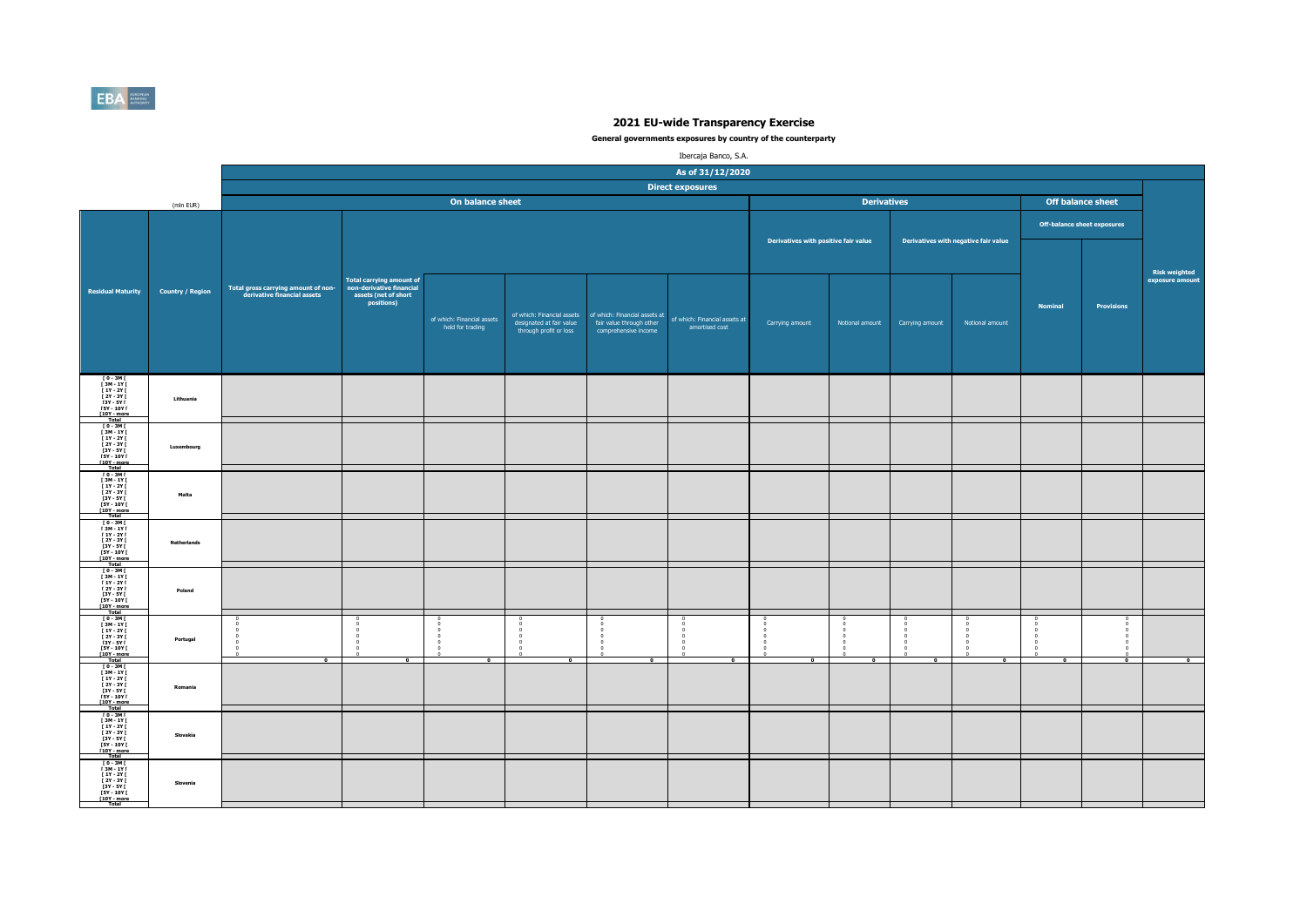

|                                                                                                                                                                                             |                         |                                                                    |                                                                                                   |                                                |                                                    |                                                                                                              | Ibercaja Banco, S.A.                                      |                                      |                             |                 |                                      |                                                        |                                    |                                  |
|---------------------------------------------------------------------------------------------------------------------------------------------------------------------------------------------|-------------------------|--------------------------------------------------------------------|---------------------------------------------------------------------------------------------------|------------------------------------------------|----------------------------------------------------|--------------------------------------------------------------------------------------------------------------|-----------------------------------------------------------|--------------------------------------|-----------------------------|-----------------|--------------------------------------|--------------------------------------------------------|------------------------------------|----------------------------------|
|                                                                                                                                                                                             |                         |                                                                    |                                                                                                   |                                                |                                                    |                                                                                                              | As of 31/12/2020                                          |                                      |                             |                 |                                      |                                                        |                                    |                                  |
|                                                                                                                                                                                             |                         |                                                                    |                                                                                                   |                                                |                                                    |                                                                                                              | <b>Direct exposures</b>                                   |                                      |                             |                 |                                      |                                                        |                                    |                                  |
|                                                                                                                                                                                             | (mln EUR)               |                                                                    |                                                                                                   | On balance sheet                               |                                                    |                                                                                                              |                                                           |                                      | <b>Derivatives</b>          |                 |                                      |                                                        | <b>Off balance sheet</b>           |                                  |
|                                                                                                                                                                                             |                         |                                                                    |                                                                                                   |                                                |                                                    |                                                                                                              |                                                           |                                      |                             |                 |                                      |                                                        | <b>Off-balance sheet exposures</b> |                                  |
|                                                                                                                                                                                             |                         |                                                                    |                                                                                                   |                                                |                                                    |                                                                                                              |                                                           | Derivatives with positive fair value |                             |                 | Derivatives with negative fair value |                                                        |                                    |                                  |
| <b>Residual Maturity</b>                                                                                                                                                                    | <b>Country / Region</b> | Total gross carrying amount of non-<br>derivative financial assets | <b>Total carrying amount of</b><br>non-derivative financial<br>assets (net of short<br>positions) | of which: Financial assets<br>held for trading | designated at fair value<br>through profit or loss | of which: Financial assets of which: Financial assets at<br>fair value through other<br>comprehensive income | of which: Financial assets at<br>amortised cost           | Carrying amount                      | Notional amount             | Carrying amount | Notional amount                      | <b>Nominal</b>                                         | <b>Provisions</b>                  | Risk weighted<br>exposure amount |
| [0-3M]<br>[3M-1Y]<br>[1Y-2Y]<br>$12Y - 3YI$<br>13Y - 5Y I<br>15Y - 10Y I<br>[10Y - more<br>Total                                                                                            | Spain                   | $\frac{125}{64}$<br>4<br>1,882<br>3,870<br>758<br>6,706            | $\frac{125}{64}$<br>4<br>1,882<br>3,870<br>758                                                    | $\overline{\mathbf{0}}$                        | $\overline{\phantom{a}}$                           | 32<br>$\,$ 0<br>16<br>19<br>$^{\circ}$<br>67                                                                 | $\frac{125}{32}$<br>$4$<br>1,866<br>3,851<br>758<br>6,638 | $\overline{0}$                       | - C<br>$\overline{\bullet}$ |                 | $\overline{0}$                       | $\begin{array}{r} 50 \\ 172 \\ 21 \end{array}$<br>$10$ | $\overline{\bullet}$               |                                  |
| $10 - 3M$<br>T<br>T<br>T<br>T<br>T<br>2Y - 3Y T<br>T<br>2Y - 3Y T<br>[3Y - 5Y [<br><b>FSY - 10Y F</b><br><b>F10Y</b> - more                                                                 | Sweden                  |                                                                    | 6,706                                                                                             |                                                |                                                    |                                                                                                              |                                                           |                                      |                             |                 |                                      | 256                                                    |                                    | 29                               |
| T 0 - 3M I<br>[ 3M - 1Y [<br>[ 1Y - 2Y  <br>[ 2Y - 3Y  <br>[3Y - 5Y  <br>[5Y - 10Y  <br>[10Y - more<br>Total                                                                                | <b>United Kingdom</b>   |                                                                    |                                                                                                   |                                                |                                                    |                                                                                                              |                                                           |                                      |                             |                 |                                      |                                                        |                                    |                                  |
| $10 - 3M1$<br>$\begin{array}{c} 13M - 1YI \\ 11Y - 2YI \end{array}$<br>[ 2Y - 3Y [<br>121 - 31<br>13Y - 5Y I<br>15Y - 10Y I<br>110Y - more<br>Total                                         | Iceland                 |                                                                    |                                                                                                   |                                                |                                                    |                                                                                                              |                                                           |                                      |                             |                 |                                      |                                                        |                                    |                                  |
| [ 0 - 3M [<br>[ 3M - 1Y  <br>[ 1Y - 2Y  <br><b>F2Y - 3Y F</b><br>[3Y - 5Y [<br><b>FSY - 10Y F</b><br>[10Y - more<br>Total                                                                   | Liechtenstein           |                                                                    |                                                                                                   |                                                |                                                    |                                                                                                              |                                                           |                                      |                             |                 |                                      |                                                        |                                    |                                  |
| $\begin{array}{c} 10 - 3M \\ 13M - 1Y \\ 1Y - 2Y \end{array}$<br>$12Y - 3YI$<br>[3Y - 5Y  <br>[5Y - 10Y  <br>[10Y - more<br>Total                                                           | Norway                  |                                                                    |                                                                                                   |                                                |                                                    |                                                                                                              |                                                           |                                      |                             |                 |                                      |                                                        |                                    |                                  |
| $10 - 3M1$<br>$\begin{array}{c} 13M - 1YI \\ 1Y - 2YI \end{array}$<br>[ 2Y - 3Y [<br>$\begin{array}{c}\n11. & 311 \\ 13Y - 5Y1 \\ 15Y - 10Y1 \\ \hline\n110Y - more \\ \hline\n\end{array}$ | Australia               |                                                                    |                                                                                                   |                                                |                                                    |                                                                                                              |                                                           |                                      |                             |                 |                                      |                                                        |                                    |                                  |
| [0-3M]<br>[3M-1Y]<br>$11Y - 2YI$<br><b>F2Y - 3Y F</b><br>[3Y - 5Y  <br>[5Y - 10Y  <br>[10Y - more]<br>Total                                                                                 | Canada                  |                                                                    |                                                                                                   |                                                |                                                    |                                                                                                              |                                                           |                                      |                             |                 |                                      |                                                        |                                    |                                  |
| ГО-ЗМГ<br>ГЗМ-1ҮГ<br>$[1Y - 2Y]$<br><b>F2Y - 3Y F</b><br>[3Y - 5Y  <br>[5Y - 10Y  <br>[10Y - more<br>Total                                                                                  | <b>Hong Kong</b>        |                                                                    |                                                                                                   |                                                |                                                    |                                                                                                              |                                                           |                                      |                             |                 |                                      |                                                        |                                    |                                  |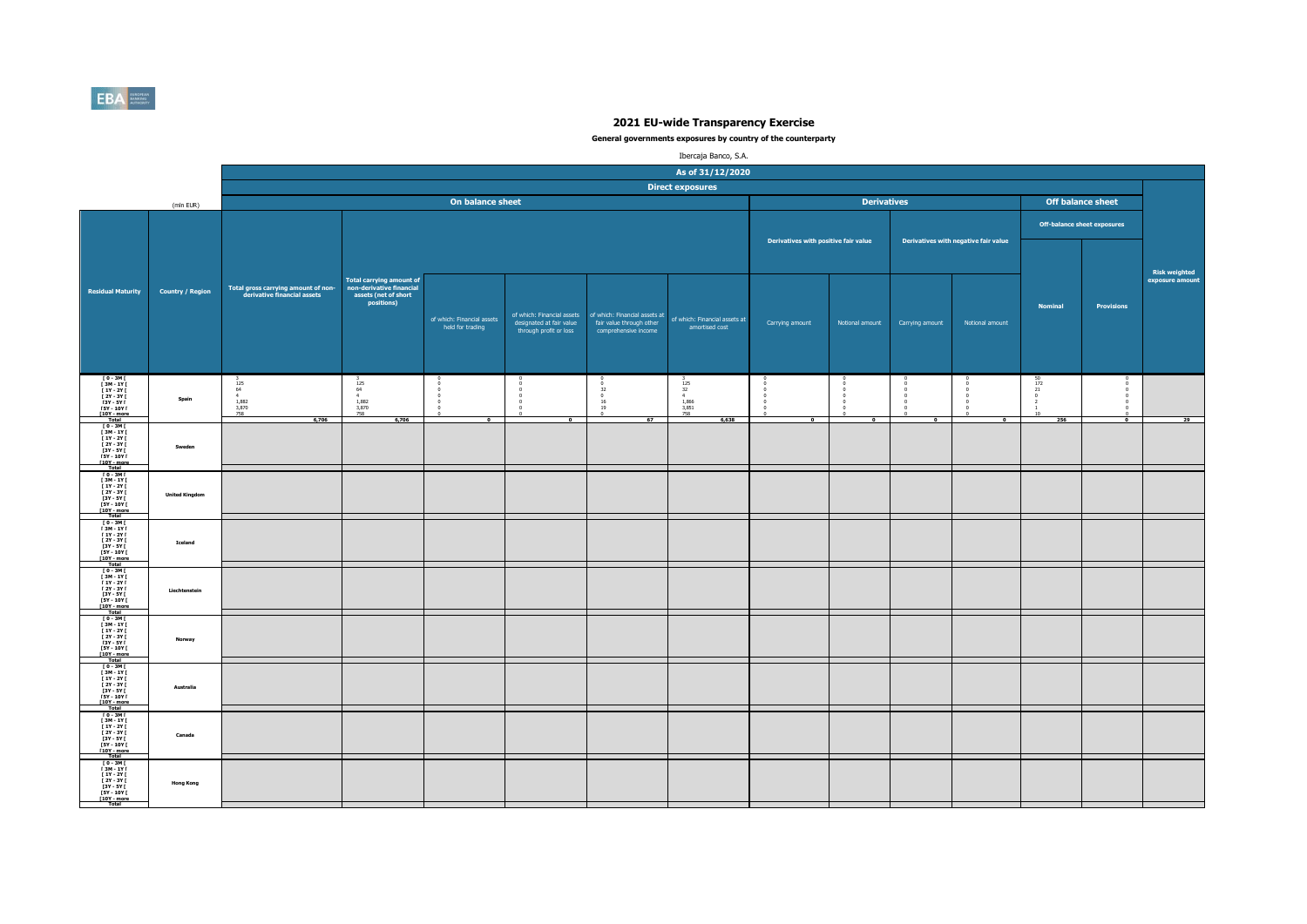

|                                                                                                                                                                                                                                                         |                                                                     |                                                                    |                                                                                                   |                                                |                                                                                  |                                                                                   | Ibercaja Banco, S.A.                                   |                                      |                    |                 |                                      |                |                                    |                      |
|---------------------------------------------------------------------------------------------------------------------------------------------------------------------------------------------------------------------------------------------------------|---------------------------------------------------------------------|--------------------------------------------------------------------|---------------------------------------------------------------------------------------------------|------------------------------------------------|----------------------------------------------------------------------------------|-----------------------------------------------------------------------------------|--------------------------------------------------------|--------------------------------------|--------------------|-----------------|--------------------------------------|----------------|------------------------------------|----------------------|
|                                                                                                                                                                                                                                                         |                                                                     |                                                                    |                                                                                                   |                                                |                                                                                  |                                                                                   | As of 31/12/2020                                       |                                      |                    |                 |                                      |                |                                    |                      |
|                                                                                                                                                                                                                                                         |                                                                     |                                                                    |                                                                                                   |                                                |                                                                                  |                                                                                   | <b>Direct exposures</b>                                |                                      |                    |                 |                                      |                |                                    |                      |
|                                                                                                                                                                                                                                                         | (mln EUR)                                                           |                                                                    |                                                                                                   | On balance sheet                               |                                                                                  |                                                                                   |                                                        |                                      | <b>Derivatives</b> |                 |                                      |                | <b>Off balance sheet</b>           |                      |
|                                                                                                                                                                                                                                                         |                                                                     |                                                                    |                                                                                                   |                                                |                                                                                  |                                                                                   |                                                        |                                      |                    |                 |                                      |                | <b>Off-balance sheet exposures</b> |                      |
|                                                                                                                                                                                                                                                         |                                                                     |                                                                    |                                                                                                   |                                                |                                                                                  |                                                                                   |                                                        | Derivatives with positive fair value |                    |                 | Derivatives with negative fair value |                |                                    | <b>Risk weighted</b> |
| <b>Residual Maturity</b>                                                                                                                                                                                                                                | <b>Country / Region</b>                                             | Total gross carrying amount of non-<br>derivative financial assets | <b>Total carrying amount of</b><br>non-derivative financial<br>assets (net of short<br>positions) | of which: Financial assets<br>held for trading | of which: Financial assets<br>designated at fair value<br>through profit or loss | of which: Financial assets at<br>fair value through other<br>comprehensive income | of which: Financial assets at<br>amortised cost        | Carrying amount                      | Notional amount    | Carrying amount | Notional amount                      | <b>Nominal</b> | <b>Provisions</b>                  | exposure amount      |
| $\begin{array}{c} 10 - 3M1 \\ 13M - 1Y1 \end{array}$<br>[ 1Y - 2Y [<br><b>F2Y - 3Y F</b><br>[3Y - 5Y  <br><b>FSY - 10Y F</b><br>[10Y - more<br>Total                                                                                                    | Japan                                                               |                                                                    |                                                                                                   |                                                |                                                                                  |                                                                                   |                                                        |                                      |                    |                 |                                      |                |                                    |                      |
| T 0 - 3M F<br>[ 3M - 1Y [<br><b>F 1Y - 2Y F</b><br>[ 2Y - 3Y I<br>$[3Y - SY]$<br>$15Y - 10Y$<br>[10Y - more<br>Total                                                                                                                                    | <b>U.S.</b>                                                         | $\overline{0}$                                                     |                                                                                                   | $\overline{0}$                                 | $\overline{0}$                                                                   | $\overline{\phantom{a}}$                                                          | $^{\circ}$<br>$\Omega$<br>$^{\circ}$<br>$\overline{0}$ | $\overline{0}$                       | $\overline{0}$     | $\overline{0}$  | $\overline{0}$                       | $\overline{0}$ | $\bullet$                          | $\overline{ }$       |
| $10 - 3M$<br>$[3M-1Y]$<br>$\begin{array}{c} 1 \text{ } 11 \text{ } 11 \text{ } \\ 1 \text{ } 11 \text{ } 12 \text{ } 11 \text{ } \\ 1 \text{ } 21 \text{ } 1 \text{ } 31 \text{ } 1 \end{array}$<br>$13Y - SYI$<br>[5Y - 10Y [<br>[10Y - more]<br>Total | China                                                               |                                                                    |                                                                                                   |                                                |                                                                                  |                                                                                   |                                                        |                                      |                    |                 |                                      |                |                                    |                      |
| $10 - 3M$<br><b>F3M-1YF</b><br><b>F 1Y - 2Y F</b><br>[ 2Y - 3Y [<br><b>13Y - 5Y F</b><br><b>FSY - 10Y F</b><br><b>T10Y</b> - more<br>Total                                                                                                              | Switzerland                                                         |                                                                    |                                                                                                   |                                                |                                                                                  |                                                                                   |                                                        |                                      |                    |                 |                                      |                |                                    |                      |
| $[0 - 3M]$<br><b>F3M-1YF</b><br><b>F 1Y - 2Y F</b><br><b>F2Y-3YF</b><br>[3Y - 5Y [<br><b>FSY - 10Y F</b><br>[10Y - more]<br>Total                                                                                                                       | Other advanced econor<br>non EEA                                    |                                                                    |                                                                                                   |                                                |                                                                                  |                                                                                   |                                                        |                                      |                    |                 |                                      |                |                                    |                      |
| $\begin{array}{c} 10 - 3M \\ 13M - 1Y \\ 1Y - 2Y \end{array}$<br>1<br>13Y - 3Y I<br>13Y - 5Y I<br>15Y - 10Y I<br>[10Y - more<br>Total                                                                                                                   | <b>Other Central and eastern</b><br><b>Europe countries non EEA</b> |                                                                    |                                                                                                   |                                                |                                                                                  |                                                                                   |                                                        |                                      |                    |                 |                                      |                |                                    |                      |
| [0-3M]<br>[3M-1Y]<br>[1Y-2Y]<br>$[2Y - 3Y]$<br>$13Y - 5YI$<br><b>FSY - 10Y F</b><br>T10Y - more                                                                                                                                                         | <b>Middle East</b>                                                  |                                                                    |                                                                                                   |                                                |                                                                                  |                                                                                   |                                                        |                                      |                    |                 |                                      |                |                                    |                      |
| T0-3MT<br>[ 3M - 1Y [<br><b>F 1Y - 2Y F</b><br><b>F2Y - 3Y F</b><br>[3Y - 5Y  <br>[5Y - 10Y [<br>[10Y - more<br>Total                                                                                                                                   | <b>Latin America and the</b><br>Caribbean                           |                                                                    |                                                                                                   |                                                |                                                                                  |                                                                                   |                                                        |                                      |                    |                 |                                      |                |                                    |                      |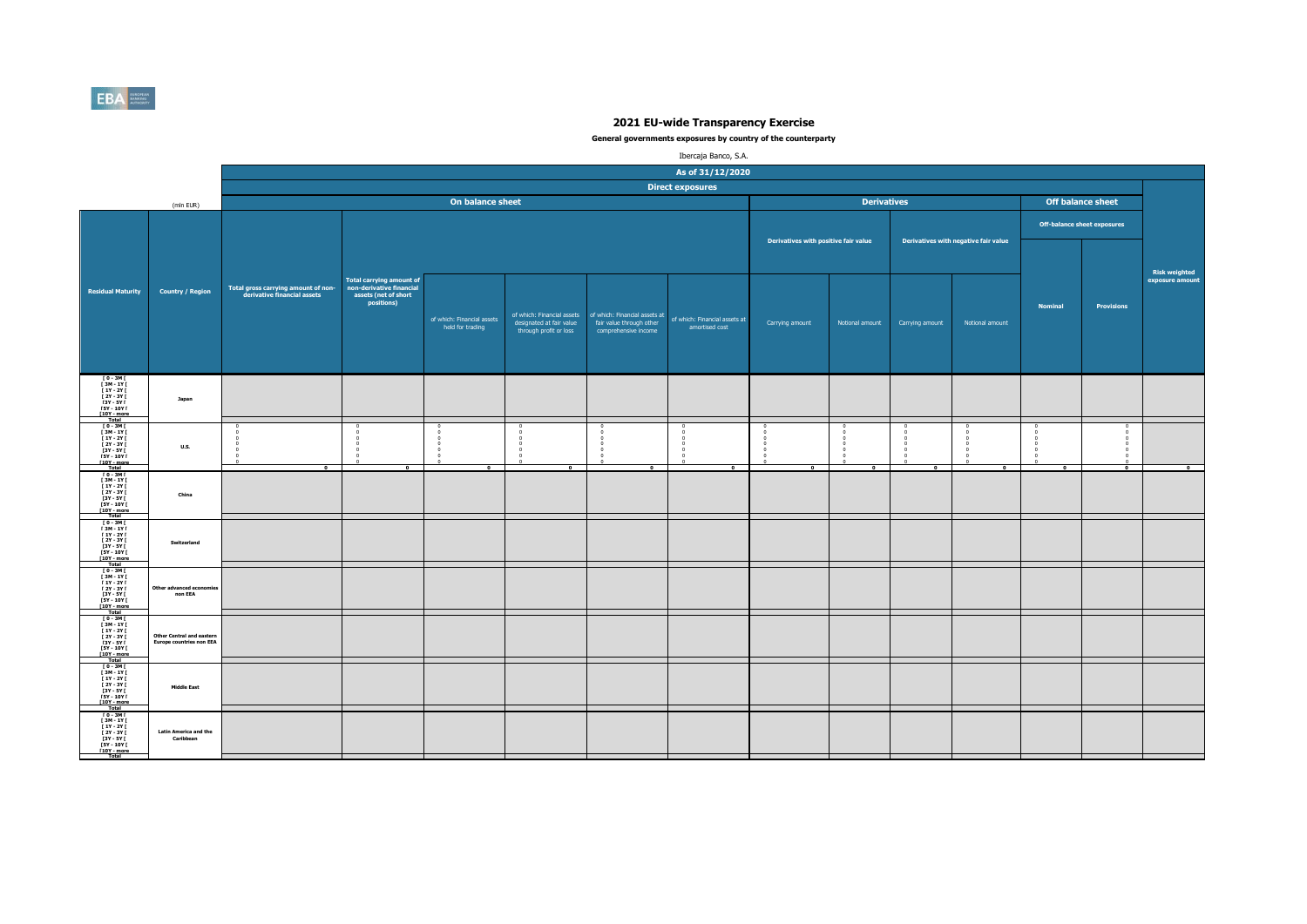

#### **General governments exposures by country of the counterparty**

|                                                                                                                    |                         |                                                                    |                                                                                                   |                                                |                                                                                  |                                                                                                                 | Ibercaja Banco, S.A.                                             |                                      |                    |                 |                                      |                |                                    |                                         |
|--------------------------------------------------------------------------------------------------------------------|-------------------------|--------------------------------------------------------------------|---------------------------------------------------------------------------------------------------|------------------------------------------------|----------------------------------------------------------------------------------|-----------------------------------------------------------------------------------------------------------------|------------------------------------------------------------------|--------------------------------------|--------------------|-----------------|--------------------------------------|----------------|------------------------------------|-----------------------------------------|
|                                                                                                                    |                         |                                                                    |                                                                                                   |                                                |                                                                                  |                                                                                                                 | As of 31/12/2020                                                 |                                      |                    |                 |                                      |                |                                    |                                         |
|                                                                                                                    |                         |                                                                    |                                                                                                   |                                                |                                                                                  |                                                                                                                 | <b>Direct exposures</b>                                          |                                      |                    |                 |                                      |                |                                    |                                         |
|                                                                                                                    | (mln EUR)               |                                                                    |                                                                                                   | On balance sheet                               |                                                                                  |                                                                                                                 |                                                                  |                                      | <b>Derivatives</b> |                 |                                      |                | Off balance sheet                  |                                         |
|                                                                                                                    |                         |                                                                    |                                                                                                   |                                                |                                                                                  |                                                                                                                 |                                                                  | Derivatives with positive fair value |                    |                 | Derivatives with negative fair value |                | <b>Off-balance sheet exposures</b> |                                         |
|                                                                                                                    |                         |                                                                    |                                                                                                   |                                                |                                                                                  |                                                                                                                 |                                                                  |                                      |                    |                 |                                      |                |                                    |                                         |
| <b>Residual Maturity</b>                                                                                           | <b>Country / Region</b> | Total gross carrying amount of non-<br>derivative financial assets | <b>Total carrying amount of</b><br>non-derivative financial<br>assets (net of short<br>positions) | of which: Financial assets<br>held for trading | of which: Financial assets<br>designated at fair value<br>through profit or loss | of which: Financial assets at of which: Financial assets at<br>fair value through other<br>comprehensive income | amortised cost                                                   | Carrying amount                      | Notional amount    | Carrying amount | Notional amount                      | <b>Nominal</b> | <b>Provisions</b>                  | <b>Risk weighted</b><br>exposure amount |
| 0 - 3M  <br>  3M - 1Y  <br>  1Y - 2Y  <br>$12Y - 3YI$<br>[3Y - 5Y  <br>[5Y - 10Y  <br>[10Y - more<br>Total         | Africa                  |                                                                    |                                                                                                   |                                                |                                                                                  |                                                                                                                 |                                                                  |                                      |                    |                 |                                      |                |                                    |                                         |
| $10 - 3M$<br>$[3M-1Y]$<br>$[1Y - 2Y]$<br>[ 2Y - 3Y [<br>[3Y - 5Y]<br>[5Y - 10Y [<br>$[10Y - more]$<br><b>Total</b> | Others                  | 120<br>220<br>$\overline{4}$<br>12<br>259<br>78<br>693             | 120<br>220<br>$\overline{4}$<br>12<br>259<br>78<br>693                                            | $\Omega$                                       | $\Omega$                                                                         | $6^{\circ}$                                                                                                     | $^{0}_{120}$<br>217<br>$-4$<br>$\rightarrow$<br>259<br>78<br>687 | $\Omega$                             | $\Omega$           | $\Omega$        | 0                                    | $\Omega$       | $\Omega$                           | $\mathbf{a}$                            |

**Notes and definitions** Information disclosed in this template is sourced from COREP template C 33, introduced with the reporting framework 2.7, applicable for reports as of 31 march 2018.

(1) Information on sovereign exposures is only available for institutions that the sovereign exposures of at least 1% of total "Debt securities and loans excelvables". Country of treakdown is only available for institution

(2) The exposures reported cover only exposures to central, regional and local governments on immediate bornwer basis, and do not indude exposures to other counterparts with full or partial government guarantees<br>(3) The ba

(4) The exposures reported notoe throw both of the second mark of the than sovereign) on sovereign or sovereign credit ratio. CDS, financial parantes booked in ill he accounting portfolior or the language of the deconomers

(5) Residual countries not reported separately in the Transparency exercise

Regions: Other advanced non EEA: Israel, Korea, New Zealand, Russia, San Marino, Singapore and Taiwan.

Other CEE non EEA: Albania, Bosnia and Herzegovina, FYR Macedonia, Montenegro, Serbia and Turkey.

Middle East: Bahrain, Djibouti, Iran, Iraq, Jordan, Kuwait, Lebanon, Libya, Oman, Qatar, Saudi Arabia, Sudan, Syria, United Arab Emirates and Yemen.

latih Ashan, Belan, Bang, China, China, China, Bang, Danika, Danika, Danik, Canady, Genas, Gazlemas, Gazan, Haki Honduras, Jamaia, Mexico, Rengay, Penga, Penga, Penga, Mexica, Suka, S. Witch Mexica, Suka, Suka, Suka, Suka,

Afra. Egyt, Moroco, Suth Afra. Argol, Behn, Boxwan, Burind, Enno, Camp, Camp, Camp, Camp, Camp, Camp, Camp, Camp, Camp, Camp, Camp, The District Proposit Republic Of The Camp, Englisher, annough and a strate and aniss.<br>Pin

(6) The columns 'Total carrying amount of non-derivative financial assets (net of short positions)' provide information on a net basis, whilst the related 'of which' positions present information on a gross basis.

(7) The values for the 'Other' bucket is calculated subtracting from the reported Total the breakdown of the listed countries. As a result of precision and rounding in the calculation we accept an approximation in the orde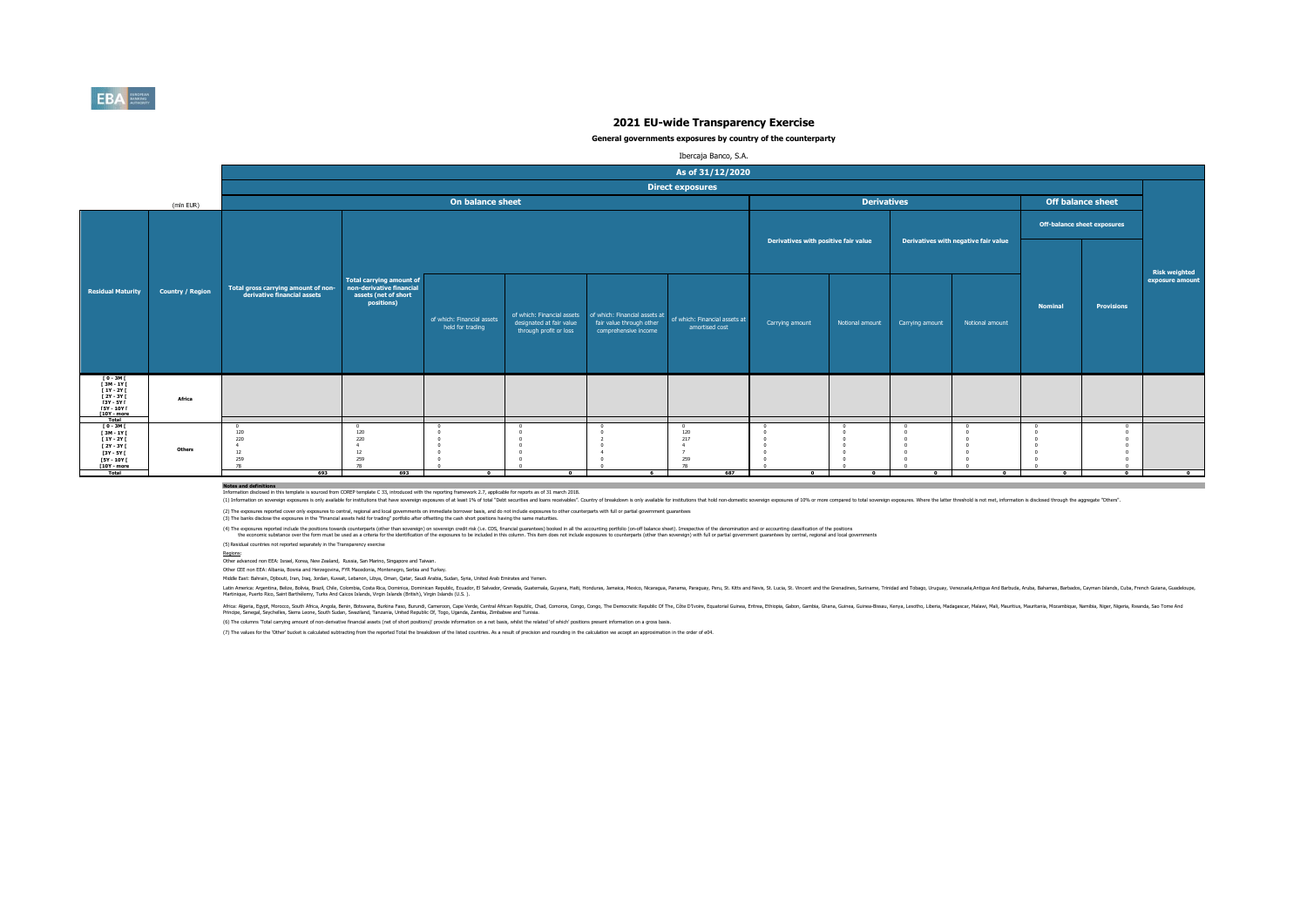

|                                                                                                                                         |                         |                                     |                                                             |                                                |                                                                                  |                                                                                   | Ibercaja Banco, S.A.                            |                                      |                    |                 |                                      |                |                                    |                                  |
|-----------------------------------------------------------------------------------------------------------------------------------------|-------------------------|-------------------------------------|-------------------------------------------------------------|------------------------------------------------|----------------------------------------------------------------------------------|-----------------------------------------------------------------------------------|-------------------------------------------------|--------------------------------------|--------------------|-----------------|--------------------------------------|----------------|------------------------------------|----------------------------------|
|                                                                                                                                         |                         |                                     |                                                             |                                                |                                                                                  |                                                                                   | As of 30/06/2021                                |                                      |                    |                 |                                      |                |                                    |                                  |
|                                                                                                                                         |                         |                                     |                                                             |                                                |                                                                                  |                                                                                   | <b>Direct exposures</b>                         |                                      |                    |                 |                                      |                |                                    |                                  |
|                                                                                                                                         | (mln EUR)               |                                     |                                                             | On balance sheet                               |                                                                                  |                                                                                   |                                                 |                                      | <b>Derivatives</b> |                 |                                      |                | <b>Off balance sheet</b>           |                                  |
|                                                                                                                                         |                         |                                     |                                                             |                                                |                                                                                  |                                                                                   |                                                 |                                      |                    |                 |                                      |                | <b>Off-balance sheet exposures</b> |                                  |
|                                                                                                                                         |                         | Total gross carrying amount of non- | <b>Total carrying amount of</b><br>non-derivative financial |                                                |                                                                                  |                                                                                   |                                                 | Derivatives with positive fair value |                    |                 | Derivatives with negative fair value |                |                                    | Risk weighted<br>exposure amount |
| <b>Residual Maturity</b>                                                                                                                | <b>Country / Region</b> | derivative financial assets         | assets (net of short<br>positions)                          | of which: Financial assets<br>held for trading | of which: Financial assets<br>designated at fair value<br>through profit or loss | of which: Financial assets at<br>fair value through other<br>comprehensive income | of which: Financial assets at<br>amortised cost | Carrying amount                      | Notional amount    | Carrying amount | Notional amount                      | <b>Nominal</b> | <b>Provisions</b>                  |                                  |
| [ 0 - 3M [<br>[ 3M - 1Y [<br>[ 1Y - 2Y [<br>[ 2Y - 3Y [<br>[3Y - 5Y [<br>[5Y - 10Y [<br>$[10Y - more]$<br>Total                         | Austria                 |                                     |                                                             |                                                |                                                                                  |                                                                                   |                                                 |                                      |                    |                 |                                      |                |                                    |                                  |
| $[0 - 3M]$<br>$\begin{array}{c} 13M - 1Y \\ 11Y - 2Y \\ 12Y - 3Y \end{array}$<br>[3Y - 5Y [<br><b>FSY - 10Y F</b><br>[10Y - more        | Belgium                 |                                     |                                                             |                                                |                                                                                  |                                                                                   |                                                 |                                      |                    |                 |                                      |                |                                    |                                  |
| Total<br>Fotal<br>F 0 - 3M F<br>F 3M - 1Y F<br>F 1Y - 2Y F<br><b>F2Y - 3Y F</b><br>[3Y - 5Y  <br><b>FSY - 10Y F</b><br>[10Y - more      | <b>Bulgaria</b>         |                                     |                                                             |                                                |                                                                                  |                                                                                   |                                                 |                                      |                    |                 |                                      |                |                                    |                                  |
| ГО-ЗМГ<br>ГЗМ-1ҮГ<br><b>F 1Y - 2Y F</b><br>[ 2Y - 3Y [<br>[21 - 31]<br>[3Y - 5Y ]<br>[5Y - 10Y ]                                        | Cyprus                  |                                     |                                                             |                                                |                                                                                  |                                                                                   |                                                 |                                      |                    |                 |                                      |                |                                    |                                  |
| Total<br>$10 - 3M$<br>[ 3M - 1Y [<br>  3M - 11  <br>  1Y - 2Y  <br>  2Y - 3Y  <br>  13Y - 5Y  <br>  5Y - 10Y  <br>[10Y - more           | <b>Czech Republic</b>   |                                     |                                                             |                                                |                                                                                  |                                                                                   |                                                 |                                      |                    |                 |                                      |                |                                    |                                  |
| Total<br>Fo - 3M F<br>F 3M - 1Y F<br>F 1Y - 2Y F<br><b>F2Y - 3Y F</b><br>[3Y - 5Y I]<br><b>FSY - 10Y F</b><br>[10Y - more<br>Total      | Denmark                 |                                     |                                                             |                                                |                                                                                  |                                                                                   |                                                 |                                      |                    |                 |                                      |                |                                    |                                  |
| $[0 - 3M]$<br>$[3M - 1Y]$<br><b>F 1Y - 2Y F</b><br><b>F2Y - 3Y F</b><br>[3Y - 5Y [<br><b>FSY - 10Y F</b><br>[10Y - more<br><b>Total</b> | Estonia                 |                                     |                                                             |                                                |                                                                                  |                                                                                   |                                                 |                                      |                    |                 |                                      |                |                                    |                                  |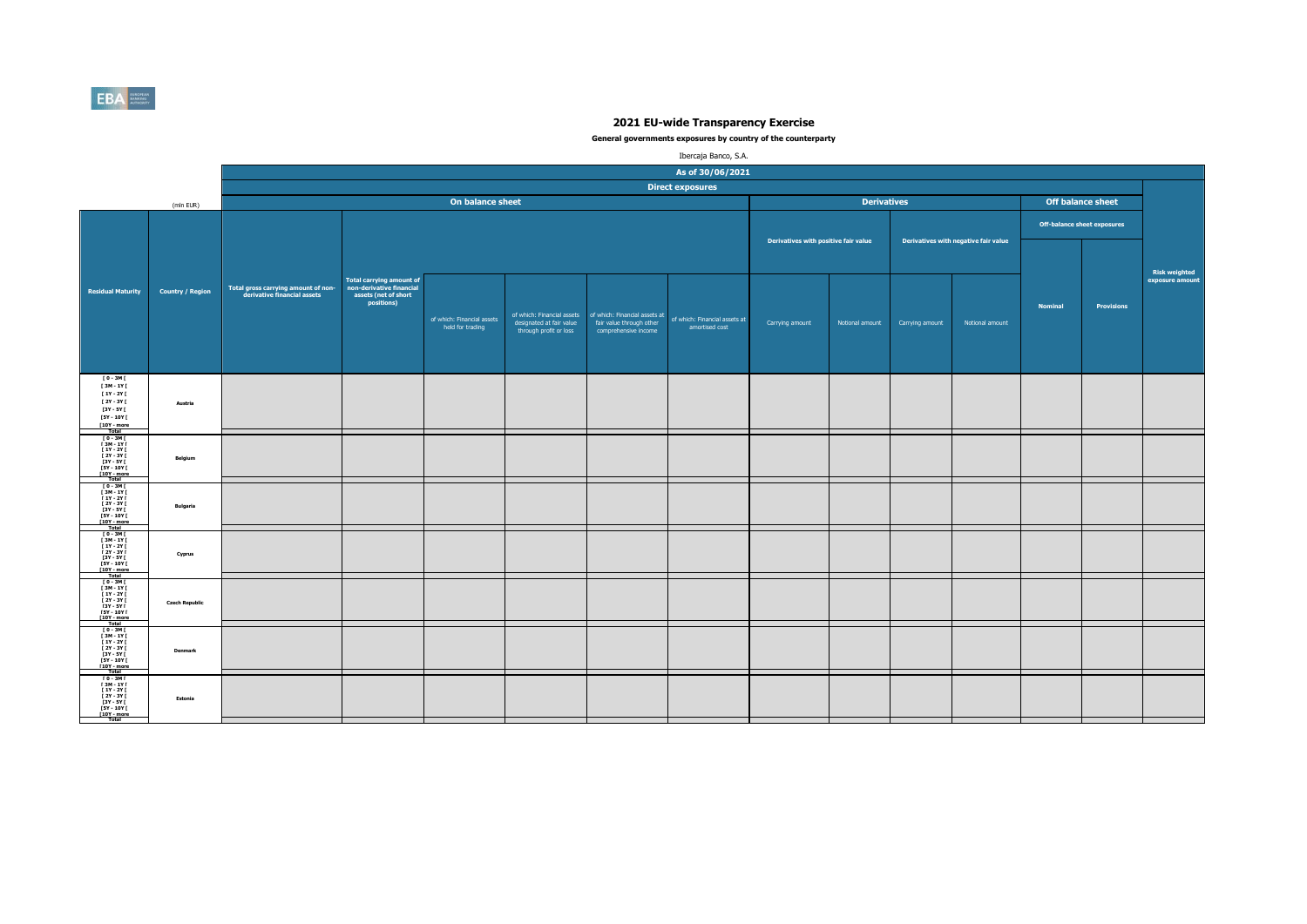

|                                                                                                                                          |                         |                                                                                      |                                                                                                   |                                                      |                                                    |                                                                                                                | Ibercaja Banco, S.A.                                                          |                                      |                          |                 |                                      |                          |                             |                                  |
|------------------------------------------------------------------------------------------------------------------------------------------|-------------------------|--------------------------------------------------------------------------------------|---------------------------------------------------------------------------------------------------|------------------------------------------------------|----------------------------------------------------|----------------------------------------------------------------------------------------------------------------|-------------------------------------------------------------------------------|--------------------------------------|--------------------------|-----------------|--------------------------------------|--------------------------|-----------------------------|----------------------------------|
|                                                                                                                                          |                         |                                                                                      |                                                                                                   |                                                      |                                                    |                                                                                                                | As of 30/06/2021                                                              |                                      |                          |                 |                                      |                          |                             |                                  |
|                                                                                                                                          |                         |                                                                                      |                                                                                                   |                                                      |                                                    |                                                                                                                | <b>Direct exposures</b>                                                       |                                      |                          |                 |                                      |                          |                             |                                  |
|                                                                                                                                          | (mln EUR)               |                                                                                      |                                                                                                   | On balance sheet                                     |                                                    |                                                                                                                |                                                                               |                                      | <b>Derivatives</b>       |                 |                                      |                          | Off balance sheet           |                                  |
|                                                                                                                                          |                         |                                                                                      |                                                                                                   |                                                      |                                                    |                                                                                                                |                                                                               |                                      |                          |                 |                                      |                          | Off-balance sheet exposures |                                  |
|                                                                                                                                          |                         |                                                                                      |                                                                                                   |                                                      |                                                    |                                                                                                                |                                                                               | Derivatives with positive fair value |                          |                 | Derivatives with negative fair value |                          |                             |                                  |
| <b>Residual Maturity</b>                                                                                                                 | <b>Country / Region</b> | Total gross carrying amount of non-<br>derivative financial assets                   | <b>Total carrying amount of</b><br>non-derivative financial<br>assets (net of short<br>positions) | of which: Financial assets<br>held for trading       | designated at fair value<br>through profit or loss | of which: Financial assets   of which: Financial assets at<br>fair value through other<br>comprehensive income | of which: Financial assets at<br>amortised cost                               | Carrying amount                      | Notional amount          | Carrying amount | Notional amount                      | <b>Nominal</b>           | <b>Provisions</b>           | Risk weighted<br>exposure amount |
| [0-3M]<br>[3M-1Y]<br>[1Y-2Y]<br>$12Y - 3YI$<br>121 - 311<br>13Y - 5Y I<br>15Y - 10Y I<br>10Y - more<br>Total                             | Finland                 |                                                                                      |                                                                                                   |                                                      |                                                    |                                                                                                                |                                                                               |                                      |                          |                 |                                      |                          |                             |                                  |
| [0-3M]<br>[3M-1Y]<br>[1Y-2Y]<br><b>F2Y - 3Y F</b><br>$[3Y - 5Y]$<br>$[5Y - 10Y]$<br><b>f10Y</b> - more<br>Total                          | France                  |                                                                                      |                                                                                                   |                                                      |                                                    |                                                                                                                |                                                                               |                                      |                          |                 |                                      |                          |                             |                                  |
| $\begin{array}{c} 10 - 3M \\ 3M - 1Y \\ 1Y - 2Y \end{array}$<br>$12Y - 3YI$<br>[3Y - 5Y  <br>[5Y - 10Y  <br>[10Y - more]<br>Total        | Germany                 |                                                                                      |                                                                                                   |                                                      |                                                    |                                                                                                                |                                                                               |                                      |                          |                 |                                      |                          |                             |                                  |
| 10-3MT<br>13M-1YT<br>11Y-2YT<br>[ 2Y - 3Y [<br>$\begin{array}{r} 121.31 \\ 13Y - 5YI \\ 15Y - 10YI \\ 110Y - more \\ \hline \end{array}$ | Croatia                 |                                                                                      |                                                                                                   |                                                      |                                                    |                                                                                                                |                                                                               |                                      |                          |                 |                                      |                          |                             |                                  |
| $[0 - 3M]$<br>$13M - 1Y$<br><b>F2Y - 3Y F</b><br>[3Y - 5Y]<br>[5Y - 10Y  <br>[10Y - more<br>Total                                        | Greece                  |                                                                                      |                                                                                                   |                                                      |                                                    |                                                                                                                |                                                                               |                                      |                          |                 |                                      |                          |                             |                                  |
| ГО-ЗМГ<br>ГЗМ-1ҮГ<br>$[1Y - 2Y]$<br><b>F2Y - 3Y F</b><br>[3Y - 5Y  <br>[5Y - 10Y  <br>[10Y - more<br>Total                               | Hungary                 |                                                                                      |                                                                                                   |                                                      |                                                    |                                                                                                                |                                                                               |                                      |                          |                 |                                      |                          |                             |                                  |
| [0-3M]<br>[3M-1Y]<br>$11Y - 2YI$<br>[ 2Y - 3Y [<br>[3Y - 5Y  <br>[5Y - 10Y  <br>[10Y - more<br>Total                                     | Ireland                 |                                                                                      |                                                                                                   |                                                      |                                                    |                                                                                                                |                                                                               |                                      |                          |                 |                                      |                          |                             |                                  |
| [0-3M]<br>[3M-1Y]<br>$11Y - 2YI$<br><b>F2Y - 3Y F</b><br>[3Y - 5Y  <br>[5Y - 10Y  <br>[10Y - more]<br>Total                              | Italy                   | 117<br>$\overline{0}$<br>187<br>$\overline{0}$<br>$\overline{4}$<br>263<br>80<br>650 | 117<br>$\overline{0}$<br>187<br>$\Omega$<br>263<br>80<br>650                                      | $^{\circ}$<br>$^{\circ}$<br>$\overline{\phantom{a}}$ | $\bullet$                                          | $\overline{6}$                                                                                                 | 117<br>$\overline{0}$<br>185<br>$\circ$<br>$\overline{0}$<br>263<br>80<br>644 | $\overline{\bullet}$                 | $\overline{\phantom{a}}$ | $\overline{a}$  | $\overline{\phantom{a}}$             | $\overline{\phantom{a}}$ | $\Omega$<br>$\bullet$       | $\overline{\phantom{a}}$         |
| ГО-ЗМГ<br>ГЗМ-1ҮГ<br>$[1Y - 2Y]$<br><b>F2Y - 3Y F</b><br>[3Y - 5Y  <br>[5Y - 10Y  <br>[10Y - more<br>Total                               | Latvia                  |                                                                                      |                                                                                                   |                                                      |                                                    |                                                                                                                |                                                                               |                                      |                          |                 |                                      |                          |                             |                                  |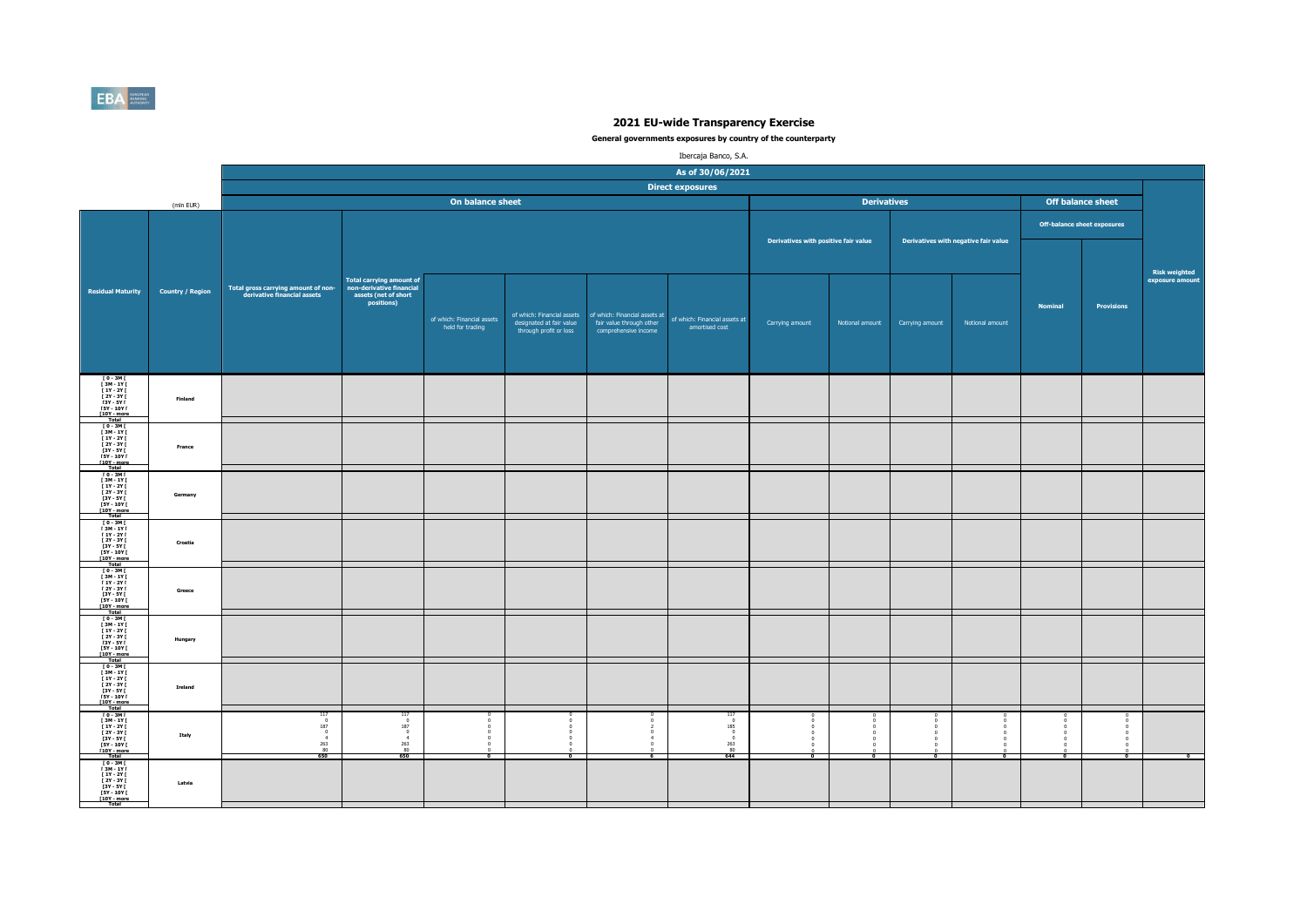

|                                                                                                                                                                                        |                         |                                                                    |                                                                                                   |                                                |                                                    |                                                                                                                | Ibercaja Banco, S.A.                            |                                      |                    |                 |                                      |                |                             |                                  |
|----------------------------------------------------------------------------------------------------------------------------------------------------------------------------------------|-------------------------|--------------------------------------------------------------------|---------------------------------------------------------------------------------------------------|------------------------------------------------|----------------------------------------------------|----------------------------------------------------------------------------------------------------------------|-------------------------------------------------|--------------------------------------|--------------------|-----------------|--------------------------------------|----------------|-----------------------------|----------------------------------|
|                                                                                                                                                                                        |                         |                                                                    |                                                                                                   |                                                |                                                    |                                                                                                                | As of 30/06/2021                                |                                      |                    |                 |                                      |                |                             |                                  |
|                                                                                                                                                                                        |                         |                                                                    |                                                                                                   |                                                |                                                    |                                                                                                                | <b>Direct exposures</b>                         |                                      |                    |                 |                                      |                |                             |                                  |
|                                                                                                                                                                                        | (mln EUR)               |                                                                    |                                                                                                   | On balance sheet                               |                                                    |                                                                                                                |                                                 |                                      | <b>Derivatives</b> |                 |                                      |                | Off balance sheet           |                                  |
|                                                                                                                                                                                        |                         |                                                                    |                                                                                                   |                                                |                                                    |                                                                                                                |                                                 |                                      |                    |                 |                                      |                | Off-balance sheet exposures |                                  |
|                                                                                                                                                                                        |                         |                                                                    |                                                                                                   |                                                |                                                    |                                                                                                                |                                                 | Derivatives with positive fair value |                    |                 | Derivatives with negative fair value |                |                             |                                  |
| <b>Residual Maturity</b>                                                                                                                                                               | <b>Country / Region</b> | Total gross carrying amount of non-<br>derivative financial assets | <b>Total carrying amount of</b><br>non-derivative financial<br>assets (net of short<br>positions) | of which: Financial assets<br>held for trading | designated at fair value<br>through profit or loss | of which: Financial assets   of which: Financial assets at<br>fair value through other<br>comprehensive income | of which: Financial assets at<br>amortised cost | Carrying amount                      | Notional amount    | Carrying amount | Notional amount                      | <b>Nominal</b> | <b>Provisions</b>           | Risk weighted<br>exposure amount |
| [0-3M]<br>[3M-1Y]<br>[1Y-2Y]<br>$12Y - 3YI$<br>121 - 311<br>13Y - 5Y I<br>15Y - 10Y I<br>10Y - more<br>Total                                                                           | Lithuania               |                                                                    |                                                                                                   |                                                |                                                    |                                                                                                                |                                                 |                                      |                    |                 |                                      |                |                             |                                  |
| [0-3M]<br>[3M-1Y]<br>[1Y-2Y]<br><b>F2Y - 3Y F</b><br>$[3Y - 5Y]$<br>$[5Y - 10Y]$<br><b>f10Y</b> - more<br>Total                                                                        | Luxembourg              |                                                                    |                                                                                                   |                                                |                                                    |                                                                                                                |                                                 |                                      |                    |                 |                                      |                |                             |                                  |
| $\begin{array}{c} 10 - 3M \\ 3M - 1Y \\ 1Y - 2Y \end{array}$<br>$12Y - 3YI$<br>[3Y - 5Y  <br>[5Y - 10Y  <br>[10Y - more]<br>Total                                                      | Malta                   |                                                                    |                                                                                                   |                                                |                                                    |                                                                                                                |                                                 |                                      |                    |                 |                                      |                |                             |                                  |
| $\begin{array}{c} 10 - 3M & 1 \\ 13M - 1Y & 1 \\ 11Y - 2Y & 1 \end{array}$<br>[ 2Y - 3Y [<br>$\begin{array}{r} 121.31 \\ 13Y - 5YI \\ 15Y - 10YI \\ 110Y - more \\ \hline \end{array}$ | <b>Netherlands</b>      |                                                                    |                                                                                                   |                                                |                                                    |                                                                                                                |                                                 |                                      |                    |                 |                                      |                |                             |                                  |
| $[0 - 3M]$<br>$13M - 1Y$<br><b>F2Y - 3Y F</b><br>[3Y - 5Y]<br>[5Y - 10Y  <br>[10Y - more<br>Total                                                                                      | Poland                  |                                                                    |                                                                                                   |                                                |                                                    |                                                                                                                |                                                 |                                      |                    |                 |                                      |                |                             |                                  |
| ГО-ЗМГ<br>ГЗМ-1ҮГ<br>$[1Y - 2Y]$<br><b>F2Y - 3Y F</b><br>[3Y - 5Y  <br>[5Y - 10Y  <br>[10Y - more<br>Total                                                                             | Portugal                | $\frac{15}{17}$<br>40                                              | 15<br>17<br>40                                                                                    | $\mathbf{r}$                                   | $\sqrt{2}$                                         |                                                                                                                | $\frac{15}{17}$<br>40                           | $\overline{ }$                       | $\overline{ }$     |                 | $\overline{0}$                       | $\overline{ }$ | $\sim$<br>$\overline{0}$    | ō                                |
| [0-3M]<br>[3M-1Y]<br>$11Y - 2YI$<br>[ 2Y - 3Y [<br>[3Y - 5Y  <br>[5Y - 10Y  <br>[10Y - more<br>Total                                                                                   | Romania                 |                                                                    |                                                                                                   |                                                |                                                    |                                                                                                                |                                                 |                                      |                    |                 |                                      |                |                             |                                  |
| [0-3M]<br>[3M-1Y]<br>$11Y - 2YI$<br><b>F2Y - 3Y F</b><br>[3Y - 5Y  <br>[5Y - 10Y  <br>[10Y - more]<br>Total                                                                            | Slovakia                |                                                                    |                                                                                                   |                                                |                                                    |                                                                                                                |                                                 |                                      |                    |                 |                                      |                |                             |                                  |
| ГО-ЗМГ<br>ГЗМ-1ҮГ<br>$[1Y - 2Y]$<br><b>F2Y - 3Y F</b><br>[3Y - 5Y  <br>[5Y - 10Y  <br>[10Y - more<br>Total                                                                             | Slovenia                |                                                                    |                                                                                                   |                                                |                                                    |                                                                                                                |                                                 |                                      |                    |                 |                                      |                |                             |                                  |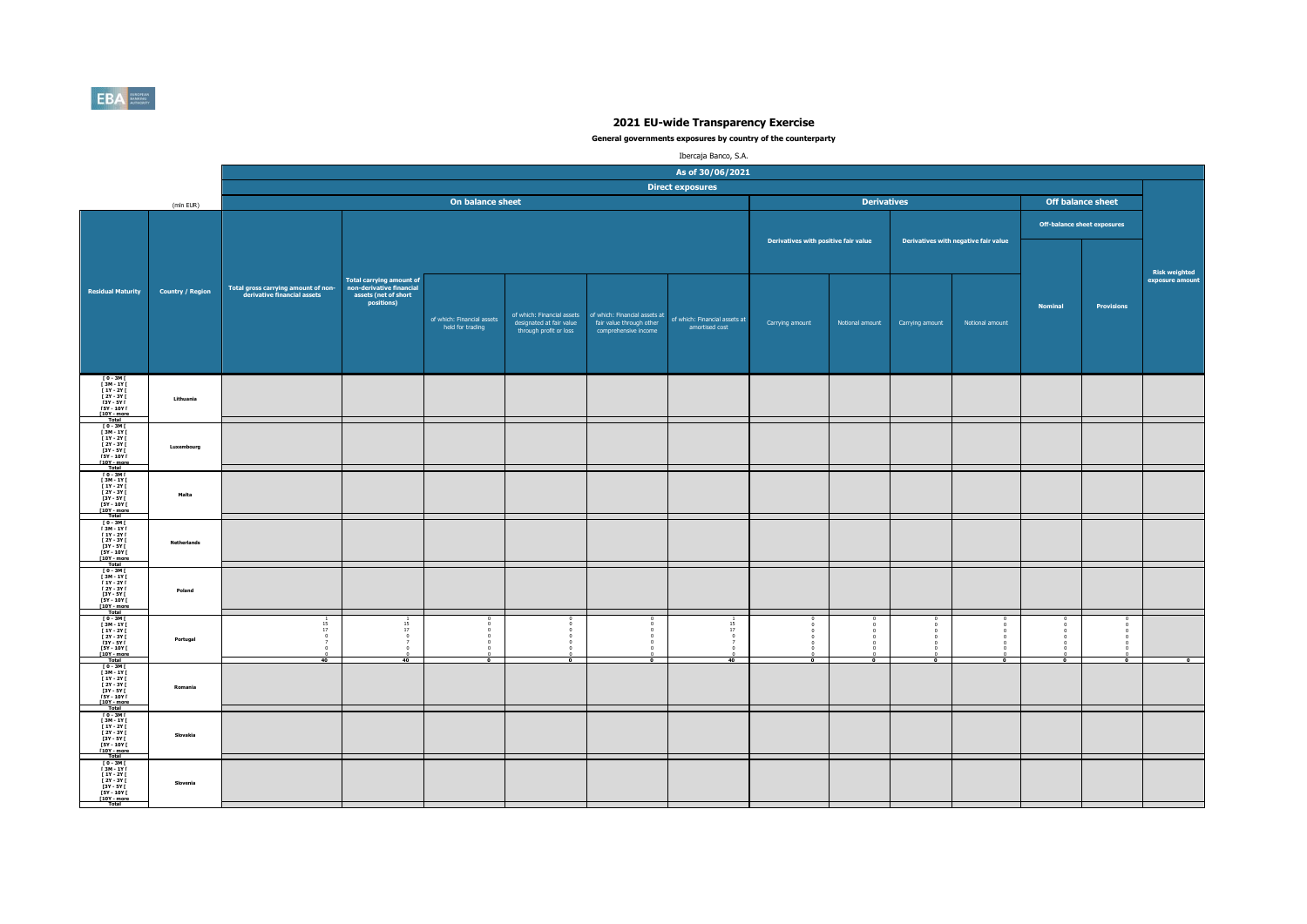

|                                                                                                                                                            |                         |                                                                                                   |                                                                                                   |                                                |                                                    |                                                                                                                | Ibercaja Banco, S.A.                                                   |                                      |                    |                 |                                      |                                    |                          |                      |
|------------------------------------------------------------------------------------------------------------------------------------------------------------|-------------------------|---------------------------------------------------------------------------------------------------|---------------------------------------------------------------------------------------------------|------------------------------------------------|----------------------------------------------------|----------------------------------------------------------------------------------------------------------------|------------------------------------------------------------------------|--------------------------------------|--------------------|-----------------|--------------------------------------|------------------------------------|--------------------------|----------------------|
|                                                                                                                                                            |                         |                                                                                                   |                                                                                                   |                                                |                                                    |                                                                                                                | As of 30/06/2021                                                       |                                      |                    |                 |                                      |                                    |                          |                      |
|                                                                                                                                                            |                         |                                                                                                   |                                                                                                   |                                                |                                                    |                                                                                                                | <b>Direct exposures</b>                                                |                                      |                    |                 |                                      |                                    |                          |                      |
|                                                                                                                                                            | (mln EUR)               |                                                                                                   |                                                                                                   | On balance sheet                               |                                                    |                                                                                                                |                                                                        |                                      | <b>Derivatives</b> |                 |                                      |                                    | <b>Off balance sheet</b> |                      |
|                                                                                                                                                            |                         |                                                                                                   |                                                                                                   |                                                |                                                    |                                                                                                                |                                                                        |                                      |                    |                 |                                      | <b>Off-balance sheet exposures</b> |                          |                      |
|                                                                                                                                                            |                         |                                                                                                   |                                                                                                   |                                                |                                                    |                                                                                                                |                                                                        | Derivatives with positive fair value |                    |                 | Derivatives with negative fair value |                                    |                          | <b>Risk weighted</b> |
| <b>Residual Maturity</b>                                                                                                                                   | <b>Country / Region</b> | Total gross carrying amount of non-<br>derivative financial assets                                | <b>Total carrying amount of</b><br>non-derivative financial<br>assets (net of short<br>positions) | of which: Financial assets<br>held for trading | designated at fair value<br>through profit or loss | of which: Financial assets   of which: Financial assets at<br>fair value through other<br>comprehensive income | of which: Financial assets at<br>amortised cost                        | Carrying amount                      | Notional amount    | Carrying amount | Notional amount                      | <b>Nominal</b>                     | Provisions               | exposure amount      |
| 10 - 3M  <br>13M - 1Y  <br>11Y - 2Y  <br>$12Y - 3YI$<br>121 - 311<br>13Y - 5Y I<br>15Y - 10Y I<br>10Y - more<br>Total                                      | Spain                   | $\begin{array}{r} 6 \\ 186 \\ 35 \\ 820 \\ 1,799 \\ 4,212 \\ 1,218 \\ \textbf{8,277} \end{array}$ | $6$<br>$186$<br>$35$<br>$820$<br>$1,799$<br>$4,212$<br>$1,218$<br>$8,277$                         |                                                |                                                    | 11<br>$\circ$<br>$\frac{16}{259}$<br>287                                                                       | 6<br>175<br>35<br>35<br>820<br>1,783<br>3,953<br>1,218<br><b>7,990</b> |                                      |                    |                 |                                      | $\frac{41}{275}$<br>328            | $\overline{ }$           | $\overline{29}$      |
| [0-3M]<br>[3M-1Y]<br>[1Y-2Y]<br>1 2Y - 3Y I<br>[3Y - 5Y I<br>[5Y - 10Y I<br><b>f10Y</b> - more<br>Total                                                    | Sweden                  |                                                                                                   |                                                                                                   |                                                |                                                    |                                                                                                                |                                                                        |                                      |                    |                 |                                      |                                    |                          |                      |
| 10-3M<br>1 3M - 1Y<br>1 3M - 1Y<br>1 1Y - 2Y<br>1 3Y - 5Y<br>13Y - 10Y<br>1<br>[10Y - more]<br>Total                                                       | <b>United Kingdom</b>   |                                                                                                   |                                                                                                   |                                                |                                                    |                                                                                                                |                                                                        |                                      |                    |                 |                                      |                                    |                          |                      |
| $\begin{array}{c} 10 - 3M & 1 \\ 13M - 1Y & 1 \\ 11Y - 2Y & 1 \end{array}$<br>[ 2Y - 3Y [<br>121 - 31<br>13Y - 5Y I<br>15Y - 10Y I<br>110Y - more<br>Total | Iceland                 |                                                                                                   |                                                                                                   |                                                |                                                    |                                                                                                                |                                                                        |                                      |                    |                 |                                      |                                    |                          |                      |
| [ 0 - 3M [<br>$\begin{array}{c} 13M - 1Y \\ 1Y - 2Y \end{array}$<br>[ 2Y - 3Y  <br>$[3Y - 5Y]$<br>$[5Y - 10Y]$<br>[10Y - more<br>Total                     | Liechtenstein           |                                                                                                   |                                                                                                   |                                                |                                                    |                                                                                                                |                                                                        |                                      |                    |                 |                                      |                                    |                          |                      |
| 10 - 3M F<br>13M - 1Y F<br>11Y - 2Y [<br><b>F2Y - 3Y F</b><br>[3Y - 5Y  <br>[5Y - 10Y  <br>[10Y - more<br>Total                                            | Norway                  |                                                                                                   |                                                                                                   |                                                |                                                    |                                                                                                                |                                                                        |                                      |                    |                 |                                      |                                    |                          |                      |
| [0-3M]<br>[3M-1Y]<br>[1Y-2Y]<br>[ 2Y - 3Y [<br>13Y - 5Y I<br>15Y - 10Y I<br>110Y - more<br>Total                                                           | Australia               |                                                                                                   |                                                                                                   |                                                |                                                    |                                                                                                                |                                                                        |                                      |                    |                 |                                      |                                    |                          |                      |
| [0-3M]<br>[3M-1Y]<br>$11Y - 2YI$<br>  2Y - 3Y  <br>  3Y - 5Y  <br>  5Y - 10Y  <br>[10Y - more<br>Total                                                     | Canada                  |                                                                                                   |                                                                                                   |                                                |                                                    |                                                                                                                |                                                                        |                                      |                    |                 |                                      |                                    |                          |                      |
| ГО-ЗМГ<br>ГЗМ-1ҮГ<br>$[1Y - 2Y]$<br>[ 2Y - 3Y  <br>[3Y - 5Y  <br>[5Y - 10Y  <br>[10Y - more<br>Total                                                       | <b>Hong Kong</b>        |                                                                                                   |                                                                                                   |                                                |                                                    |                                                                                                                |                                                                        |                                      |                    |                 |                                      |                                    |                          |                      |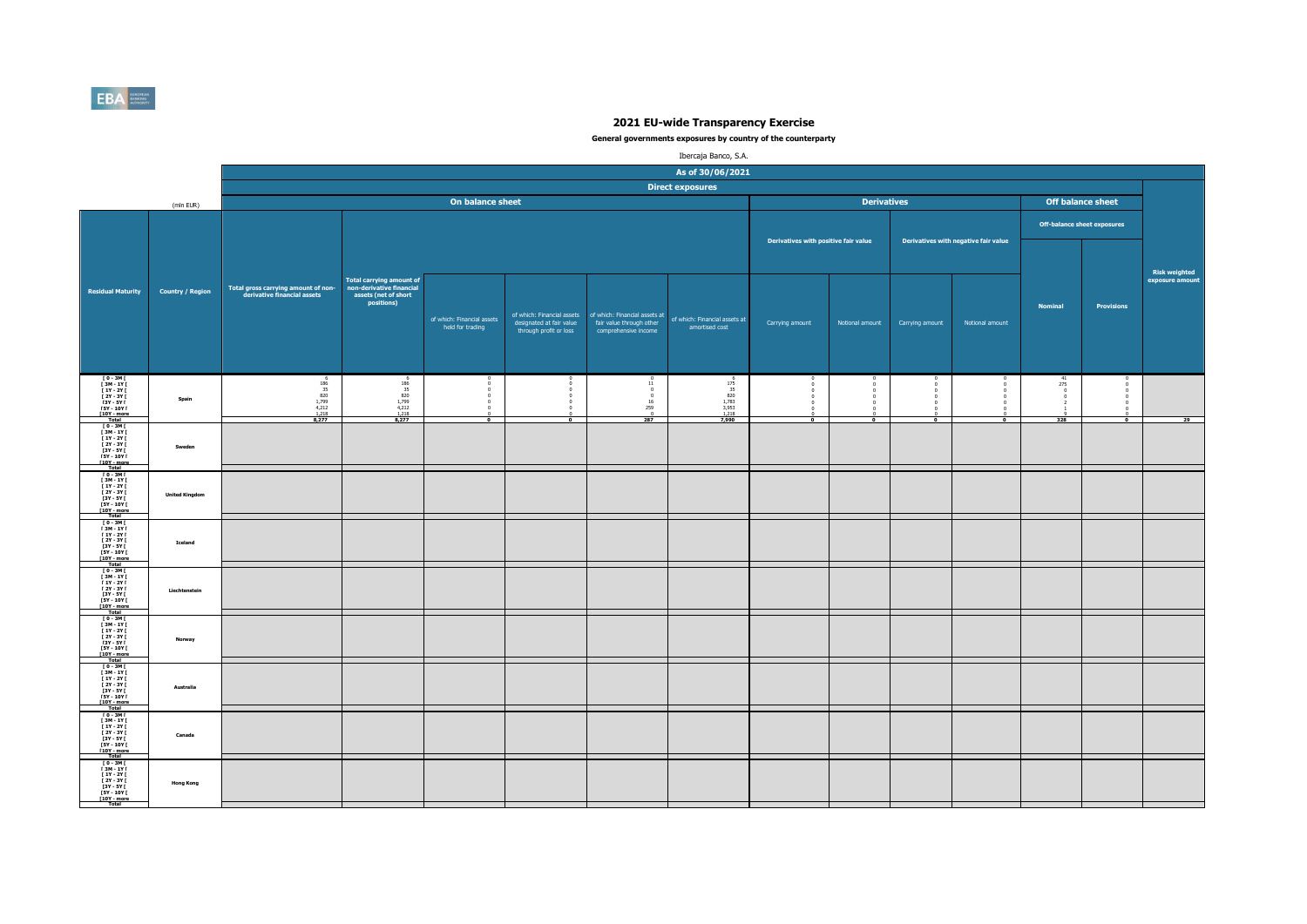

|                                                                                                                                                                                                                                                         |                                                                     |                                                                    |                                                                |                                                            |                                                                                  |                                                                                   | Ibercaja Banco, S.A.                            |                                      |                    |                 |                                      |                |                                    |                                         |
|---------------------------------------------------------------------------------------------------------------------------------------------------------------------------------------------------------------------------------------------------------|---------------------------------------------------------------------|--------------------------------------------------------------------|----------------------------------------------------------------|------------------------------------------------------------|----------------------------------------------------------------------------------|-----------------------------------------------------------------------------------|-------------------------------------------------|--------------------------------------|--------------------|-----------------|--------------------------------------|----------------|------------------------------------|-----------------------------------------|
|                                                                                                                                                                                                                                                         |                                                                     |                                                                    |                                                                |                                                            |                                                                                  |                                                                                   | As of 30/06/2021                                |                                      |                    |                 |                                      |                |                                    |                                         |
|                                                                                                                                                                                                                                                         |                                                                     |                                                                    |                                                                |                                                            |                                                                                  |                                                                                   | <b>Direct exposures</b>                         |                                      |                    |                 |                                      |                |                                    |                                         |
|                                                                                                                                                                                                                                                         | (mln EUR)                                                           |                                                                    |                                                                | On balance sheet                                           |                                                                                  |                                                                                   |                                                 |                                      | <b>Derivatives</b> |                 |                                      |                | <b>Off balance sheet</b>           |                                         |
|                                                                                                                                                                                                                                                         |                                                                     |                                                                    |                                                                |                                                            |                                                                                  |                                                                                   |                                                 |                                      |                    |                 |                                      |                | <b>Off-balance sheet exposures</b> |                                         |
|                                                                                                                                                                                                                                                         |                                                                     |                                                                    | <b>Total carrying amount of</b>                                |                                                            |                                                                                  |                                                                                   |                                                 | Derivatives with positive fair value |                    |                 | Derivatives with negative fair value |                |                                    | <b>Risk weighted</b><br>exposure amount |
| <b>Residual Maturity</b>                                                                                                                                                                                                                                | <b>Country / Region</b>                                             | Total gross carrying amount of non-<br>derivative financial assets | non-derivative financial<br>assets (net of short<br>positions) | of which: Financial assets<br>held for trading             | of which: Financial assets<br>designated at fair value<br>through profit or loss | of which: Financial assets at<br>fair value through other<br>comprehensive income | of which: Financial assets at<br>amortised cost | Carrying amount                      | Notional amount    | Carrying amount | Notional amount                      | <b>Nominal</b> | <b>Provisions</b>                  |                                         |
| $\begin{array}{c} 10 - 3M1 \\ 13M - 1Y1 \end{array}$<br>[ 1Y - 2Y [<br><b>F2Y - 3Y F</b><br>[3Y - 5Y  <br><b>FSY - 10Y F</b><br>[10Y - more<br>Total                                                                                                    | Japan                                                               |                                                                    |                                                                |                                                            |                                                                                  |                                                                                   |                                                 |                                      |                    |                 |                                      |                |                                    |                                         |
| T 0 - 3M F<br>[ 3M - 1Y [<br><b>F 1Y - 2Y F</b><br>[ 2Y - 3Y I<br>$[3Y - SY]$<br>$15Y - 10Y$<br>[10Y - more<br>Total                                                                                                                                    | <b>U.S.</b>                                                         | $\Omega$<br>$\Omega$<br>128<br>128                                 | n<br>$\sim$<br>128<br>128                                      | $\Omega$<br>$\Omega$<br>$^{\circ}$<br>$\overline{\bullet}$ | $\overline{\phantom{a}}$                                                         | $^{\circ}$<br>$\mathbf{a}$<br>128<br>128                                          | $\overline{0}$                                  |                                      |                    |                 | $\overline{0}$                       | $\overline{0}$ | $\overline{0}$                     | $\overline{ }$                          |
| $10 - 3M$<br>$[3M-1Y]$<br>$\begin{array}{c} 1 \text{ } 11 \text{ } 11 \text{ } \\ 1 \text{ } 11 \text{ } 12 \text{ } 11 \text{ } \\ 1 \text{ } 21 \text{ } 1 \text{ } 31 \text{ } 1 \end{array}$<br>$13Y - SYI$<br>[5Y - 10Y [<br>[10Y - more]<br>Total | China                                                               |                                                                    |                                                                |                                                            |                                                                                  |                                                                                   |                                                 |                                      |                    |                 |                                      |                |                                    |                                         |
| $10 - 3M$<br><b>F3M-1YF</b><br><b>F 1Y - 2Y F</b><br>[ 2Y - 3Y [<br><b>13Y - 5Y F</b><br><b>FSY - 10Y F</b><br><b>T10Y</b> - more<br>Total                                                                                                              | Switzerland                                                         |                                                                    |                                                                |                                                            |                                                                                  |                                                                                   |                                                 |                                      |                    |                 |                                      |                |                                    |                                         |
| $[0 - 3M]$<br><b>F3M-1YF</b><br><b>F 1Y - 2Y F</b><br><b>F2Y-3YF</b><br>[3Y - 5Y [<br><b>FSY - 10Y F</b><br>[10Y - more]<br>Total                                                                                                                       | Other advanced econor<br>non EEA                                    |                                                                    |                                                                |                                                            |                                                                                  |                                                                                   |                                                 |                                      |                    |                 |                                      |                |                                    |                                         |
| $\begin{array}{c} 10 - 3M \\ 13M - 1Y \\ 1Y - 2Y \end{array}$<br>1 2Y - 3Y I<br>13Y - 5Y I<br>15Y - 10Y I<br>[10Y - more<br>Total                                                                                                                       | <b>Other Central and eastern</b><br><b>Europe countries non EEA</b> |                                                                    |                                                                |                                                            |                                                                                  |                                                                                   |                                                 |                                      |                    |                 |                                      |                |                                    |                                         |
| [0-3M]<br>[3M-1Y]<br>[1Y-2Y]<br>$[2Y - 3Y]$<br>$13Y - 5YI$<br><b>FSY - 10Y F</b><br>T10Y - more                                                                                                                                                         | <b>Middle East</b>                                                  |                                                                    |                                                                |                                                            |                                                                                  |                                                                                   |                                                 |                                      |                    |                 |                                      |                |                                    |                                         |
| T0-3MT<br>[ 3M - 1Y [<br><b>F 1Y - 2Y F</b><br><b>F2Y - 3Y F</b><br>[3Y - 5Y  <br>[5Y - 10Y [<br>[10Y - more<br>Total                                                                                                                                   | <b>Latin America and the</b><br>Caribbean                           |                                                                    |                                                                |                                                            |                                                                                  |                                                                                   |                                                 |                                      |                    |                 |                                      |                |                                    |                                         |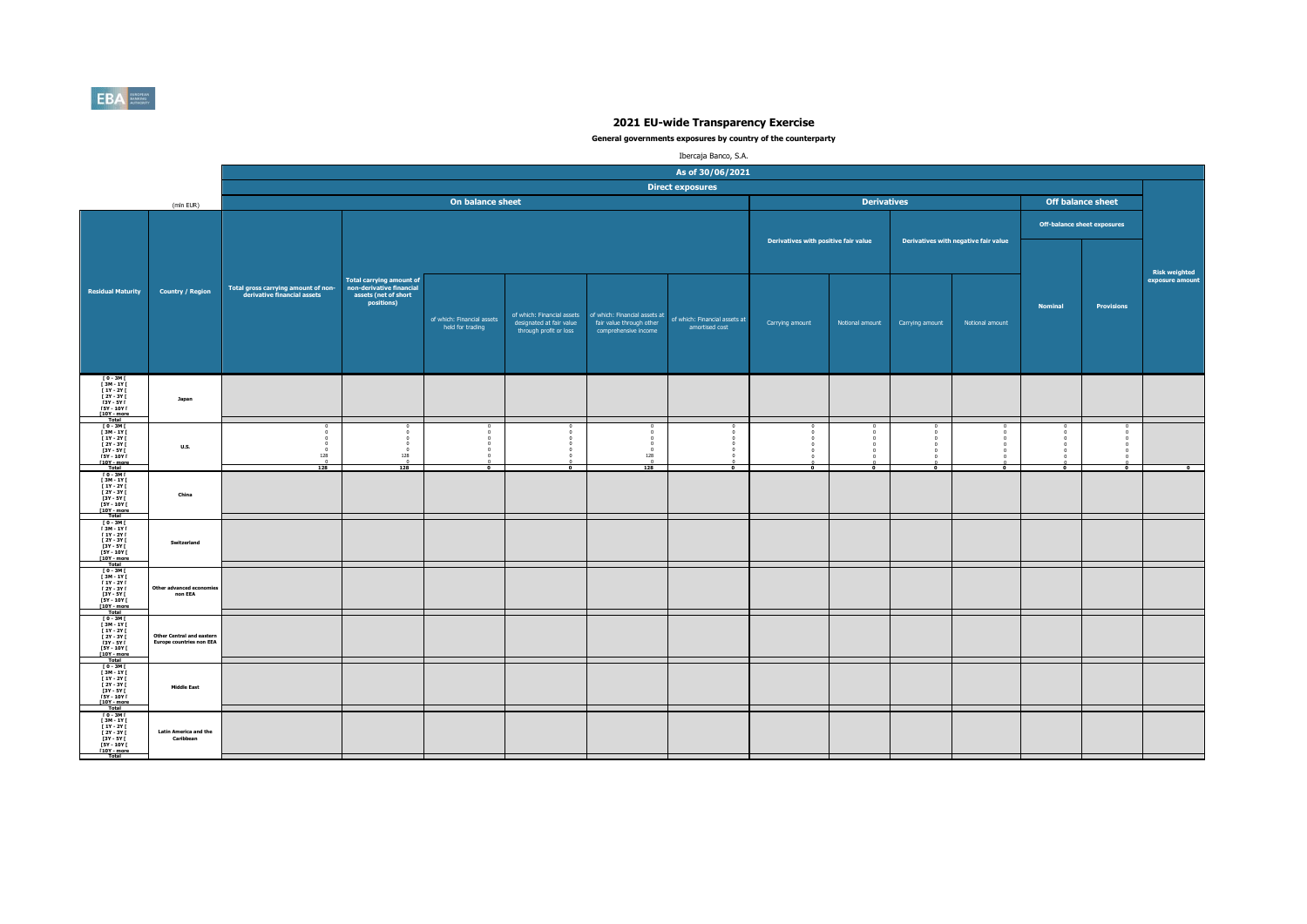

#### **General governments exposures by country of the counterparty**

|                                             |                         |                                     |                                                             |                            |                                                        |                          | Ibercaja Banco, S.A.                                        |                                      |                    |                 |                                      |                |                                    |                      |
|---------------------------------------------|-------------------------|-------------------------------------|-------------------------------------------------------------|----------------------------|--------------------------------------------------------|--------------------------|-------------------------------------------------------------|--------------------------------------|--------------------|-----------------|--------------------------------------|----------------|------------------------------------|----------------------|
|                                             |                         |                                     |                                                             |                            |                                                        |                          | As of 30/06/2021                                            |                                      |                    |                 |                                      |                |                                    |                      |
|                                             |                         |                                     |                                                             |                            |                                                        |                          | <b>Direct exposures</b>                                     |                                      |                    |                 |                                      |                |                                    |                      |
|                                             | (mln EUR)               |                                     |                                                             | On balance sheet           |                                                        |                          |                                                             |                                      | <b>Derivatives</b> |                 |                                      |                | Off balance sheet                  |                      |
|                                             |                         |                                     |                                                             |                            |                                                        |                          |                                                             |                                      |                    |                 |                                      |                | <b>Off-balance sheet exposures</b> |                      |
|                                             |                         |                                     |                                                             |                            |                                                        |                          |                                                             | Derivatives with positive fair value |                    |                 | Derivatives with negative fair value |                |                                    |                      |
|                                             |                         |                                     |                                                             |                            |                                                        |                          |                                                             |                                      |                    |                 |                                      |                |                                    |                      |
|                                             |                         |                                     |                                                             |                            |                                                        |                          |                                                             |                                      |                    |                 |                                      |                |                                    | <b>Risk weighted</b> |
| <b>Residual Maturity</b>                    | <b>Country / Region</b> | Total gross carrying amount of non- | <b>Total carrying amount of</b><br>non-derivative financial |                            |                                                        |                          |                                                             |                                      |                    |                 |                                      |                |                                    | exposure amount      |
|                                             |                         | derivative financial assets         | assets (net of short<br>positions)                          |                            |                                                        |                          |                                                             |                                      |                    |                 |                                      | <b>Nominal</b> | <b>Provisions</b>                  |                      |
|                                             |                         |                                     |                                                             | of which: Financial assets | of which: Financial assets<br>designated at fair value | fair value through other | of which: Financial assets at of which: Financial assets at | Carrying amount                      | Notional amount    | Carrying amount | Notional amount                      |                |                                    |                      |
|                                             |                         |                                     |                                                             | held for trading           | through profit or loss                                 | comprehensive income     | amortised cost                                              |                                      |                    |                 |                                      |                |                                    |                      |
|                                             |                         |                                     |                                                             |                            |                                                        |                          |                                                             |                                      |                    |                 |                                      |                |                                    |                      |
|                                             |                         |                                     |                                                             |                            |                                                        |                          |                                                             |                                      |                    |                 |                                      |                |                                    |                      |
| 0 - 3M  <br>  3M - 1Y  <br>  1Y - 2Y        |                         |                                     |                                                             |                            |                                                        |                          |                                                             |                                      |                    |                 |                                      |                |                                    |                      |
| $12Y - 3YI$<br><b>13Y - 5Y F</b>            | Africa                  |                                     |                                                             |                            |                                                        |                          |                                                             |                                      |                    |                 |                                      |                |                                    |                      |
| <b>FSY - 10Y F</b><br>[10Y - more<br>Total  |                         |                                     |                                                             |                            |                                                        |                          |                                                             |                                      |                    |                 |                                      |                |                                    |                      |
| $I$ 0 - 3M $I$<br>[3M-1Y]                   |                         | 113                                 | 113                                                         |                            |                                                        |                          |                                                             |                                      |                    |                 |                                      |                |                                    |                      |
| $[1Y - 2Y]$<br>[ 2Y - 3Y [                  | Others                  |                                     |                                                             |                            |                                                        |                          |                                                             |                                      |                    |                 |                                      |                |                                    |                      |
| [3Y - 5Y]<br>$[5Y - 10Y]$<br>$[10Y - more]$ |                         |                                     |                                                             |                            |                                                        |                          |                                                             |                                      |                    |                 |                                      |                |                                    |                      |
| <b>Total</b>                                |                         | 117                                 | 117                                                         | $\bullet$                  | $\sim$                                                 | $\Omega$                 | $-4$                                                        | $\Omega$                             | $\Omega$           | $\Omega$        | $\Omega$                             | $\Omega$       | $\mathbf{a}$                       | $\overline{2}$       |

**Notes and definitions** Information disclosed in this template is sourced from COREP template C 33, introduced with the reporting framework 2.7, applicable for reports as of 31 march 2018.

(1) Information on sovereign exposures is only available for institutions that the sovereign exposures of at least 1% of total "Debt securities and loans excelvables". Country of treakdown is only available for institution

(2) The exposures reported cover only exposures to central, regional and local governments on immediate bornwer basis, and do not indude exposures to other counterparts with full or partial government guarantees<br>(3) The ba

(4) The exposures reported notoe throw both of the second mark of the than sovereign) on sovereign or sovereign credit ratio. CDS, financial parantes booked in ill he accounting portfolior or the language of the deconomers

(5) Residual countries not reported separately in the Transparency exercise

Regions:

Other advanced non EEA: Israel, Korea, New Zealand, Russia, San Marino, Singapore and Taiwan.

Other CEE non EEA: Albania, Bosnia and Herzegovina, FYR Macedonia, Montenegro, Serbia and Turkey.

Middle East: Bahrain, Djibouti, Iran, Iraq, Jordan, Kuwait, Lebanon, Libya, Oman, Qatar, Saudi Arabia, Sudan, Syria, United Arab Emirates and Yemen.

latih Ashan, Belan, Bang, China, China, China, Bang, Danika, Danika, Danik, Canady, Genas, Gazlemas, Gazan, Haki Honduras, Jamaia, Mexico, Rengay, Penga, Penga, Penga, Mexica, Suka, S. Witch Mexica, Suka, Suka, Suka, Suka,

Afra. Egyt, Moroco, Suth Afra. Argol, Behn, Boxwan, Burind, Enno, Camp, Camp, Camp, Camp, Camp, Camp, Camp, Camp, Camp, Camp, Camp, The District Proposit Republic Of The Camp, Englisher, annough and a strate and aniss.<br>Pin

(6) The columns 'Total carrying amount of non-derivative financial assets (net of short positions)' provide information on a net basis, whilst the related 'of which' positions present information on a gross basis.

(7) The values for the 'Other' bucket is calculated subtracting from the reported Total the breakdown of the listed countries. As a result of precision and rounding in the calculation we accept an approximation in the orde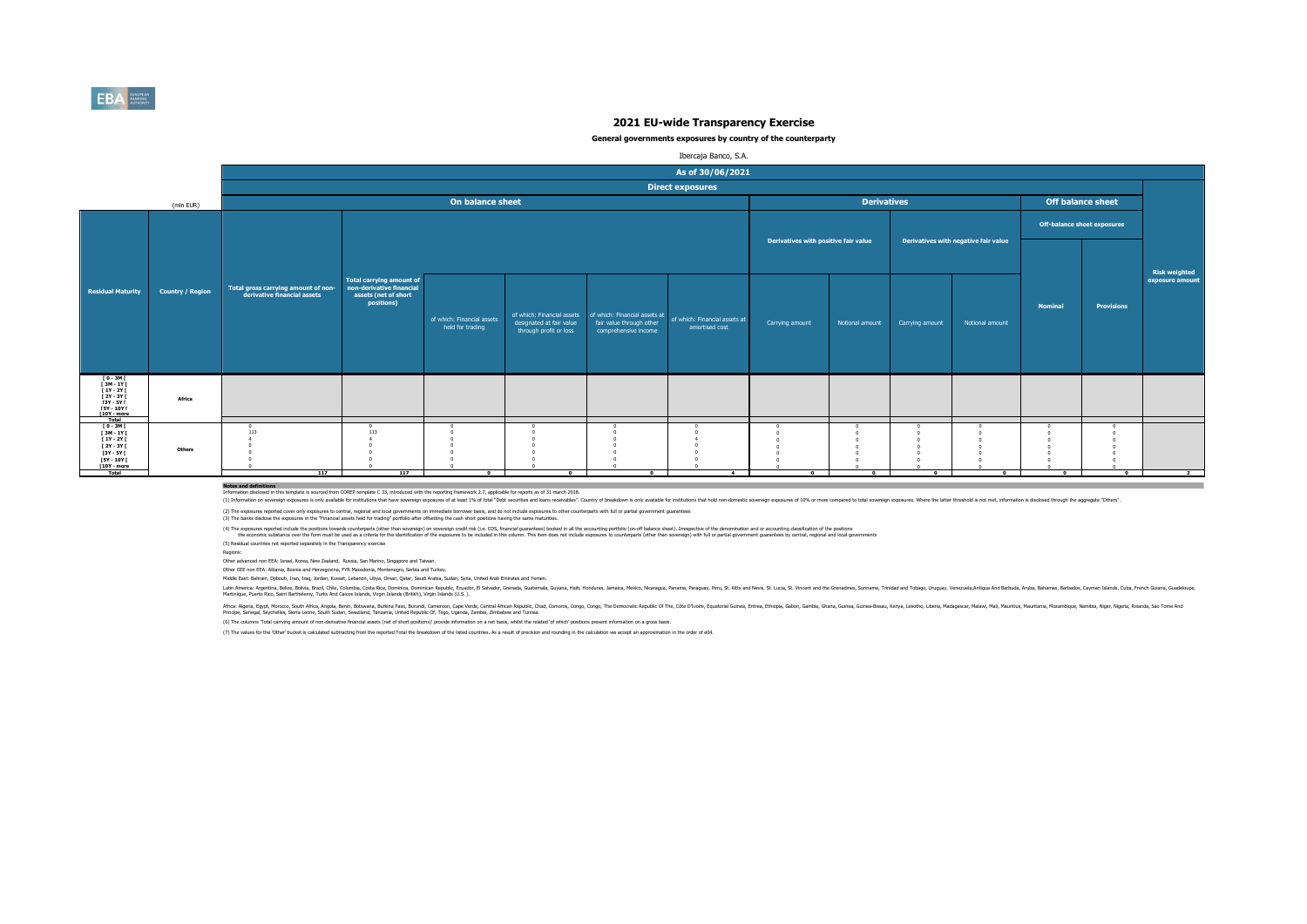## **EBA**

### **2021 EU-wide Transparency Exercise**

**Performing and non-performing exposures**

#### Ibercaja Banco, S.A.

|                                                                                       |                |                                            |                              |                                      | As of 30/09/2020                      |                                         |                                                                                     |                                           |                                                 |        |                                            |                              |                                      | As of 31/12/2020     |                                         |                                                                                     |                                           |                                                 |
|---------------------------------------------------------------------------------------|----------------|--------------------------------------------|------------------------------|--------------------------------------|---------------------------------------|-----------------------------------------|-------------------------------------------------------------------------------------|-------------------------------------------|-------------------------------------------------|--------|--------------------------------------------|------------------------------|--------------------------------------|----------------------|-----------------------------------------|-------------------------------------------------------------------------------------|-------------------------------------------|-------------------------------------------------|
|                                                                                       |                |                                            | <b>Gross carrying amount</b> |                                      |                                       | provisions <sup>4</sup>                 | Accumulated impairment, accumulated<br>changes in fair value due to credit risk and |                                           | <b>Collaterals and</b><br>financial             |        |                                            | <b>Gross carrying amount</b> |                                      |                      | provisions <sup>4</sup>                 | Accumulated impairment, accumulated<br>changes in fair value due to credit risk and |                                           | <b>Collaterals and</b><br>financial             |
|                                                                                       |                | Of which<br>performing but<br>past due >30 |                              | Of which non-performing <sup>1</sup> |                                       | On performing<br>exposures <sup>2</sup> |                                                                                     | On non-performing exposures <sup>3</sup>  | guarantees<br>received on<br>non-<br>performing |        | Of which<br>performing but<br>past due >30 |                              | Of which non-performing <sup>1</sup> |                      | On performing<br>exposures <sup>2</sup> |                                                                                     | On non-performing exposures <sup>3</sup>  | quarantees<br>received on<br>non-<br>performing |
|                                                                                       |                | days and $\lt$ =90<br>days                 |                              | Of which:<br>defaulted               | <b>Of which Stage</b><br>$\mathbf{3}$ |                                         |                                                                                     | Of which Stage<br>$\overline{\mathbf{3}}$ | exposures                                       |        | days and $\leq$ =90<br>days                |                              | Of which:<br>defaulted               | Of which Stage<br>-3 |                                         |                                                                                     | Of which Stage<br>$\overline{\mathbf{3}}$ | exposures                                       |
| (mln EUR)<br>Cash balances at central banks and other demand deposits                 | 4,759          |                                            | $\Omega$                     |                                      |                                       |                                         |                                                                                     |                                           |                                                 | 7,332  |                                            |                              |                                      |                      |                                         |                                                                                     |                                           |                                                 |
| Debt securities (including at amortised cost and fair value)                          | 9,741          |                                            |                              |                                      |                                       |                                         |                                                                                     |                                           |                                                 | 8.479  |                                            |                              |                                      |                      |                                         |                                                                                     |                                           |                                                 |
| Central banks                                                                         |                |                                            |                              |                                      |                                       |                                         |                                                                                     |                                           |                                                 |        |                                            |                              |                                      |                      |                                         |                                                                                     |                                           |                                                 |
| General governments                                                                   | 7,931          |                                            |                              |                                      |                                       |                                         |                                                                                     |                                           |                                                 | 6,675  |                                            |                              |                                      |                      |                                         |                                                                                     |                                           |                                                 |
| <b>Credit institutions</b>                                                            | $\overline{7}$ |                                            |                              |                                      |                                       |                                         |                                                                                     |                                           |                                                 | c      |                                            |                              |                                      |                      |                                         |                                                                                     |                                           |                                                 |
| Other financial corporations                                                          | 1,679          |                                            |                              |                                      |                                       |                                         |                                                                                     |                                           |                                                 | 1,67   |                                            |                              |                                      |                      |                                         |                                                                                     |                                           |                                                 |
| Non-financial corporations                                                            |                |                                            |                              |                                      |                                       |                                         |                                                                                     |                                           |                                                 |        |                                            |                              |                                      |                      |                                         |                                                                                     |                                           |                                                 |
| Loans and advances(including at amortised cost and fair value)                        | 32,269         | 138                                        | 1,158                        | 1,158                                | 1,156                                 | 170                                     | 509                                                                                 | 507                                       | 530                                             | 31,875 | 161                                        | 1,013                        | 1,013                                | 1,011                | 184                                     | 463                                                                                 | 461                                       | 491                                             |
| Central banks                                                                         |                |                                            |                              |                                      |                                       |                                         |                                                                                     |                                           |                                                 |        |                                            |                              |                                      |                      |                                         |                                                                                     |                                           |                                                 |
| General governments                                                                   | 841            |                                            |                              |                                      |                                       |                                         |                                                                                     |                                           |                                                 | 735    |                                            |                              |                                      |                      |                                         |                                                                                     |                                           |                                                 |
| <b>Credit institutions</b>                                                            | 220            |                                            |                              |                                      |                                       |                                         |                                                                                     |                                           |                                                 | 283    |                                            |                              |                                      |                      |                                         |                                                                                     |                                           |                                                 |
| Other financial corporations                                                          | 1,883          |                                            |                              |                                      |                                       |                                         |                                                                                     |                                           |                                                 | 1,824  |                                            |                              |                                      |                      |                                         |                                                                                     |                                           |                                                 |
| Non-financial corporations                                                            | 6,901          | 27                                         | 461                          | 461                                  | 459                                   | 110                                     | 288                                                                                 | 285                                       | 6                                               | 6,938  | 23                                         | 403                          | 403                                  | 401                  | 95                                      | 255                                                                                 | 252                                       | 104                                             |
| of which: small and medium-sized enterprises at amortised cost                        | 5,509          | 21                                         | 435                          | 435                                  | 435                                   |                                         | 270                                                                                 | 270                                       | 6                                               | 5,388  | 21                                         | 377                          | 377                                  | 377                  |                                         | 235                                                                                 | 23                                        | 103                                             |
| of which: Loans collateralised by commercial immovable property at<br>amortised cost  | 1,785          |                                            | 181                          | 181                                  | 181                                   | 15                                      | 87                                                                                  |                                           | 48                                              | 1,693  |                                            | 149                          | 149                                  | 149                  | 15                                      | 67                                                                                  |                                           | 79                                              |
| Households                                                                            | 22,424         | 116                                        | 696                          | 696                                  | 696                                   | 50                                      | 220                                                                                 | 220                                       | 461                                             | 22,095 | 138                                        | 609                          | 609                                  | 609                  | or                                      | 207                                                                                 | 20                                        | 387                                             |
| of which: Loans collateralised by residential immovable property at<br>amortised cost | 19,397         | 101                                        | 591                          | 591                                  | 591                                   | 38                                      | 153                                                                                 | 153                                       | 438                                             | 19,177 | 123                                        | 510                          | 510                                  | 510                  | 67                                      | 140                                                                                 | 140                                       | 358                                             |
| of which: Credit for consumption at amortised cost                                    | 806            |                                            | 32                           | 32                                   | 32                                    | 10                                      | 13                                                                                  | 13                                        | 14                                              | 808    |                                            | 30                           | 30                                   | 30                   | 12                                      | 13                                                                                  | 13                                        | 14                                              |
| DEBT INSTRUMENTS other than HFT                                                       | 46,768         | 138                                        | 1,158                        | 1,158                                | 1,156                                 | 170                                     | 509                                                                                 | 507                                       | 530                                             | 47,686 | 161                                        | 1,013                        | 1,013                                | 1,011                | 185                                     | 463                                                                                 | 461                                       | 491                                             |
| <b>OFF-BALANCE SHEET EXPOSURES</b>                                                    | 4,153          |                                            | 48                           | 48                                   | 45                                    |                                         | 13                                                                                  | 13                                        |                                                 | 4,177  |                                            | 42                           | 42                                   | 42                   |                                         | 12                                                                                  | 12                                        | $\overline{\mathbf{z}}$                         |

<sup>(1)</sup> For the definition of non-performing exposures please refer to COMMISSION IPMARKET (1970), 2015/227 of 9 January 2015, ANNEX V, Part 2-Template related indructions, subtitle 29<br><sup>67</sup> Institutions report the conduction

<sup>(4</sup>Tor the on-balance sheet itens, accumulable mainments and scumulable negative that be due to the due to the state of the accumulable to the state of the state of the state of the state of the state of the state of the

(5) From June 2021, the gross carrying amount of assets and accumulated impairments that are purchased or originated as credit-impaired at initial recognition are not included in the impairment stages, as it was the case i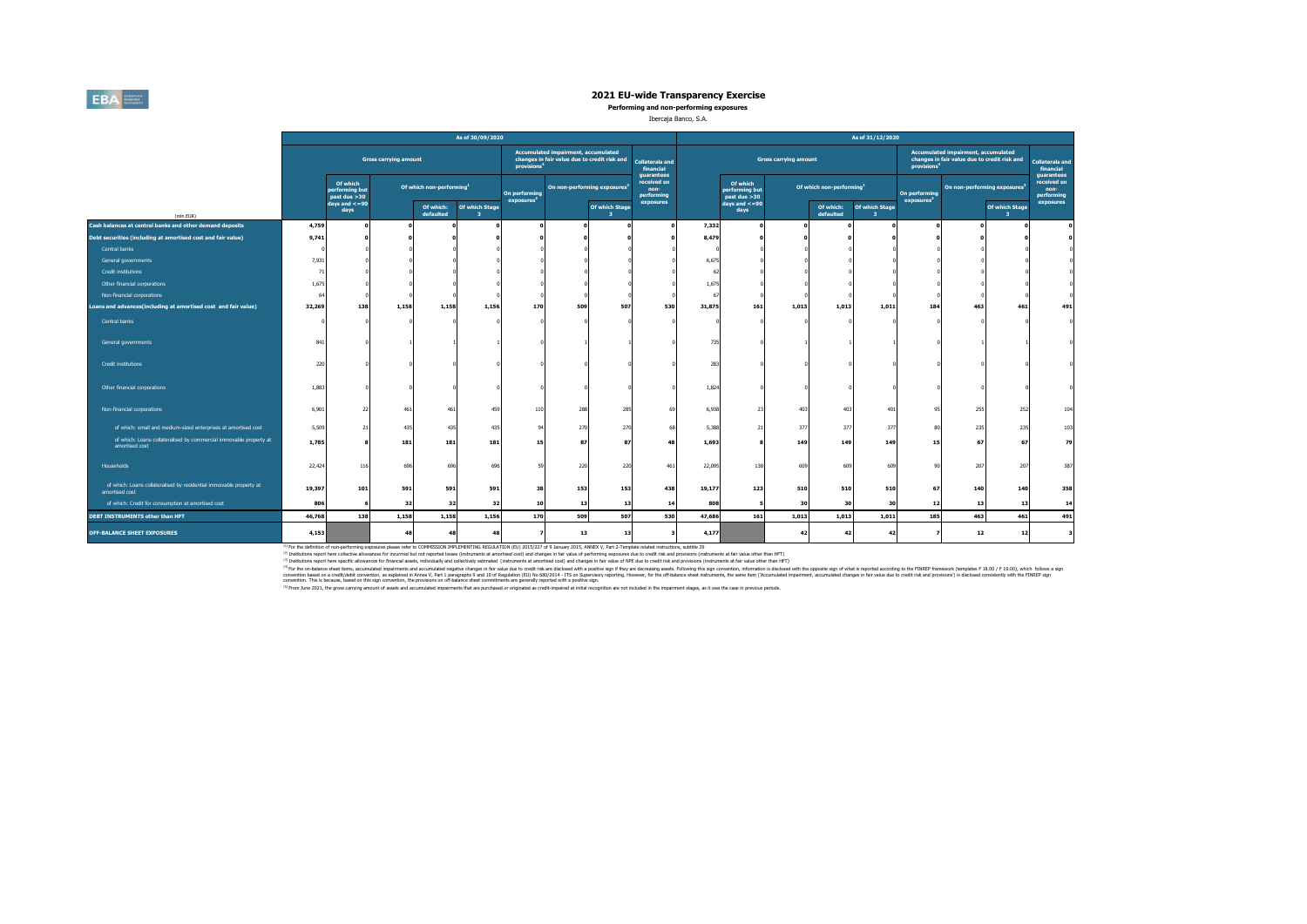

**Performing and non-performing exposures**

#### Ibercaja Banco, S.A.

|                                                                                       |        |                                            |                              |                                      | As of 31/03/2021                          |                                         |                                                                                     |                                  |                                                 |        |                                            |                              |                                      | As of 30/06/2021    |                                         |                                                                                     |                      |                                                 |
|---------------------------------------------------------------------------------------|--------|--------------------------------------------|------------------------------|--------------------------------------|-------------------------------------------|-----------------------------------------|-------------------------------------------------------------------------------------|----------------------------------|-------------------------------------------------|--------|--------------------------------------------|------------------------------|--------------------------------------|---------------------|-----------------------------------------|-------------------------------------------------------------------------------------|----------------------|-------------------------------------------------|
|                                                                                       |        |                                            | <b>Gross carrying amount</b> |                                      |                                           | provisions <sup>4</sup>                 | Accumulated impairment, accumulated<br>changes in fair value due to credit risk and |                                  | <b>Collaterals and</b><br>financial             |        |                                            | <b>Gross carrying amount</b> |                                      |                     | provisions <sup>4,5</sup>               | Accumulated impairment, accumulated<br>changes in fair value due to credit risk and |                      | <b>Collaterals and</b><br>financial             |
|                                                                                       |        | Of which<br>performing but<br>past due >30 |                              | Of which non-performing <sup>1</sup> |                                           | On performing<br>exposures <sup>2</sup> | On non-performing exposures <sup>3</sup>                                            |                                  | guarantees<br>received on<br>non-<br>performing |        | Of which<br>performing but<br>past due >30 |                              | Of which non-performing <sup>1</sup> |                     | On performing<br>exposures <sup>2</sup> | On non-performing exposures <sup>3</sup>                                            |                      | guarantees<br>received on<br>non-<br>performing |
| (mln EUR)                                                                             |        | days and $\lt$ =90<br>days                 |                              | Of which:<br>defaulted               | Of which Stage<br>$\overline{\mathbf{3}}$ |                                         |                                                                                     | Of which Stage<br>3 <sup>1</sup> | exposures                                       |        | days and $\leq$ =90<br>days                |                              | Of which:<br>defaulted               | Of which Stage<br>ಿ |                                         |                                                                                     | Of which Stage<br>-3 | exposures                                       |
| Cash balances at central banks and other demand deposits                              | 4,741  |                                            |                              |                                      |                                           |                                         |                                                                                     |                                  |                                                 | 5,542  |                                            |                              |                                      |                     |                                         |                                                                                     |                      |                                                 |
| Debt securities (including at amortised cost and fair value)                          | 10,198 |                                            |                              |                                      |                                           |                                         |                                                                                     |                                  |                                                 | 10,102 |                                            |                              |                                      |                     |                                         |                                                                                     |                      |                                                 |
| Central banks                                                                         |        |                                            |                              |                                      |                                           |                                         |                                                                                     |                                  |                                                 |        |                                            |                              |                                      |                     |                                         |                                                                                     |                      |                                                 |
| General governments                                                                   | 10,063 |                                            |                              |                                      |                                           |                                         |                                                                                     |                                  |                                                 | 9,970  |                                            |                              |                                      |                     |                                         |                                                                                     |                      |                                                 |
| <b>Credit institutions</b>                                                            |        |                                            |                              |                                      |                                           |                                         |                                                                                     |                                  |                                                 |        |                                            |                              |                                      |                     |                                         |                                                                                     |                      |                                                 |
| Other financial corporations                                                          |        |                                            |                              |                                      |                                           |                                         |                                                                                     |                                  |                                                 |        |                                            |                              |                                      |                     |                                         |                                                                                     |                      |                                                 |
| Non-financial corporations                                                            |        |                                            |                              |                                      |                                           |                                         |                                                                                     |                                  |                                                 |        |                                            |                              |                                      |                     |                                         |                                                                                     |                      |                                                 |
| Loans and advances(including at amortised cost and fair value)                        | 32,217 | 158                                        | 1,072                        | 1,072                                | 955                                       | 178                                     | 463                                                                                 | 456                              | 554                                             | 31,948 |                                            | 1,011                        | 1,010                                | 894                 | 173                                     | 432                                                                                 | 424                  | 528                                             |
| Central banks                                                                         |        |                                            |                              |                                      |                                           |                                         |                                                                                     |                                  |                                                 |        |                                            |                              |                                      |                     |                                         |                                                                                     |                      |                                                 |
| General governments                                                                   | 867    |                                            |                              |                                      |                                           |                                         |                                                                                     |                                  |                                                 | 788    |                                            |                              |                                      |                     |                                         |                                                                                     |                      |                                                 |
| <b>Credit institutions</b>                                                            | 349    |                                            |                              |                                      |                                           |                                         |                                                                                     |                                  |                                                 | 379    |                                            |                              |                                      |                     |                                         |                                                                                     |                      |                                                 |
| Other financial corporations                                                          | 1.830  |                                            |                              |                                      |                                           |                                         |                                                                                     |                                  |                                                 | 1,910  |                                            |                              |                                      |                     |                                         |                                                                                     |                      |                                                 |
| Non-financial corporations                                                            | 7,442  |                                            | 412                          | 412                                  | 376                                       | 93                                      | 259                                                                                 | 256                              | 121                                             | 7,311  |                                            | 386                          | 385                                  | 354                 | 93                                      | 230                                                                                 | 227                  | 116                                             |
| of which: small and medium-sized enterprises at amortised cost                        | 5,488  | $\gamma$                                   | 385                          | 385                                  | 354                                       |                                         | 238                                                                                 | 236                              | 119                                             | 5,391  |                                            | 358                          | 356                                  | 332                 | 77                                      | 209                                                                                 | 208                  | 111                                             |
| of which: Loans collateralised by commercial immovable property at<br>amortised cost  | 1,718  |                                            | 156                          | 156                                  | 138                                       | 14                                      | 64                                                                                  |                                  | 89                                              | 1,714  |                                            | 145                          | 144                                  | 132                 | 13                                      | 63                                                                                  |                      | 81                                              |
| Households                                                                            | 21,728 | 132                                        | 659                          | 659                                  | 578                                       | 84                                      | 203                                                                                 |                                  | 433                                             | 21,560 |                                            | 624                          | 624                                  | 539                 | 80                                      | 201                                                                                 |                      | 412                                             |
| of which: Loans collateralised by residential immovable property at<br>amortised cost | 18,869 | 120                                        | 548                          | 548                                  | 482                                       | 62                                      | 136                                                                                 | 133                              | 399                                             | 18,708 | 51                                         | 519                          | 519                                  | 450                 | 59                                      | 136                                                                                 | 133                  | 380                                             |
| of which: Credit for consumption at amortised cost                                    | 778    |                                            | 34                           | 34                                   | 29                                        | 11                                      | 13                                                                                  | 12                               | 16                                              | 781    |                                            | 33                           | 33                                   | 28                  | 11                                      | 13                                                                                  | 12                   | 16                                              |
| <b>DEBT INSTRUMENTS other than HFT</b>                                                | 47,156 | 158                                        | 1,072                        | 1,072                                | 955                                       | 178                                     | 463                                                                                 | 456                              | 554                                             | 47,591 | 68                                         | 1,011                        | 1,010                                | 894                 | 174                                     | 432                                                                                 | 424                  | 528                                             |
| <b>OFF-BALANCE SHEET EXPOSURES</b>                                                    | 3,977  |                                            | 49                           | 48                                   | 38                                        | $\overline{\phantom{a}}$                | 10                                                                                  | 10                               | 13                                              | 4,266  |                                            | 45                           | 45                                   | 37                  | $\overline{\phantom{a}}$                | 10                                                                                  | 10                   | 10                                              |

(1) For the definition of non-performing exposures please refer to COMMISSION IPDING REGULTION (EN) 2015/227 of 9 January 2015, ANNEX V, Part 2-Template related indructions, subtitle 29<br>(2) Institutions report her conclust

()The boundarding management at committed regin-discussions of the decision of the decision in position in position in position in position in the decision in the second in the second in the second in the second in the con

(5) From June 2021, the gross carrying amount of assets and accumulated impairments that are purchased or originated as credit-impaired at initial recognition are not included in the impairment stages, as it was the case i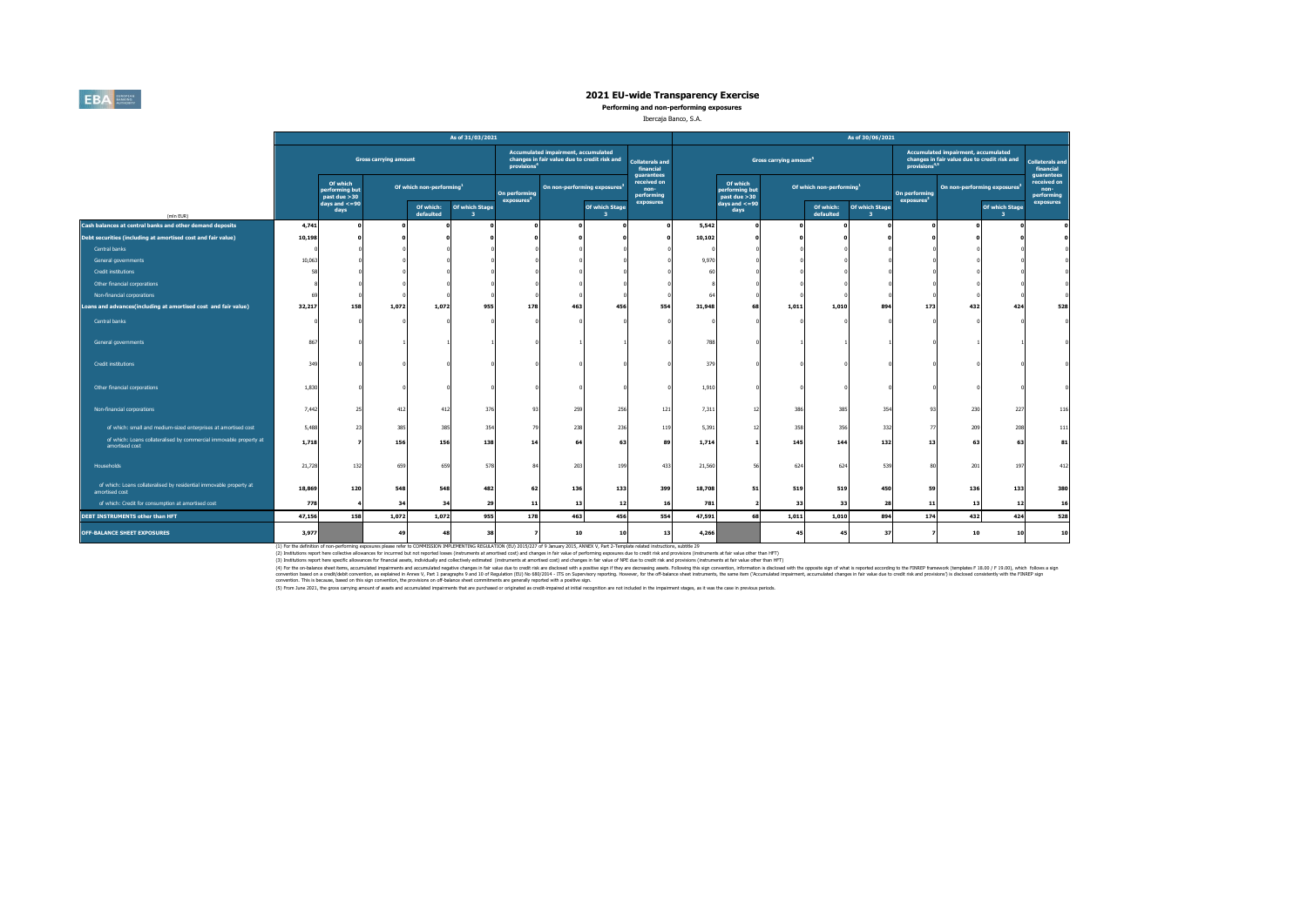

**Forborne exposures**

#### Ibercaja Banco, S.A.

|                                                                                                     |          |                                                                          | As of 30/09/2020                                                                                                                   |                                                                             |                                                                                                  |                                                                                                                                      |          |                                                                          | As of 31/12/2020                                                                                                                   |                                                                             |              |                                                                                                                                      |
|-----------------------------------------------------------------------------------------------------|----------|--------------------------------------------------------------------------|------------------------------------------------------------------------------------------------------------------------------------|-----------------------------------------------------------------------------|--------------------------------------------------------------------------------------------------|--------------------------------------------------------------------------------------------------------------------------------------|----------|--------------------------------------------------------------------------|------------------------------------------------------------------------------------------------------------------------------------|-----------------------------------------------------------------------------|--------------|--------------------------------------------------------------------------------------------------------------------------------------|
|                                                                                                     | measures | <b>Gross carrying amount of</b><br>exposures with forbearance            | <b>Accumulated impairment,</b><br>accumulated changes in fair<br>value due to credit risk and<br>forbearance measures <sup>2</sup> | provisions for exposures with                                               | <b>Collateral and financial guarantees</b><br>received on exposures with<br>forbearance measures |                                                                                                                                      | measures | <b>Gross carrying amount of</b><br>exposures with forbearance            | <b>Accumulated impairment,</b><br>accumulated changes in fair<br>value due to credit risk and<br>forbearance measures <sup>2</sup> | provisions for exposures with                                               |              | <b>Collateral and financial guarantees</b><br>received on exposures with<br>forbearance measures                                     |
| (mln EUR)                                                                                           |          | Of which non-<br>performing<br>exposures with<br>forbearance<br>measures |                                                                                                                                    | Of which on non-<br>performing<br>exposures with<br>forbearance<br>measures |                                                                                                  | Of which<br>collateral and<br>financial<br>guarantees<br>received on non-<br>performing<br>exposures with<br>forbearance<br>measures |          | Of which non-<br>performing<br>exposures with<br>forbearance<br>measures |                                                                                                                                    | Of which on non-<br>performing<br>exposures with<br>forbearance<br>measures |              | Of which<br>collateral and<br>financial<br>guarantees<br>received on non-<br>performing<br>exposures with<br>forbearance<br>measures |
| Cash balances at central banks and other demand deposits                                            |          |                                                                          | n                                                                                                                                  |                                                                             |                                                                                                  |                                                                                                                                      |          |                                                                          |                                                                                                                                    |                                                                             | $\mathbf{r}$ |                                                                                                                                      |
| Debt securities (including at amortised cost and fair value)                                        |          |                                                                          |                                                                                                                                    |                                                                             |                                                                                                  |                                                                                                                                      |          |                                                                          |                                                                                                                                    |                                                                             |              |                                                                                                                                      |
| Central banks                                                                                       |          |                                                                          |                                                                                                                                    |                                                                             |                                                                                                  |                                                                                                                                      |          |                                                                          |                                                                                                                                    |                                                                             |              |                                                                                                                                      |
| General governments                                                                                 |          |                                                                          |                                                                                                                                    |                                                                             |                                                                                                  |                                                                                                                                      |          |                                                                          |                                                                                                                                    |                                                                             |              |                                                                                                                                      |
| <b>Credit institutions</b>                                                                          |          |                                                                          |                                                                                                                                    |                                                                             |                                                                                                  |                                                                                                                                      |          |                                                                          |                                                                                                                                    |                                                                             |              |                                                                                                                                      |
| Other financial corporations                                                                        |          |                                                                          |                                                                                                                                    |                                                                             |                                                                                                  |                                                                                                                                      |          |                                                                          |                                                                                                                                    |                                                                             |              |                                                                                                                                      |
| Non-financial corporations                                                                          |          |                                                                          |                                                                                                                                    |                                                                             |                                                                                                  |                                                                                                                                      |          |                                                                          |                                                                                                                                    |                                                                             |              |                                                                                                                                      |
| Loans and advances (including at amortised cost and fair value)                                     | 827      | 580                                                                      | 215                                                                                                                                | 200                                                                         | 463                                                                                              | 293                                                                                                                                  | 737      | 497                                                                      | 210                                                                                                                                | 191                                                                         | 449          | 271                                                                                                                                  |
| Central banks                                                                                       |          |                                                                          |                                                                                                                                    |                                                                             |                                                                                                  |                                                                                                                                      |          |                                                                          |                                                                                                                                    |                                                                             |              |                                                                                                                                      |
| General governments                                                                                 |          |                                                                          |                                                                                                                                    |                                                                             |                                                                                                  |                                                                                                                                      |          |                                                                          |                                                                                                                                    |                                                                             |              |                                                                                                                                      |
| <b>Credit institutions</b>                                                                          |          |                                                                          |                                                                                                                                    |                                                                             |                                                                                                  |                                                                                                                                      |          |                                                                          |                                                                                                                                    |                                                                             |              |                                                                                                                                      |
| Other financial corporations                                                                        |          |                                                                          |                                                                                                                                    |                                                                             |                                                                                                  |                                                                                                                                      |          |                                                                          |                                                                                                                                    |                                                                             |              |                                                                                                                                      |
| Non-financial corporations                                                                          | 293      | 216                                                                      | 125                                                                                                                                | 118                                                                         | 71                                                                                               | 38                                                                                                                                   | 257      | 188                                                                      | 113                                                                                                                                | 105                                                                         | 98           | 61                                                                                                                                   |
| of which: small and medium-sized enterprises at amortised cost                                      | 274      | 206                                                                      | 115                                                                                                                                | 109                                                                         | 71                                                                                               |                                                                                                                                      | 238      | 177                                                                      | 103                                                                                                                                | 96                                                                          | 96           |                                                                                                                                      |
| Households                                                                                          | 532      | 362                                                                      | 90                                                                                                                                 | 81                                                                          | 392                                                                                              | 255                                                                                                                                  | 478      | 308                                                                      | 96                                                                                                                                 | 85                                                                          | 351          | 210                                                                                                                                  |
| DEBT INSTRUMENTS other than HFT                                                                     | 827      | 580                                                                      | 215                                                                                                                                | 200                                                                         | 463                                                                                              |                                                                                                                                      | 737      | 497                                                                      | 210                                                                                                                                | 191                                                                         | 449          |                                                                                                                                      |
| Loan commitments given                                                                              |          | $\mathbf{1}$                                                             | $\Omega$                                                                                                                           | $\Omega$                                                                    | $\overline{\phantom{a}}$                                                                         |                                                                                                                                      | 3        |                                                                          | $\Omega$                                                                                                                           |                                                                             |              | $\Omega$                                                                                                                             |
| <b>QUALITY OF FORBEARANCE<sup>2</sup></b>                                                           |          |                                                                          |                                                                                                                                    |                                                                             |                                                                                                  |                                                                                                                                      |          |                                                                          |                                                                                                                                    |                                                                             |              |                                                                                                                                      |
| Loans and advances that have been forborne more than twice                                          |          |                                                                          |                                                                                                                                    |                                                                             |                                                                                                  |                                                                                                                                      |          |                                                                          |                                                                                                                                    |                                                                             |              |                                                                                                                                      |
| Non-performing forborne loans and advances that failed to meet the non-<br>nerforming exit criteria |          |                                                                          |                                                                                                                                    |                                                                             |                                                                                                  |                                                                                                                                      |          |                                                                          |                                                                                                                                    |                                                                             |              |                                                                                                                                      |

<sup>(1)</sup> For the definition of forborne exposures please refer to COMMISSION IMPLEMENTING REGULATION (EU) 2015/227 of 9 January 2015, ANNEX V, Part 2-Template related instructions, subtitle 30

<sup>01</sup>For the or-balance sheet kems, accumulated impairments and accumulated negative changes in fair value due to redit rideal of the packing of the product and the packing solved in the property in the packing seculated th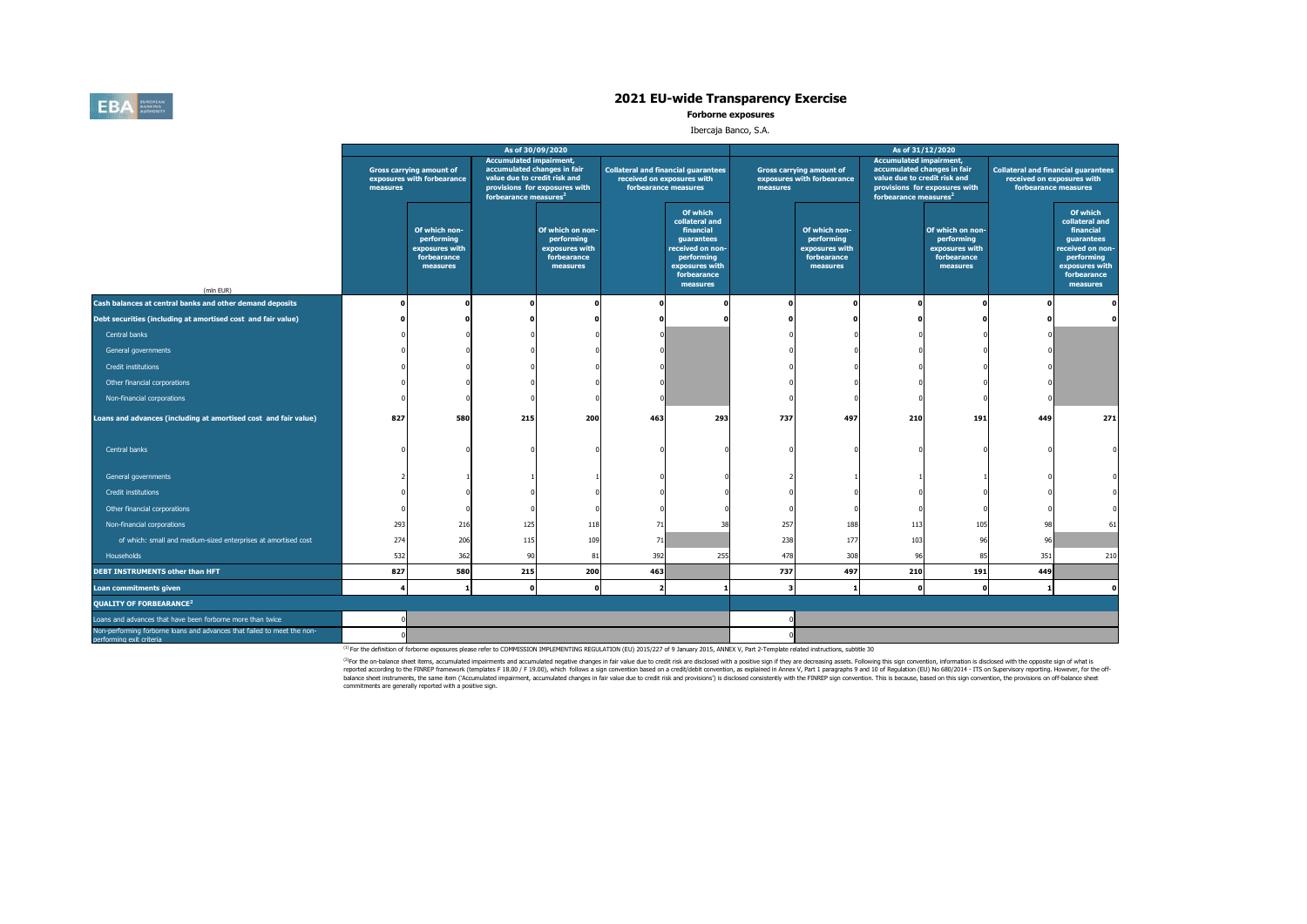

**Forborne exposures**

#### Ibercaja Banco, S.A.

|                                                                                                     |          |                                                                          | As of 31/03/2021                                                                                                                   |                                                                             |                                                    |                                                                                                                                      |          |                                                                          | As of 30/06/2021                                                                                                                   |                                                                             |                |                                                                                                                                      |
|-----------------------------------------------------------------------------------------------------|----------|--------------------------------------------------------------------------|------------------------------------------------------------------------------------------------------------------------------------|-----------------------------------------------------------------------------|----------------------------------------------------|--------------------------------------------------------------------------------------------------------------------------------------|----------|--------------------------------------------------------------------------|------------------------------------------------------------------------------------------------------------------------------------|-----------------------------------------------------------------------------|----------------|--------------------------------------------------------------------------------------------------------------------------------------|
|                                                                                                     | measures | <b>Gross carrying amount of</b><br>exposures with forbearance            | <b>Accumulated impairment,</b><br>accumulated changes in fair<br>value due to credit risk and<br>forbearance measures <sup>2</sup> | provisions for exposures with                                               | received on exposures with<br>forbearance measures | <b>Collateral and financial guarantees</b>                                                                                           | measures | <b>Gross carrying amount of</b><br>exposures with forbearance            | <b>Accumulated impairment,</b><br>accumulated changes in fair<br>value due to credit risk and<br>forbearance measures <sup>2</sup> | provisions for exposures with                                               |                | <b>Collateral and financial guarantees</b><br>received on exposures with<br>forbearance measures                                     |
| (mln EUR)                                                                                           |          | Of which non-<br>performing<br>exposures with<br>forbearance<br>measures |                                                                                                                                    | Of which on non-<br>performing<br>exposures with<br>forbearance<br>measures |                                                    | Of which<br>collateral and<br>financial<br>quarantees<br>received on non-<br>performing<br>exposures with<br>forbearance<br>measures |          | Of which non-<br>performing<br>exposures with<br>forbearance<br>measures |                                                                                                                                    | Of which on non-<br>performing<br>exposures with<br>forbearance<br>measures |                | Of which<br>collateral and<br>financial<br>quarantees<br>received on non-<br>performing<br>exposures with<br>forbearance<br>measures |
| Cash balances at central banks and other demand deposits                                            |          |                                                                          |                                                                                                                                    |                                                                             |                                                    | n                                                                                                                                    |          |                                                                          |                                                                                                                                    |                                                                             |                |                                                                                                                                      |
| Debt securities (including at amortised cost and fair value)                                        |          |                                                                          |                                                                                                                                    |                                                                             |                                                    |                                                                                                                                      |          |                                                                          |                                                                                                                                    |                                                                             |                |                                                                                                                                      |
| Central banks                                                                                       |          |                                                                          |                                                                                                                                    |                                                                             |                                                    |                                                                                                                                      |          |                                                                          |                                                                                                                                    |                                                                             |                |                                                                                                                                      |
| General governments                                                                                 |          |                                                                          |                                                                                                                                    |                                                                             |                                                    |                                                                                                                                      |          |                                                                          |                                                                                                                                    |                                                                             |                |                                                                                                                                      |
| <b>Credit institutions</b>                                                                          |          |                                                                          |                                                                                                                                    |                                                                             |                                                    |                                                                                                                                      |          |                                                                          |                                                                                                                                    |                                                                             |                |                                                                                                                                      |
| Other financial corporations                                                                        |          |                                                                          |                                                                                                                                    |                                                                             |                                                    |                                                                                                                                      |          |                                                                          |                                                                                                                                    |                                                                             |                |                                                                                                                                      |
| Non-financial corporations                                                                          |          |                                                                          |                                                                                                                                    |                                                                             |                                                    |                                                                                                                                      |          |                                                                          |                                                                                                                                    |                                                                             |                |                                                                                                                                      |
| Loans and advances (including at amortised cost and fair value)                                     | 691      | 485                                                                      | 199                                                                                                                                | 183                                                                         | 423                                                | 267                                                                                                                                  | 647      | 451                                                                      | 188                                                                                                                                | 173                                                                         | 394            | 248                                                                                                                                  |
| Central banks                                                                                       |          |                                                                          |                                                                                                                                    |                                                                             |                                                    |                                                                                                                                      |          |                                                                          |                                                                                                                                    |                                                                             |                |                                                                                                                                      |
| General governments                                                                                 |          |                                                                          |                                                                                                                                    |                                                                             |                                                    |                                                                                                                                      |          |                                                                          |                                                                                                                                    |                                                                             |                |                                                                                                                                      |
| <b>Credit institutions</b>                                                                          |          |                                                                          |                                                                                                                                    |                                                                             |                                                    |                                                                                                                                      |          |                                                                          |                                                                                                                                    |                                                                             |                |                                                                                                                                      |
| Other financial corporations                                                                        |          |                                                                          |                                                                                                                                    |                                                                             |                                                    |                                                                                                                                      |          |                                                                          |                                                                                                                                    |                                                                             |                |                                                                                                                                      |
| Non-financial corporations                                                                          | 237      | 181                                                                      | 107                                                                                                                                | 100                                                                         | 91                                                 | 58                                                                                                                                   | 219      | 169                                                                      | 102                                                                                                                                |                                                                             | 77             |                                                                                                                                      |
| of which: small and medium-sized enterprises at amortised cost                                      | 223      | 172                                                                      | 99                                                                                                                                 | 93                                                                          | 89                                                 |                                                                                                                                      | 206      | 161                                                                      | 95                                                                                                                                 | 89                                                                          | 75             |                                                                                                                                      |
| Households                                                                                          | 452      | 304                                                                      | 92                                                                                                                                 | 82                                                                          | 332                                                | 208                                                                                                                                  | 428      | 282                                                                      | 85                                                                                                                                 | 76                                                                          | 316            | 193                                                                                                                                  |
| <b>DEBT INSTRUMENTS other than HFT</b>                                                              | 691      | 485                                                                      | 199                                                                                                                                | 183                                                                         | 423                                                |                                                                                                                                      | 647      | 451                                                                      | 188                                                                                                                                | 173                                                                         | 394            |                                                                                                                                      |
| Loan commitments given                                                                              | 3        |                                                                          | $\Omega$                                                                                                                           | n                                                                           |                                                    | $\mathbf{o}$                                                                                                                         |          | $\overline{2}$                                                           | $\mathbf 0$                                                                                                                        |                                                                             | $\blacksquare$ |                                                                                                                                      |
| <b>OUALITY OF FORBEARANCE<sup>2</sup></b>                                                           |          |                                                                          |                                                                                                                                    |                                                                             |                                                    |                                                                                                                                      |          |                                                                          |                                                                                                                                    |                                                                             |                |                                                                                                                                      |
| Loans and advances that have been forborne more than twice                                          |          |                                                                          |                                                                                                                                    |                                                                             |                                                    |                                                                                                                                      |          |                                                                          |                                                                                                                                    |                                                                             |                |                                                                                                                                      |
| Non-performing forborne loans and advances that failed to meet the non-<br>nerforming exit criteria |          |                                                                          |                                                                                                                                    |                                                                             |                                                    |                                                                                                                                      |          |                                                                          |                                                                                                                                    |                                                                             |                |                                                                                                                                      |

(1) For the definition of forborne exposures please refer to COMMISSION IMPLEMENTING REGULATION (EU) 2015/227 of 9 January 2015, ANNEX V, Part 2-Template related instructions, subtitle 30

(2)For the on-balance sheet items, accumulated impairmers and accumulated negative changes in fair whe due to credit risk are disclosed with a positive sign convention, as explained in Amex V, Part 1 paragraphs 9 and 10 of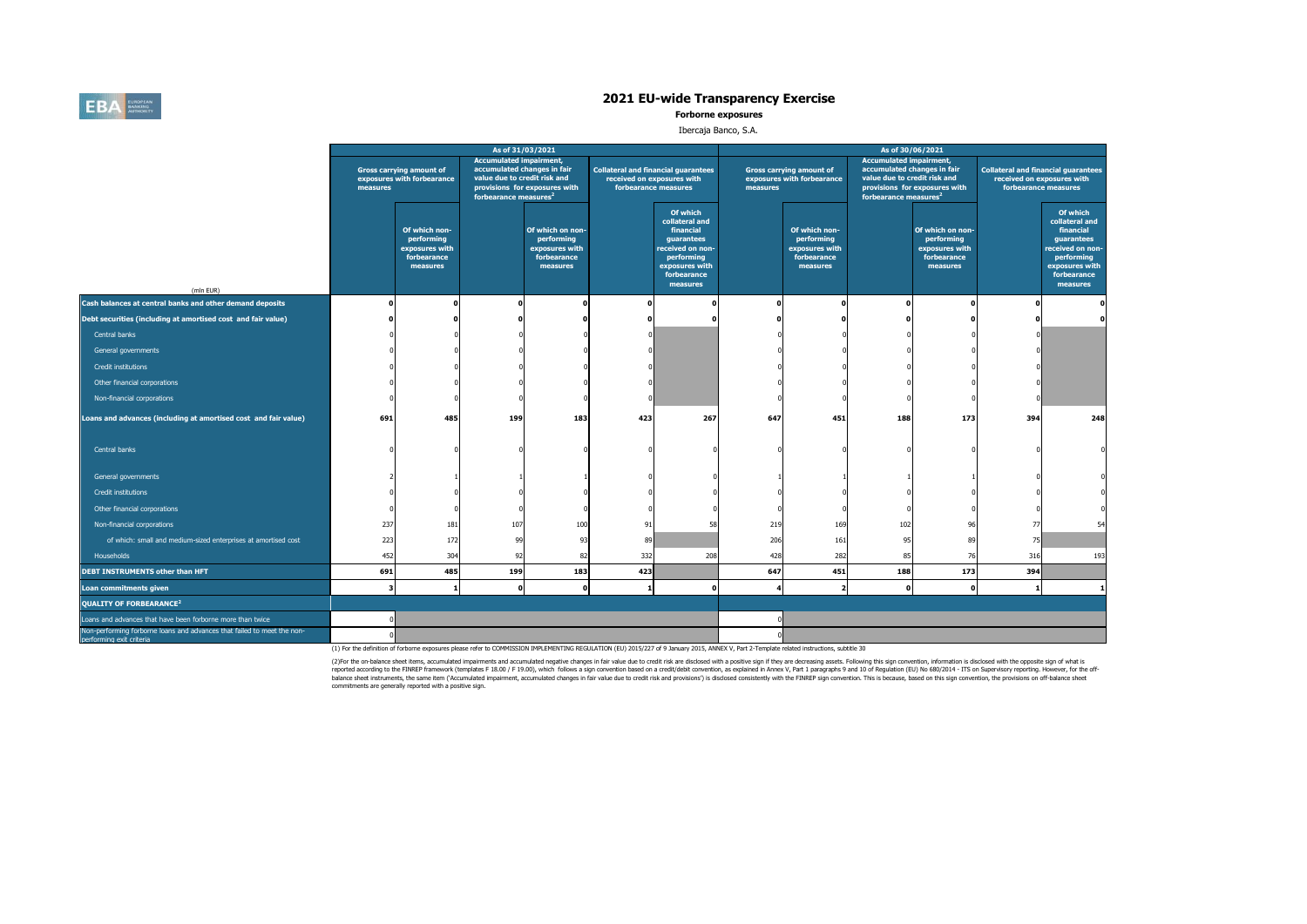**2021 EU-wide Transparency Exercise<br>Breakdown of Ioans and advances to non-financial corporations other than held for trading<br>Dercaja Banco, S.A.** 

|                                                                    |          | AS OF 30/09/2020<br>Gross carrying amount |                        |                                                            |                                        |                                                                                                           |       |                               |                        | AS OF 31/12/2020                                          |                           |                                                                                                           |                          |                               |                        | AS OF 31/03/2021                                            |                                        |                                                                                                           |                          |                               |                        | AS OF 30/06/2021                                           |                           |                                                                                                          |
|--------------------------------------------------------------------|----------|-------------------------------------------|------------------------|------------------------------------------------------------|----------------------------------------|-----------------------------------------------------------------------------------------------------------|-------|-------------------------------|------------------------|-----------------------------------------------------------|---------------------------|-----------------------------------------------------------------------------------------------------------|--------------------------|-------------------------------|------------------------|-------------------------------------------------------------|----------------------------------------|-----------------------------------------------------------------------------------------------------------|--------------------------|-------------------------------|------------------------|------------------------------------------------------------|---------------------------|----------------------------------------------------------------------------------------------------------|
|                                                                    |          |                                           |                        |                                                            |                                        | Accumulated                                                                                               |       | Gross carrying amount         |                        |                                                           |                           | Accumulated                                                                                               |                          | Gross carrying amount         |                        |                                                             |                                        | Accumulated                                                                                               |                          | Gross carrying amount         |                        |                                                            |                           | Accumulated                                                                                              |
| (mln EUR)                                                          |          | Of which:<br>non-<br>performi             | of which:<br>defaulted | Of which loans<br>and advances<br>subject to<br>impairment | Accumulated<br>impairment <sup>1</sup> | negative<br>changes in fair<br>value due to<br>credit risk on<br>non-performing<br>exposures <sup>1</sup> |       | Of which:<br>non-<br>performi | of which:<br>defaulted | Of which loans<br>and advances<br>subiect to<br>mpairment | Accumulated<br>impairment | negative<br>changes in fair<br>value due to<br>credit risk on<br>non-performine<br>exposures <sup>1</sup> |                          | Of which:<br>non-<br>performi | of which:<br>defaulted | Of which loans<br>and advances.<br>subject to<br>impairment | Accumulated<br>impairment <sup>1</sup> | negative<br>changes in fair<br>value due to<br>credit risk on<br>non-performing<br>exposures <sup>3</sup> |                          | Of which:<br>non-<br>performi | of which:<br>defaulted | Of which loans<br>and advances<br>subject to<br>impairment | Accumulated<br>impairment | negative<br>changes in fair<br>value due to<br>credit risk or<br>non-performir<br>exposures <sup>1</sup> |
| A Agriculture, forestry and fishing                                | 376      | $\sim$                                    | 12                     | 376                                                        | 12                                     |                                                                                                           | 362   |                               | 11                     | 361                                                       | 11                        |                                                                                                           | 361                      | 12                            | 12                     | 360                                                         |                                        |                                                                                                           | 360                      | 11                            | 11                     | 358                                                        |                           |                                                                                                          |
| B Mining and quarrying                                             | 17       |                                           |                        | 47.5                                                       |                                        |                                                                                                           | 17    |                               |                        | 17                                                        |                           |                                                                                                           | $\overline{\phantom{a}}$ |                               |                        | $\overline{16}$                                             |                                        |                                                                                                           | $\overline{\phantom{a}}$ |                               |                        | 16                                                         |                           |                                                                                                          |
| C Manufacturing                                                    | 1.275    | 52                                        | 62                     | 1.273                                                      | AC                                     |                                                                                                           | 1.315 | 44                            | $A$ 4                  | 1.315                                                     | 44                        |                                                                                                           | 1.449                    | 46                            | 46.                    | 1 449                                                       | 41                                     |                                                                                                           | 1 2 9 1                  | 42                            | 43                     | 1 7 9 1                                                    | AC                        |                                                                                                          |
| D Electricity, gas, steam and air conditioning<br>supply           | 148      |                                           |                        | 148                                                        |                                        |                                                                                                           | 110   |                               |                        | 110                                                       |                           |                                                                                                           | 124                      |                               |                        | 124                                                         |                                        |                                                                                                           | 148                      |                               |                        | 148                                                        |                           |                                                                                                          |
| E Water supply                                                     | 45       |                                           |                        | AC                                                         |                                        |                                                                                                           | 57    |                               |                        | 57                                                        |                           |                                                                                                           | 52                       |                               |                        | 52                                                          |                                        |                                                                                                           | 52                       |                               |                        | 52                                                         |                           |                                                                                                          |
| F Construction                                                     | 1532     | 149                                       | 149                    | 1532                                                       | 99                                     |                                                                                                           | 1 448 | 112                           | 112                    | 1,448                                                     | 62                        |                                                                                                           | 1.542                    | 114                           | 114                    | 1542                                                        | 63                                     |                                                                                                           | 1.550                    | 104                           | 102                    | 1500                                                       | FQ                        |                                                                                                          |
| G Wholesale and retail trade                                       | 1.404    | -75                                       | 75                     | 1,404                                                      | 61                                     |                                                                                                           | 1 481 | 75                            | -75                    | 1,480                                                     | 67                        |                                                                                                           | 1.619                    | 74                            | 74                     | 1.619                                                       | 64                                     |                                                                                                           | 1.525                    | 71                            | 71                     | 1.525                                                      | 67                        |                                                                                                          |
| H Transport and storage                                            | 339      | 20                                        | 20                     | 339                                                        | 17                                     |                                                                                                           | 364   | 17                            | 17                     | 364                                                       | 1.9                       |                                                                                                           | 372                      | 16                            | 16                     | 372                                                         | 16                                     |                                                                                                           | 265                      | 16                            | 16                     | 365                                                        | 15                        |                                                                                                          |
| I Accommodation and food service activities                        | 229      | 23                                        | 23                     | 229                                                        | 28                                     |                                                                                                           | 226   |                               | 25                     | 226                                                       | 49                        |                                                                                                           | 220                      | 27                            | 27                     | 220                                                         | 49                                     |                                                                                                           | 212                      | 28                            |                        | 212                                                        | 16                        |                                                                                                          |
| 3 Information and communication                                    | 130      | $\sim$                                    | 12 <sup>1</sup>        | 130                                                        |                                        |                                                                                                           | 117   |                               |                        | 117                                                       |                           |                                                                                                           | 115                      |                               |                        | 115                                                         |                                        |                                                                                                           | 135                      |                               |                        | 135                                                        |                           |                                                                                                          |
| K Financial and insurance activities                               | Q1       |                                           |                        | Q1                                                         |                                        |                                                                                                           | 197   |                               |                        | 192                                                       |                           |                                                                                                           | 325                      |                               |                        | 325                                                         |                                        |                                                                                                           | 321                      |                               |                        | 321                                                        |                           |                                                                                                          |
| L Real estate activities                                           | 415      | 27                                        | 22                     | 415                                                        | 29                                     |                                                                                                           | 424   |                               | 24                     | 424                                                       | 29                        |                                                                                                           | 446                      | 40 <sup>1</sup>               | 26                     | 446                                                         | 20                                     |                                                                                                           | 450                      | $\mathbf{r}$                  | 10                     | 450                                                        | $\sim$                    |                                                                                                          |
| M Professional, scientific and technical<br>activities             | 458      |                                           |                        | 458                                                        | 66                                     |                                                                                                           | 304   | 22                            | 33                     | 304                                                       | 20                        |                                                                                                           | 318                      | 33                            | $\mathcal{R}$          | 318                                                         | 32                                     |                                                                                                           | 323                      | 31                            |                        | 323                                                        |                           |                                                                                                          |
| N Administrative and support service<br>activities                 | 226      | 13                                        | 13                     | 226                                                        | 11                                     |                                                                                                           | 196   |                               |                        | 196                                                       |                           |                                                                                                           | 213                      |                               |                        | 213                                                         |                                        |                                                                                                           | 221                      |                               |                        | 221                                                        |                           |                                                                                                          |
| O Public administration and defence.<br>compulsory social security |          |                                           |                        |                                                            | $\sqrt{2}$                             |                                                                                                           | 50    |                               |                        | 50                                                        |                           |                                                                                                           | 50                       |                               |                        | 50                                                          |                                        |                                                                                                           | 50                       |                               |                        | 50                                                         |                           |                                                                                                          |
| P Education                                                        | 28       |                                           |                        | 29                                                         |                                        |                                                                                                           | nQ    |                               |                        | 28                                                        |                           |                                                                                                           | 27                       |                               |                        | 27                                                          |                                        |                                                                                                           | 26                       |                               |                        | 26                                                         |                           |                                                                                                          |
| Q Human health services and social work<br>activities              | 84       |                                           | 16                     | 84                                                         | 11                                     |                                                                                                           |       |                               | 16                     | 87                                                        | 12                        |                                                                                                           | 88                       | 14                            | 14                     | 88                                                          |                                        |                                                                                                           | 84                       | 15                            | 15                     | 84                                                         | 16                        |                                                                                                          |
| R Arts, entertainment and recreation                               | 47       |                                           |                        | 46                                                         |                                        |                                                                                                           | 42    |                               |                        | 42                                                        |                           |                                                                                                           | 43                       |                               |                        | 42                                                          |                                        |                                                                                                           | 42.                      | 10                            | 10                     | 41                                                         |                           |                                                                                                          |
| S Other services                                                   | $\infty$ |                                           |                        | 77                                                         |                                        |                                                                                                           | 116   |                               |                        | 116                                                       |                           |                                                                                                           | 57                       |                               |                        | 57                                                          |                                        |                                                                                                           | 49                       |                               |                        | 49                                                         |                           |                                                                                                          |
| Loans and advances                                                 | 6.901    | 461                                       | 446                    | 6.997                                                      | 306                                    |                                                                                                           | 6.938 | 402                           | 399                    | 6.934                                                     | 347                       |                                                                                                           | 7442                     | 412                           | 209                    | 7.439                                                       | 201                                    |                                                                                                           | 7311                     | 296                           | 271                    | 7.308                                                      | 221                       |                                                                                                          |

<sup>11</sup> The Rens "accumulated impairment" and "accumulated negative changes in far value due to cell the farming exposures" are disclosed with a positive sign if they are decreasing an asset. Following this sign convention, i

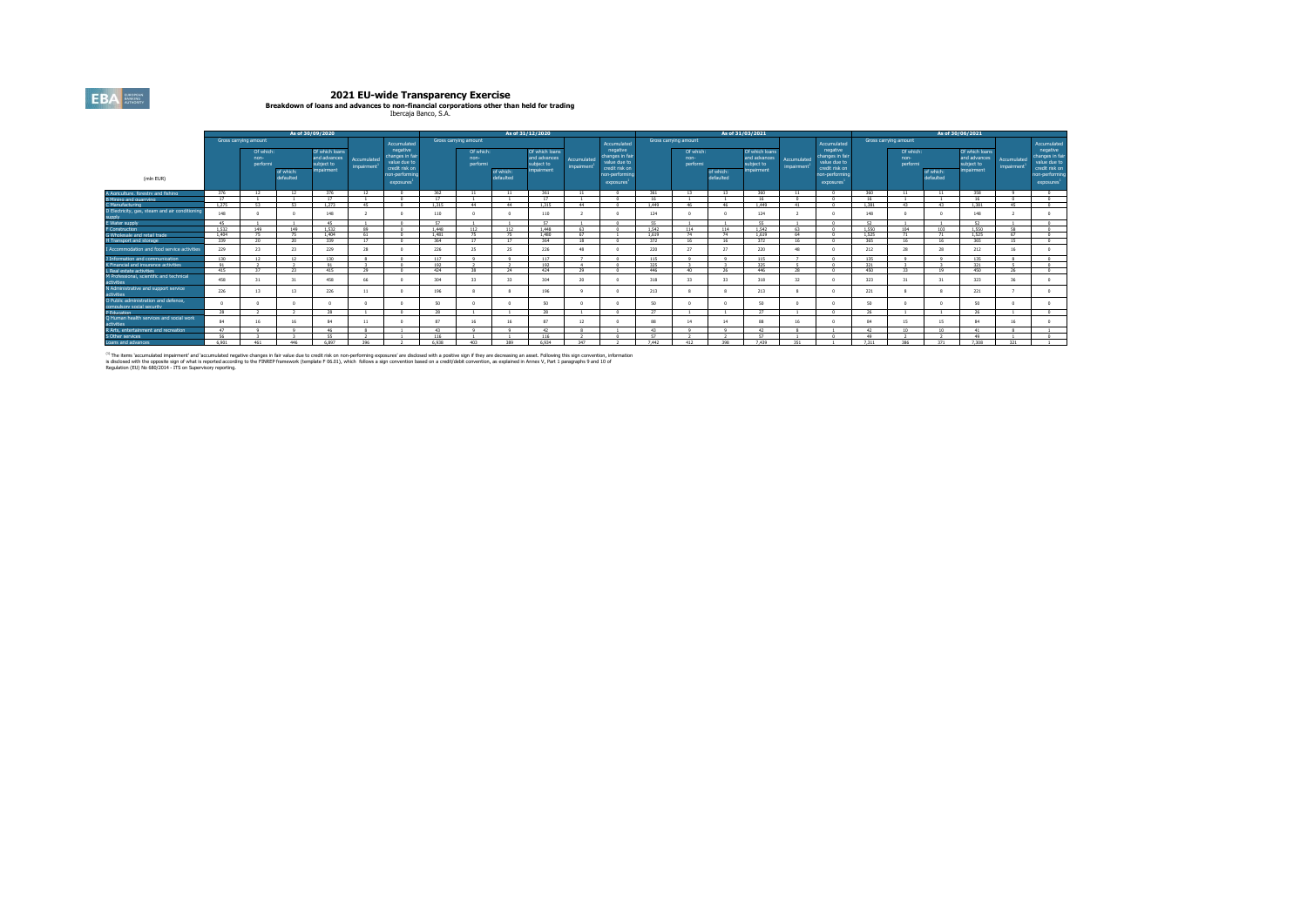2021 EU-wide Transparency Exercise<br>Information on loans and advances subject to legislative and non-legislative moratoria and public guarantee schemes in accordance with EBA Guidelines<br>EBA/GL/2020/02

Ibercaja Banco, S.A.

|                                                               |                                                                                                                                                                                                                                                                                                                                                               |                       |    |              |        |  |  | As of 30/09/2020 |            |                                                       |                                                                                                                                                                           |                |                                                        |                                                                                       |                                                                                 |                                                      |     |                       |                                                      |                                                                                                                                                |                |                                                        |                                                                                       | As of 31/12/2020 |            |                                                          |                                                                                                                                                     |                |                                                      |                                                                                   |                                                                             |                                                     |
|---------------------------------------------------------------|---------------------------------------------------------------------------------------------------------------------------------------------------------------------------------------------------------------------------------------------------------------------------------------------------------------------------------------------------------------|-----------------------|----|--------------|--------|--|--|------------------|------------|-------------------------------------------------------|---------------------------------------------------------------------------------------------------------------------------------------------------------------------------|----------------|--------------------------------------------------------|---------------------------------------------------------------------------------------|---------------------------------------------------------------------------------|------------------------------------------------------|-----|-----------------------|------------------------------------------------------|------------------------------------------------------------------------------------------------------------------------------------------------|----------------|--------------------------------------------------------|---------------------------------------------------------------------------------------|------------------|------------|----------------------------------------------------------|-----------------------------------------------------------------------------------------------------------------------------------------------------|----------------|------------------------------------------------------|-----------------------------------------------------------------------------------|-----------------------------------------------------------------------------|-----------------------------------------------------|
|                                                               |                                                                                                                                                                                                                                                                                                                                                               | Gross carrying amount |    |              |        |  |  |                  |            |                                                       | Accumulated impairment, accumulated negative changes in fair value due to credit risk                                                                                     |                |                                                        |                                                                                       | Maximum<br>amount of the<br>guarantee that<br>can be<br>considered              | Gross carrving<br>arrount                            |     | Gross carrying amount |                                                      |                                                                                                                                                |                |                                                        |                                                                                       |                  |            |                                                          | Accumulated impairment, accumulated negative changes in fair value due to credit risk                                                               |                |                                                      |                                                                                   | Maximum<br>amount of the<br>quarantee that<br>can be<br>considered          | Gross carryin<br>arrount                            |
|                                                               |                                                                                                                                                                                                                                                                                                                                                               | Performing            |    |              |        |  |  |                  | Performing |                                                       |                                                                                                                                                                           | Non-performing |                                                        |                                                                                       |                                                                                 |                                                      |     | Performing            |                                                      |                                                                                                                                                | Non-performing |                                                        |                                                                                       |                  | Performing |                                                          |                                                                                                                                                     | Non-performing |                                                      |                                                                                   |                                                                             |                                                     |
| (min EUR)                                                     | Non-performing<br>Of which:<br>Of which:<br>Of which:<br>Instruments<br>aposures with<br>ozosuna wit<br>forbainings<br>with significant<br>forbearance<br>measures<br>measures<br>increase in<br>Unlikely to pay<br>credit risk since<br>that are not<br><b>nitial</b><br>past-due or<br>recognition bu<br>past-due <=<br>rot credit-<br>impaired<br>(52aqa2) |                       |    |              |        |  |  |                  |            | Of which:<br>ozosunis with<br>forbainings<br>measures | Of which:<br><b>Instruments</b><br>with significant<br>ncrease in<br>credit risk sinos<br><b>Wilde</b><br>recognition bu<br>rot credit-<br><b>Impaired</b><br>(Szaroe 21) |                | Of which:<br>exposures with<br>forbearance<br>measures | Of which:<br>Unlikely to pay<br>that are not<br>past-due or<br>past-due <=<br>90 days | Public<br>guarantee<br>received in the<br>context of the<br>$CDMD-19$<br>crisis | Inflores to<br>non-<br>performing<br><b>COOSUTES</b> |     |                       | Of which:<br>exekres with<br>forbeasings<br>monument | Of which:<br>Instruments<br>with significant<br>nomaie in<br>credit risk since<br>recognition bu<br>not credit-<br><b>Impaired</b><br>(Sanoe2) |                | Of which:<br>exposures with<br>forbairance<br>measures | Of which:<br>Unlikely to pay<br>that are not<br>past-due or<br>past-due <=<br>90 days |                  |            | Of which:<br><b>DOCUME WIT</b><br>forbeasings<br>monumes | Of which:<br>nstruments<br>ith significant<br>nomase in<br>redit risk since<br><b>State</b><br>recognition but<br>not credit-<br>brigan<br>(Sanoe2) |                | Of which:<br>ozosuns with<br>forbainings<br>measures | Of which:<br>Unlikely to pay<br>that are not<br>past-due or<br>$n = 1$<br>90 days | Public<br>quarantee<br>somed in the<br>context of the<br>COVID-19<br>crisis | Inform to<br>non-<br>performing<br><b>EXDORUTES</b> |
| Loans and advances subject to active EBA-compliant moratorial | 305                                                                                                                                                                                                                                                                                                                                                           | 297                   | 17 | $\alpha$     |        |  |  |                  |            |                                                       | $\overline{2}$                                                                                                                                                            |                | - 11                                                   |                                                                                       |                                                                                 |                                                      | 366 | 355                   | $^{12}$                                              | 93                                                                                                                                             | 10             |                                                        |                                                                                       |                  |            | $\mathbf{1}$                                             | $\overline{a}$                                                                                                                                      |                |                                                      |                                                                                   |                                                                             |                                                     |
| of which: Households                                          | 292                                                                                                                                                                                                                                                                                                                                                           | 285                   |    | $\mathbf{C}$ |        |  |  |                  |            |                                                       |                                                                                                                                                                           |                |                                                        |                                                                                       |                                                                                 |                                                      | 331 | 322                   | 10                                                   | 77                                                                                                                                             |                |                                                        |                                                                                       |                  |            |                                                          |                                                                                                                                                     |                |                                                      |                                                                                   |                                                                             |                                                     |
| of which: Collateralised by residential immovable property    | 273                                                                                                                                                                                                                                                                                                                                                           | 265                   | 15 | Ab.          |        |  |  |                  |            |                                                       |                                                                                                                                                                           |                |                                                        |                                                                                       |                                                                                 |                                                      | 309 | 300                   | 17                                                   | 74                                                                                                                                             |                |                                                        |                                                                                       |                  |            |                                                          |                                                                                                                                                     |                |                                                      |                                                                                   |                                                                             |                                                     |
| of which: Non-financial corporations                          | 13                                                                                                                                                                                                                                                                                                                                                            | 12                    |    |              |        |  |  |                  |            |                                                       |                                                                                                                                                                           |                |                                                        |                                                                                       |                                                                                 |                                                      |     | 74                    |                                                      | 17                                                                                                                                             |                |                                                        |                                                                                       |                  |            |                                                          |                                                                                                                                                     |                |                                                      |                                                                                   |                                                                             |                                                     |
| of which: Small and Medium-sized Enterprises                  |                                                                                                                                                                                                                                                                                                                                                               | 12                    |    |              |        |  |  |                  |            |                                                       |                                                                                                                                                                           |                |                                                        |                                                                                       |                                                                                 |                                                      |     | 33                    |                                                      | 16                                                                                                                                             |                |                                                        |                                                                                       |                  |            |                                                          |                                                                                                                                                     |                |                                                      |                                                                                   |                                                                             |                                                     |
| of which: Collateralised by commercial immovable property     | 12 <sup>1</sup>                                                                                                                                                                                                                                                                                                                                               | 12                    |    |              | $\sim$ |  |  |                  |            |                                                       | $\sim$                                                                                                                                                                    | $\sim$         | - 0                                                    |                                                                                       |                                                                                 |                                                      | 12  | 30 <sub>1</sub>       |                                                      | 16                                                                                                                                             |                |                                                        |                                                                                       |                  |            |                                                          |                                                                                                                                                     |                |                                                      |                                                                                   |                                                                             |                                                     |

|                                                            |     |                       |                                                   |                                                                                                                                                                   |                |                                                                 |                                                                                       | As of 30/09/2020 |                                                             |                                                                                                                                                     |                |                                                        |                                                                                        |                                                                                |                                                      |     |                       |                                                     |                                                                                                                                                   |                |                                                       |                                                                                   | As of 31/12/2020 |                                                           |                                                                                                                                                                  |                |                                                         |                                                                                   |                                                                                    |                                              |
|------------------------------------------------------------|-----|-----------------------|---------------------------------------------------|-------------------------------------------------------------------------------------------------------------------------------------------------------------------|----------------|-----------------------------------------------------------------|---------------------------------------------------------------------------------------|------------------|-------------------------------------------------------------|-----------------------------------------------------------------------------------------------------------------------------------------------------|----------------|--------------------------------------------------------|----------------------------------------------------------------------------------------|--------------------------------------------------------------------------------|------------------------------------------------------|-----|-----------------------|-----------------------------------------------------|---------------------------------------------------------------------------------------------------------------------------------------------------|----------------|-------------------------------------------------------|-----------------------------------------------------------------------------------|------------------|-----------------------------------------------------------|------------------------------------------------------------------------------------------------------------------------------------------------------------------|----------------|---------------------------------------------------------|-----------------------------------------------------------------------------------|------------------------------------------------------------------------------------|----------------------------------------------|
|                                                            |     | Gross carrying amount |                                                   |                                                                                                                                                                   |                |                                                                 |                                                                                       |                  |                                                             | Accumulated impairment, accumulated negative changes in fair value due to credit risk                                                               |                |                                                        |                                                                                        | Maximum<br>arrount of the<br>guarantee that<br>can be<br>considered            | Gross carrying<br>arrount                            |     | Gross carrying amount |                                                     |                                                                                                                                                   |                |                                                       |                                                                                   |                  |                                                           | Accumulated impairment, accumulated negative changes in fair value due to credit risk                                                                            |                |                                                         |                                                                                   | Maximum<br>amount of the<br>cuantment that<br>can be<br>considered                 | Gross carrvino<br>amount                     |
| (min EUR)                                                  |     | Performing            | Of which:<br>ozosuna w<br>forbainings<br>measures | Of which:<br>Instruments<br>with significant<br>increase in<br>credit risk since<br><b>Indian</b><br>recognition but<br>not credit<br><i>impaired</i><br>(Size 2) | Non-performing | Of which:<br>inocouris with<br>forbiarance<br><b>Industries</b> | Of which:<br>Unlikely to pay<br>that are not<br>past-due or<br>past-due <=<br>90 days | Performing       | Of which:<br>ozosunis wit<br>forbainings<br><b>INSURANT</b> | Of which:<br>ratruments<br>with significant<br>ncrease in<br>zedit risk since<br>niniai.<br>recognition but<br>not credit-<br>impaired<br>(Sigma 2) | Non-performing | Of which:<br>exposures with<br>forbearance<br>measures | Of which:<br>Unlikely to pay<br>that are not<br>past-due or<br>past-due <=<br>90 dinni | Public<br>quasimble<br>received in the<br>context of the<br>CDVID-19<br>crisis | Inflows to<br>non-<br>performing<br><b>CODOSUTES</b> |     | Performing            | Of which:<br>diw innances<br>forbeasings<br>monumes | Of which:<br>Instruments<br>dth significant<br>nd skakeror<br>credit risk since<br>recognition but<br>not credit-<br><b>impaired</b><br>(Sauge 2) | Non-performing | Of which:<br>acosures with<br>forbairance<br>measures | Of which:<br>Unlikely to pay<br>that are not<br>past-due or<br>$n = 4$<br>90 days | Performing       | Of which:<br><b>DOCKLINE WE</b><br>forbearance<br>masures | Of which:<br>Instruments<br>with significant<br>increase in<br>credit risk since<br><b>Safe</b><br>recognition bu<br>not credit-<br><b>Impaired</b><br>(Slope 2) | Non-performing | Of which:<br>exposures with<br>forbainings<br>measures. | Of which:<br>Unlikely to pa<br>that are no<br>past-due o<br>part-due <<br>90 days | Public<br>quarantee<br>selved in the<br>intert of the<br>CONTD-19<br><b>crisis</b> | Inform to<br>non-<br>performing<br>exposures |
| Loans and advances with expired EBA-compliant moratoria    | 399 | 383                   |                                                   |                                                                                                                                                                   | 17             | 10                                                              |                                                                                       |                  |                                                             |                                                                                                                                                     |                |                                                        |                                                                                        |                                                                                |                                                      | 375 | 359                   |                                                     | 79                                                                                                                                                | $36 -$         |                                                       |                                                                                   |                  |                                                           |                                                                                                                                                                  |                |                                                         |                                                                                   |                                                                                    |                                              |
| of which: Households                                       | 299 | 382                   |                                                   |                                                                                                                                                                   | 12             |                                                                 |                                                                                       |                  |                                                             |                                                                                                                                                     |                |                                                        |                                                                                        |                                                                                |                                                      | 375 | 359                   |                                                     |                                                                                                                                                   | 16             |                                                       |                                                                                   |                  |                                                           |                                                                                                                                                                  |                |                                                         |                                                                                   |                                                                                    |                                              |
| of which: Collateralised by residential immovable property | 373 | 357                   | 15                                                | $\mathcal{F}$                                                                                                                                                     |                | 10                                                              |                                                                                       |                  |                                                             |                                                                                                                                                     |                |                                                        |                                                                                        |                                                                                |                                                      | 348 | 333                   | 15                                                  | $\mathbf{v}$                                                                                                                                      | 15             |                                                       |                                                                                   |                  |                                                           |                                                                                                                                                                  |                |                                                         |                                                                                   |                                                                                    |                                              |
| of which: Non-financial corporations                       |     |                       |                                                   |                                                                                                                                                                   |                |                                                                 |                                                                                       |                  |                                                             |                                                                                                                                                     |                |                                                        |                                                                                        |                                                                                |                                                      |     |                       |                                                     |                                                                                                                                                   |                |                                                       |                                                                                   |                  |                                                           |                                                                                                                                                                  |                |                                                         |                                                                                   |                                                                                    |                                              |
| of which: Small and Medium-sized Enterprises               |     |                       |                                                   |                                                                                                                                                                   |                |                                                                 |                                                                                       |                  |                                                             |                                                                                                                                                     |                |                                                        |                                                                                        |                                                                                |                                                      |     |                       |                                                     |                                                                                                                                                   |                |                                                       |                                                                                   |                  |                                                           |                                                                                                                                                                  |                |                                                         |                                                                                   |                                                                                    |                                              |
| of which: Collateralised by commercial immovable property  |     |                       |                                                   |                                                                                                                                                                   |                |                                                                 |                                                                                       |                  |                                                             |                                                                                                                                                     |                |                                                        |                                                                                        |                                                                                |                                                      |     |                       |                                                     |                                                                                                                                                   |                |                                                       |                                                                                   |                  |                                                           |                                                                                                                                                                  |                |                                                         |                                                                                   |                                                                                    |                                              |

|                                                                            |       |                         |                                                               |                                                                                                                                                      |                |                                                               |                                                                                       | As of 30/09/2020 |                                                              |                                                                                                                                                    |                |                                                         |                                                                                        |                                                                                 |                                                                  |       |                       |                                                     |                                                                                                                                                                  |                |                                                        |                                                                                      |        | As of 31/12/2020 |                                                      |                                                                                                                                                   |                |                                                        |                                                                                   |                                                                                    |                                                         |
|----------------------------------------------------------------------------|-------|-------------------------|---------------------------------------------------------------|------------------------------------------------------------------------------------------------------------------------------------------------------|----------------|---------------------------------------------------------------|---------------------------------------------------------------------------------------|------------------|--------------------------------------------------------------|----------------------------------------------------------------------------------------------------------------------------------------------------|----------------|---------------------------------------------------------|----------------------------------------------------------------------------------------|---------------------------------------------------------------------------------|------------------------------------------------------------------|-------|-----------------------|-----------------------------------------------------|------------------------------------------------------------------------------------------------------------------------------------------------------------------|----------------|--------------------------------------------------------|--------------------------------------------------------------------------------------|--------|------------------|------------------------------------------------------|---------------------------------------------------------------------------------------------------------------------------------------------------|----------------|--------------------------------------------------------|-----------------------------------------------------------------------------------|------------------------------------------------------------------------------------|---------------------------------------------------------|
|                                                                            |       | Gross carrying amount   |                                                               |                                                                                                                                                      |                |                                                               |                                                                                       |                  |                                                              | Accumulated impairment, accumulated negative changes in fair value due to credit risk                                                              |                |                                                         |                                                                                        | Maximum<br>arrount of the<br>guarantee that<br>can be<br>considered             | <b>Gross carrying</b><br>amount                                  |       | Gross carrying amount |                                                     |                                                                                                                                                                  |                |                                                        |                                                                                      |        |                  |                                                      | Accumulated impairment, accumulated negative changes in fair value due to credit risk                                                             |                |                                                        |                                                                                   | Maximum<br>arrount of the<br>guarantee that<br>can be<br>considered                | Gross carrying<br>arrount                               |
|                                                                            |       | Performing              |                                                               |                                                                                                                                                      | Non-performing |                                                               |                                                                                       | Performing       |                                                              |                                                                                                                                                    | Non-performing |                                                         |                                                                                        |                                                                                 |                                                                  |       | Performing            |                                                     |                                                                                                                                                                  | Non-performing |                                                        |                                                                                      |        | Performing       |                                                      |                                                                                                                                                   | Non-parforming |                                                        |                                                                                   |                                                                                    |                                                         |
| (min EUR)                                                                  |       |                         | Of which:<br>exposures with<br>forbaingnce<br><b>REGISTER</b> | Of which:<br>Instruments<br>with significant<br>increase in<br>credit risk since<br>ninia .<br>recognition by<br>not credit-<br>impaired<br>(52ace2) |                | Of which:<br>exposures with<br>forbiarance<br><b>Included</b> | Of which:<br>Unlikely to pay<br>that are not<br>past-due or<br>past-due <=<br>90 days |                  | Of which:<br>oposunis with<br>forbainings<br><b>DOM DERM</b> | Of which:<br>description<br>ith significant<br>ncrease in<br>credit risk since<br>nitial<br>recognition but<br>not credit-<br>impaired<br>(52ace2) |                | Of which:<br>exposures with<br>forbinirance<br>measures | Of which:<br>Unlikely to pay<br>that are not<br>past-due or<br>past-due <=<br>90 dinni | Public<br>quantities<br>niceived in the<br>context of the<br>COVID-19<br>crisis | Inflores to<br><b>CONTINUES</b><br>performing<br><b>COOSUTES</b> |       |                       | Of which:<br>diw innances<br>forbeasings<br>monumes | Of which:<br><b>Instruments</b><br>vith significant<br>crease in<br>credit risk since<br>nitial<br>recognition but<br>not credit-<br><b>Impaired</b><br>(Suge 2) |                | Of which:<br>exposures with<br>forbairance<br>measures | Of which:<br>Unlikely to pay<br>that are not<br>pat-due or<br>part-due <=<br>90 days |        |                  | Of which:<br>oppsures with<br>forbeasings<br>monumes | Of which:<br>Instruments<br>with significant<br>nowase in<br>credit risk since<br>nitial<br>recognition bu<br>not credit-<br>troubed<br>(Sbase 2) |                | Of which:<br>exposures with<br>forbainings<br>measures | Of which:<br>Unlikely to pa<br>that are no<br>pat-due o<br>part-due <><br>90 days | Public<br>quarantee<br>cult of healthy<br>sted of the<br>COVID-19<br><b>crisis</b> | Inform <sub>to</sub><br>nnn.<br>performing<br>exposures |
| Newly originated loans and advances subject to public quarantee<br>schemes | 1,250 | 1,250                   |                                                               | 15                                                                                                                                                   |                |                                                               |                                                                                       |                  |                                                              |                                                                                                                                                    |                |                                                         |                                                                                        | 962                                                                             |                                                                  | 1,454 | 1.452                 |                                                     | 179                                                                                                                                                              |                |                                                        |                                                                                      |        |                  |                                                      |                                                                                                                                                   |                |                                                        |                                                                                   | 1,089                                                                              |                                                         |
| of which: Households                                                       | 64    | $\overline{\mathbf{a}}$ |                                                               |                                                                                                                                                      |                |                                                               |                                                                                       |                  |                                                              |                                                                                                                                                    | $\sim$         |                                                         |                                                                                        |                                                                                 |                                                                  | 21    | $\pi$                 |                                                     |                                                                                                                                                                  |                |                                                        |                                                                                      |        |                  |                                                      |                                                                                                                                                   |                |                                                        |                                                                                   |                                                                                    |                                                         |
| of which: Collateralised by residential immovable property                 |       |                         |                                                               |                                                                                                                                                      |                |                                                               |                                                                                       |                  |                                                              |                                                                                                                                                    |                |                                                         |                                                                                        |                                                                                 |                                                                  |       |                       |                                                     |                                                                                                                                                                  |                |                                                        |                                                                                      |        |                  |                                                      |                                                                                                                                                   |                |                                                        |                                                                                   |                                                                                    |                                                         |
| of which: Non-financial corporations                                       | 1.183 | 1,182                   |                                                               | $^{18}$                                                                                                                                              |                |                                                               |                                                                                       |                  |                                                              |                                                                                                                                                    |                |                                                         |                                                                                        | 908                                                                             |                                                                  | 1,377 | 1.375                 |                                                     | 179                                                                                                                                                              |                |                                                        |                                                                                      | - 4    |                  |                                                      |                                                                                                                                                   |                |                                                        |                                                                                   | 1,029                                                                              |                                                         |
| of which: Small and Medium-sized Enterprises                               | 972   | 972                     |                                                               |                                                                                                                                                      |                |                                                               |                                                                                       |                  |                                                              |                                                                                                                                                    |                |                                                         |                                                                                        |                                                                                 |                                                                  | 1.111 | 1,109                 |                                                     |                                                                                                                                                                  |                |                                                        |                                                                                      |        |                  |                                                      |                                                                                                                                                   |                |                                                        |                                                                                   |                                                                                    |                                                         |
| of which: Collateralised by commercial immovable property                  |       |                         |                                                               |                                                                                                                                                      |                |                                                               |                                                                                       |                  |                                                              |                                                                                                                                                    |                |                                                         |                                                                                        |                                                                                 |                                                                  |       |                       |                                                     |                                                                                                                                                                  |                |                                                        |                                                                                      | $\sim$ |                  |                                                      |                                                                                                                                                   |                |                                                        |                                                                                   |                                                                                    |                                                         |